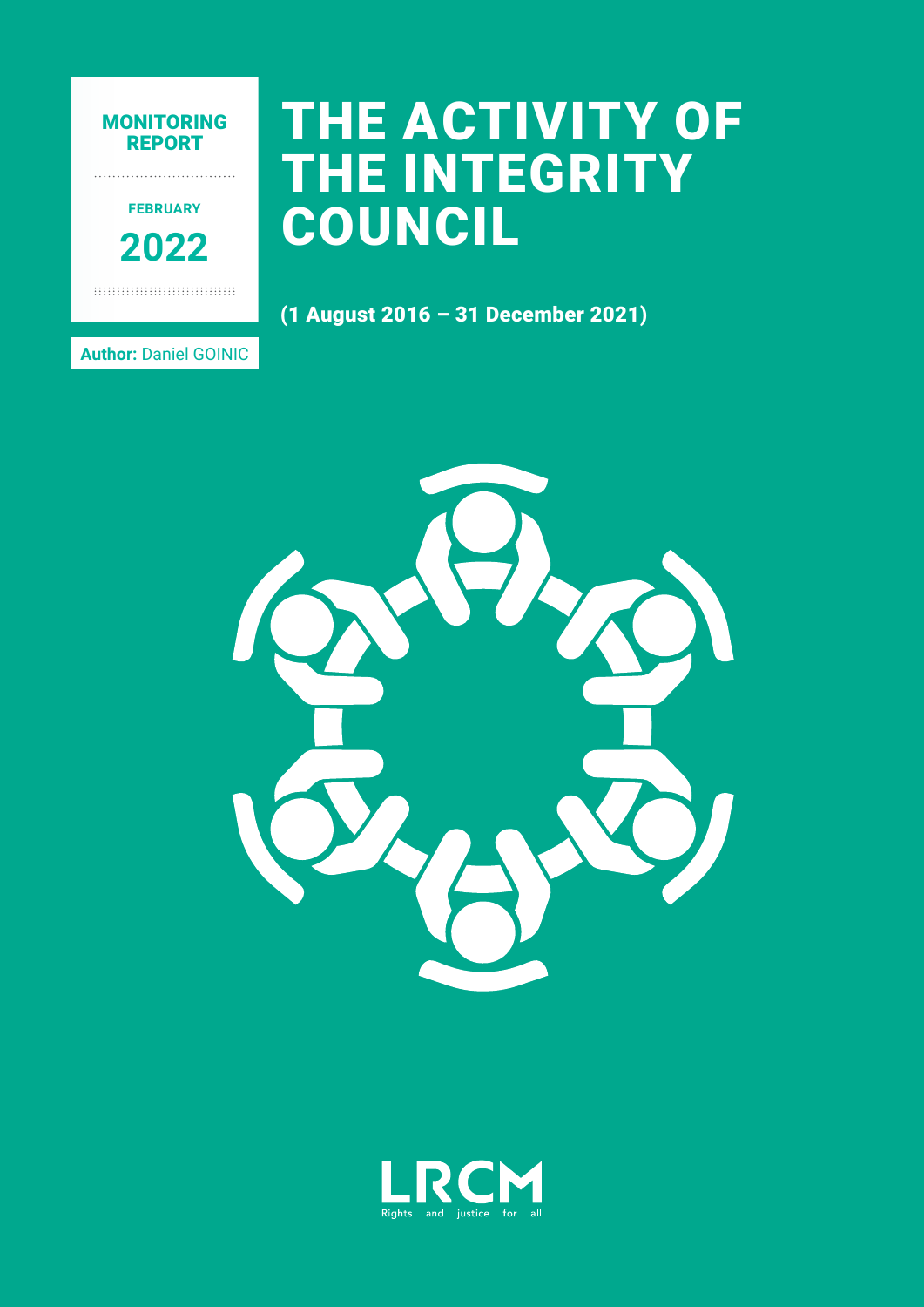# **CONTENTS**

| <b>Abbreviations</b>                                                                                              | 3  |
|-------------------------------------------------------------------------------------------------------------------|----|
| <b>Summary</b>                                                                                                    | 4  |
| <b>Introduction</b>                                                                                               | 5  |
| Background                                                                                                        | 5  |
| Methodology                                                                                                       | 6  |
| Acknowledgments                                                                                                   | 6  |
| The Role and Structure of the Integrity Council                                                                   | 7  |
| The Activity of the Integrity Council                                                                             | 8  |
| The History of the Integrity Council                                                                              | 8  |
| The Recruitment of Management for the NIA                                                                         | 12 |
| The Approval of Main Policy Documents                                                                             | 15 |
| The Facilitation of the Recruitment of Integrity Inspectors                                                       | 17 |
| Oversight and Relationship with the Management of the NIA                                                         | 21 |
| <b>Integrity Compliance Checks</b>                                                                                | 23 |
| Other Duties (Un)regulated by the Law                                                                             | 25 |
| The Meetings of the Integrity Council                                                                             | 26 |
| <b>Conclusions</b>                                                                                                | 29 |
| Appendix 1.<br>Members' Attendance at the Meetings of the Council                                                 | 32 |
| <b>Appendix 2.</b> Competitions for the Recruitment of Integrity Inspectors<br>(12 April 2018 - 31 December 2021) | 35 |
| Appendix 3.<br>Questionnaire for the Interview                                                                    | 36 |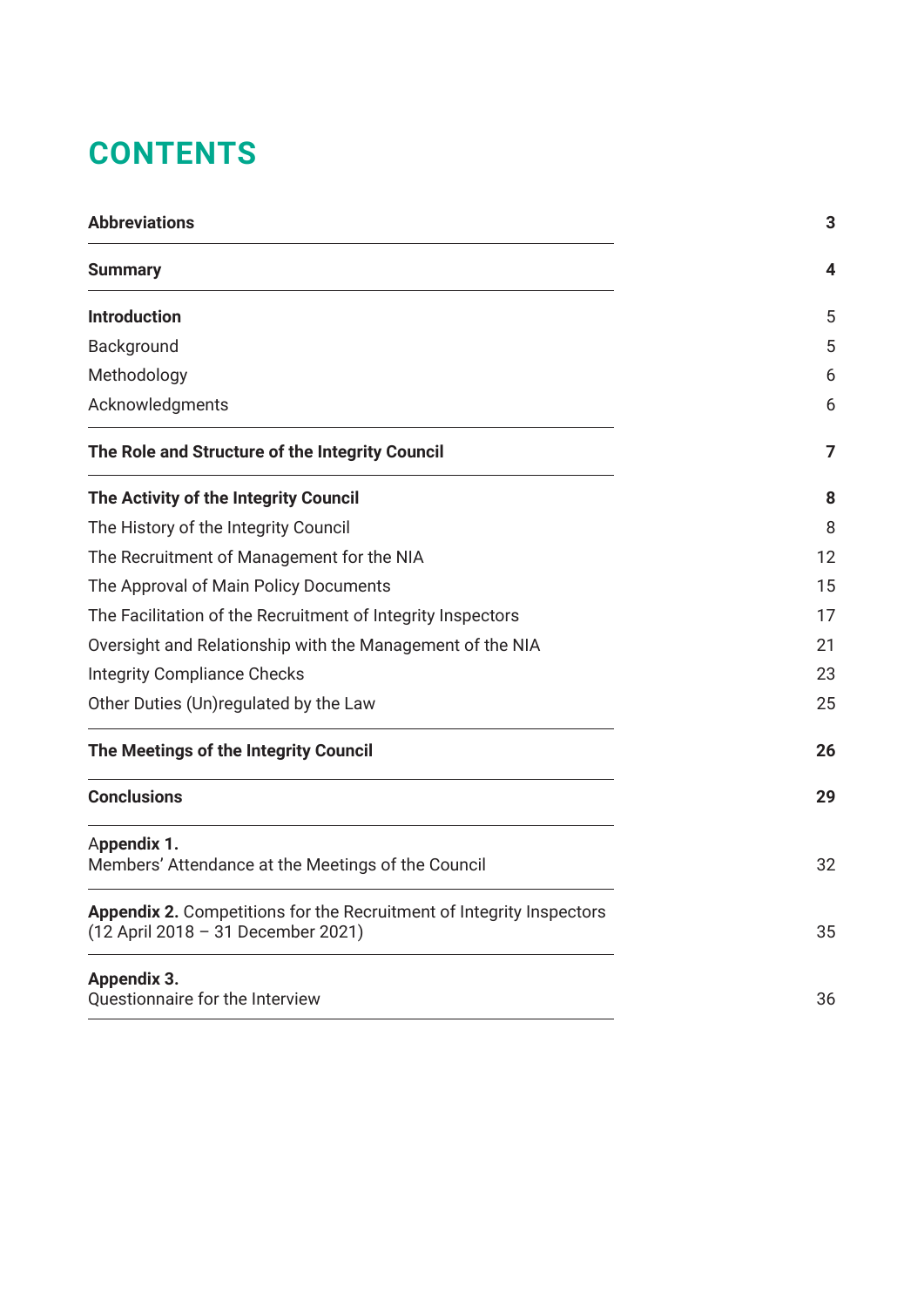# <span id="page-2-0"></span>**ABBREVIATIONS**

| <b>NIA</b>     | - National Integrity Authority                               |
|----------------|--------------------------------------------------------------|
| <b>CALM</b>    | - Congress of the Local Authorities from Moldova             |
| <b>IC</b>      | - Integrity Council                                          |
| <b>NIC</b>     | - National Integrity Commission (the predecessor of the NIA) |
| <b>SCM</b>     | - Superior Council of the Magistracy                         |
| <b>SCP</b>     | - Superior Council of Prosecutors                            |
| <b>MoJ</b>     | - Ministry of Justice                                        |
| <b>NIA Law</b> | $-$ Law 132/2016 on the National Integrity Authority         |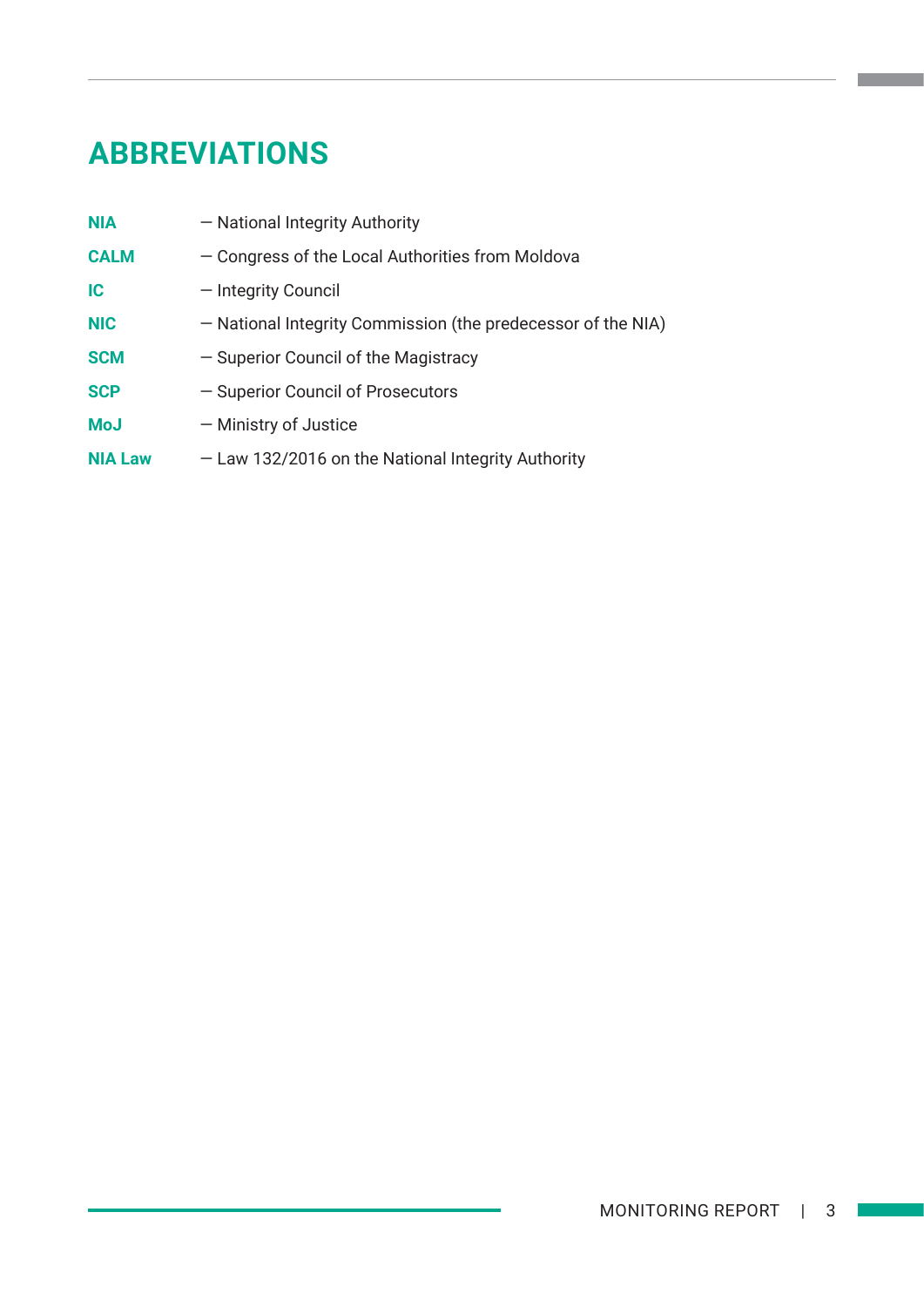# <span id="page-3-0"></span>**SUMMARY**

In 2016, the Parliament of the Republic of Moldova adopted the Law 132 on the National Integrity Authority (NIA Law), which laid the foundation for a new mechanism meant to ensure compliance with the integrity regimes. To ensure proper checks and balances, the NIA Law provided for the establishment of the Integrity Council (IC or Council), which would oversee the work and processes of the National Integrity Authority (NIA).

This report presents a brief overview of the Council, including its history, organization, and functioning, and describes how it worked until the end of 2021. The report highlights the Council's achievements and challenges faced by it and examines how its members have been discharging their statutory duties. The report was prepared to show the issues that prevented the Council from achieving full transparency and efficiency and to draw lessons for the new Council members who are about to take up their duties.

During the first five years of its existence, the Council's composition underwent multiple changes, six of its members having resigned. This string of resignations might have been caused by political instability or disinterest in working at this body. In late September 2021, following the responsible authorities' failure to assign new members in time, the Council became unable to function and suspended its activity. In fact, the responsible authorities failed to comply with the legal period for assigning members to the Council both in 2021 and in 2016. The institutionalization of the Council was a cumbersome process, and for two years, the Council worked rather sporadically, without a proper regulation of its organization and functioning. The Council's agenda covered over 380 subjects, but many were repetitive and carried over multiple meetings, and some were postponed for lack of information or because the rapporteur was not prepared to report.

During the reference period, the Council has initiated and promoted many policy documents necessary for the institutionalization of the NIA. However, the recruitment of management for the NIA was protracted, lasting almost one year. The recruitment of integrity inspectors was even slower. By 31 December 2021, after four years of competitions, the NIA managed to fill only 26 out of the 46 positions of integrity inspector. The most "popular" competition was the first one, which had 43 candidates, while the subsequent competitions saw a considerable decrease in the number of candidates. However, prolonged competition periods cannot be blamed exclusively on the Council or the NIA. In our opinion, Council members should be fully involved in all competition phases.

Even though the legal framework requires the NIA to have a development strategy, since its very establishment five years ago, the NIA has never had such a document. At some point, the NIA proposed one version of the strategy, but the Council did not approve it because of disagreements about its content. The Council's decisions are binding on the NIA. The main challenge for the new Council members will be finding ways to intensify talks with the NIA to have this document approved.

The Council proved to be weak in pushing for improvements in the integrity area, reacting to legislative initiatives that posed a threat to the smooth functioning of the NIA, and promoting the NIA's image. Some Council members showed a lack of commitment to their mandate at the Council. One of them had been absent at numerous meetings but somehow managed to retain the mandate, although the law allowed withdrawing it.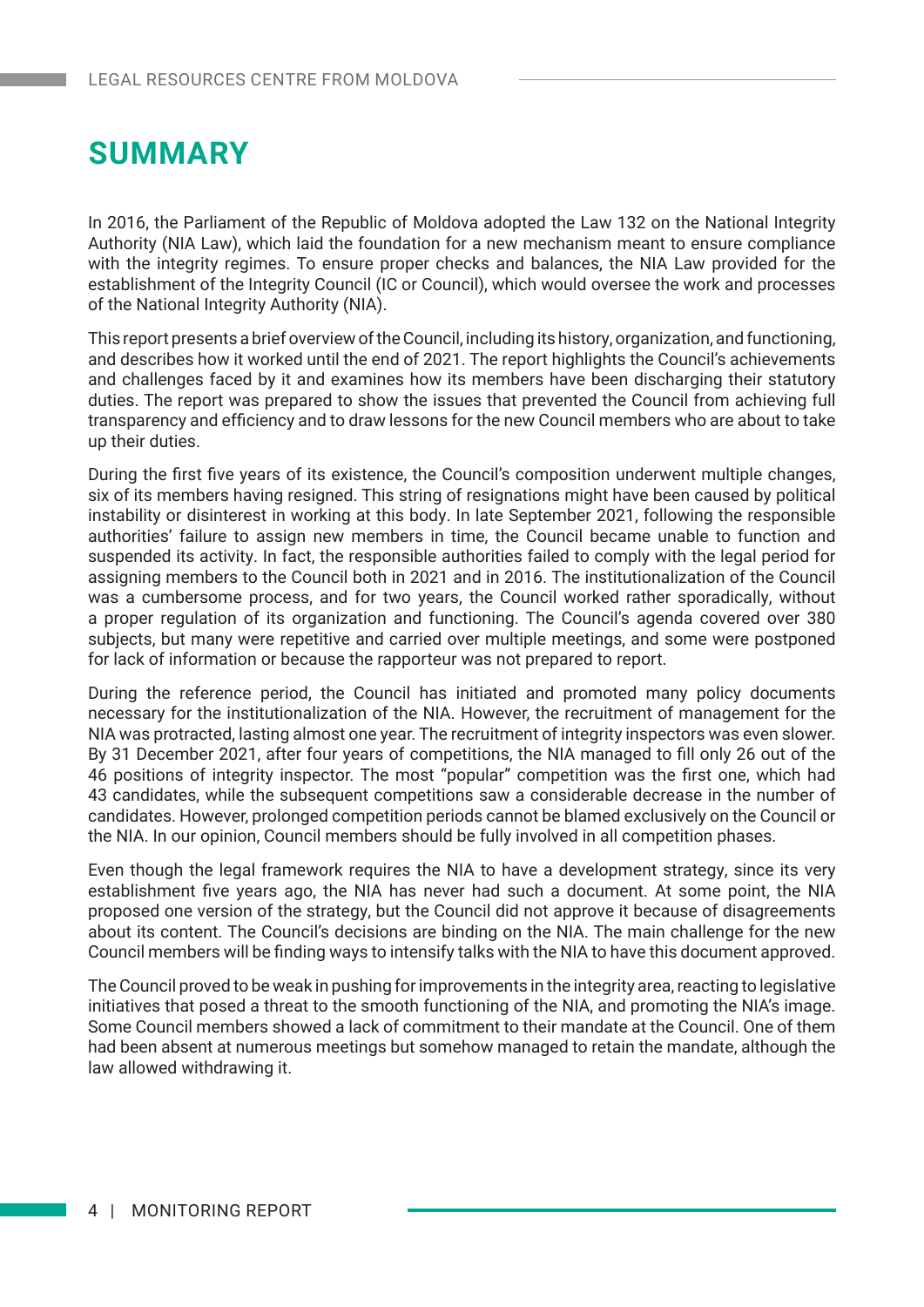<span id="page-4-0"></span>The NIA's management and integrity inspectors have never undergone genuine assets checks because the Council does not have access to state records. Moreover, the Council does not have its own full-time secretariat, which is another factor that considerably weakens its efficiency. The legal amendments of October 2021 strengthened the Council's role by increasing the membership of the Council and broadening its duties. However, the Council's relationship with the NIA's chairperson and deputy chairperson still needs to be clarified in practice.

During the reference period, the relationships between the NIA's management and the Council as well as between the NIA's chairperson and deputy chairperson were marked by profound dissensions and uncooperativeness, which seemed to be rather subjective (interpersonal) in nature. All interviewees described the cooperation between their institutions as unsatisfactory. These disagreements feed the public perception that the Council and the NIA are not efficient.

The report recommends avoiding confrontation between the NIA's chairperson and the new members of the Council, setting up a conciliation/mediation committee, and prioritizing the need to adopt a development strategy that would address the NIA's real needs.

# **INTRODUCTION**

# **Background**

On 17 June 2016, the Parliament of the Republic of Moldova adopted the Law 132 on the National Integrity Authority (NIA Law),<sup>1</sup> effective since 1 August 2016, which laid the foundation for a new mechanism meant to ensure compliance with the integrity regimes and strengthened the independence of the authority responsible for applying this mechanism. As a result, the former National Integrity Commission (NIC) was reorganized into the National Integrity Authority (NIA), which received new powers and resources.

To ensure proper checks and balances, the NIA Law provided for the establishment of the Integrity Council (IC or Council), which would oversee the activity and processes of the NIA. Currently, the Council is formed of nine members assigned by various national institutions. To be specific, Parliament, the President of the country, the Government, the Superior Council of the Magistracy, the Superior Council of Prosecutors, and the Congress of the Local Authorities from Moldova each assign one representative, and the Ministry of Justice assigns—through public competition—three representatives of the civil society, to the Council.2

This report examines the transparency and efficiency of the Council and draws its conclusions and findings from the observation of approximately 80 meetings (76% of all meetings) during the monitoring carried out from December 2016 through December 2021.

<sup>1</sup> Law 132 of 17 June 2016 on the National Integrity Authority (Official Gazette of the Republic of Moldova, 2016, 245 – 246, Article 511), available at [https://www.legis.md/cautare/getResults?doc\\_id=94148&lang=ro](https://www.legis.md/cautare/getResults?doc_id=94148&lang=ro)

<sup>2</sup> Until 29 October 2021, the Council was formed of seven members. After that, the law was amended to add two more members—one assigned by the President of the republic, and one as a second civil society representative. The analysis and most information presented in this report are based on the laws as in force before those amendments.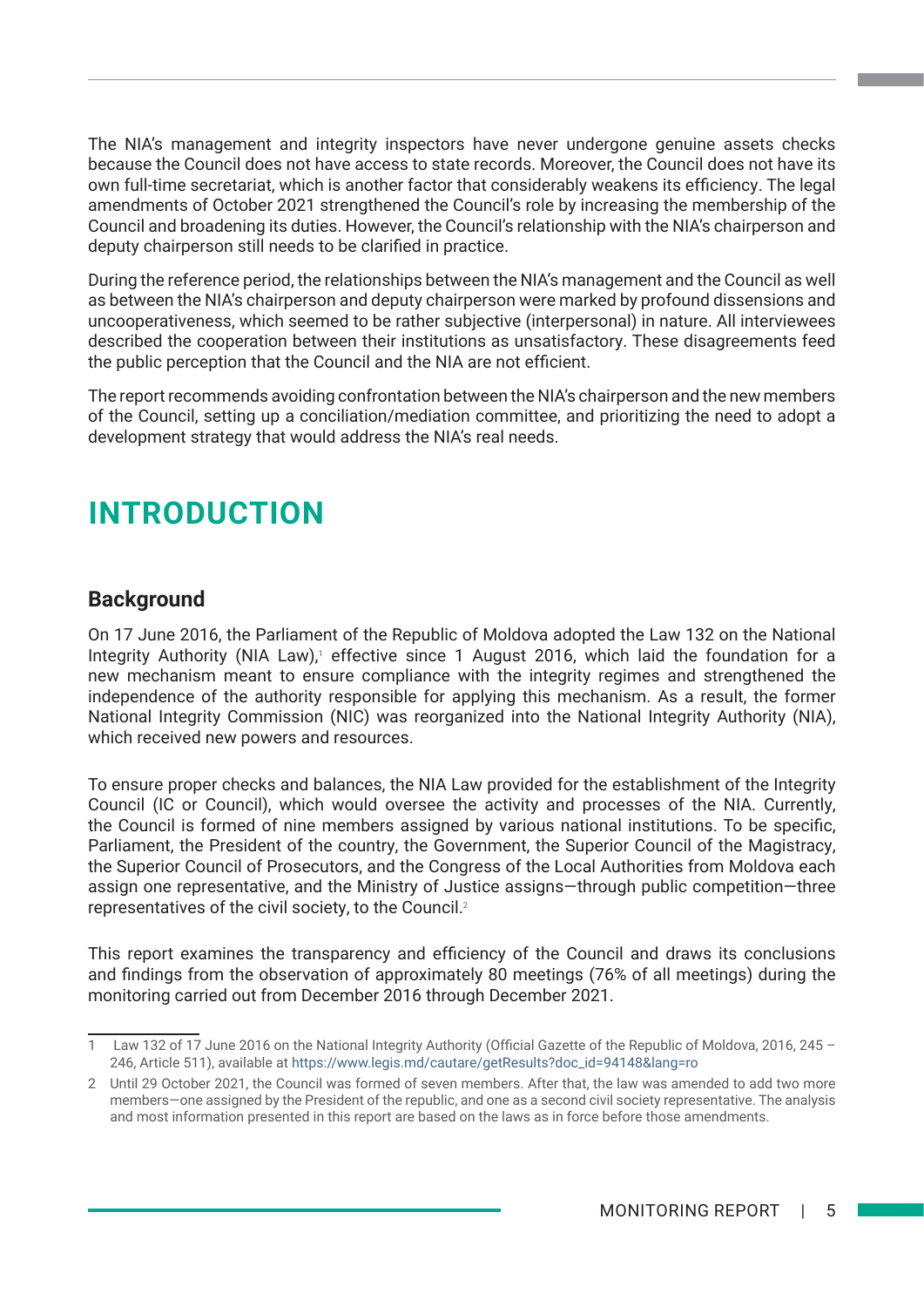<span id="page-5-0"></span>The report highlights the Council's achievements and challenges and examines how the members of the Council have been discharging their duties under the NIA Law and the Regulation on the organization and functioning of the IC.<sup>3</sup> The report is addressed mainly to relevant public authorities, the current Council members, and those who are about to be assigned, offering them a series of public policy recommendations.

# **Methodology**

The analysis in this report is based on the observation of the meetings of the Council, including the preliminary examination of their agendas and materials, the analysis of activity reports, communiqués, and decisions produced by the Council, communiqués published by the NIA, and resolved agenda items.

The monitoring of the Council involved the direct observation of its online meetings, which were usually held once or several times a month. The analysis of transparency at the Council, including in its decision-making, involved the preliminary examination of meeting agendas and materials retrieved from the NIA's website and the observation of the participation of Council members. The efficiency of the Council was assessed considering the decisions and relevant recommendations produced by it.

### **The research was based on the following methods:**

- Desktop research. We used official documents (reports, decisions of the Council, regulations, etc.) and specialized studies, including previous assessments, to collect information.
- Interviews. We conducted four semi-structured interviews with Council representatives and the NIA's management in November and December 2021. We interviewed three Council members (one who had served three years and a half before resigning, one who had served the full five-year term, and one who is still serving) and the NIA's chairperson.

The observation of the meetings was carried out by the LRCM team, and the analysis was prepared by the LRCM's legal officer Daniel GOINIC during January - February 2022.

The draft of the report and its main findings were presented on 22 February 2022 at a public consultation that gathered professionals in this field.<sup>4</sup> This report represents the result of that consultation, which validated its final recommendations.

# **Acknowledgments**

We express our gratitude and sincere thanks to Council members Oleg EFRIM, Mariana TIMOTIN, and Viorel RUSU as well as to NIA Chairperson Rodica ANTOCI for making themselves available for the interviews and talking openly about their professional challenges and experiences.

<sup>3</sup> Regulation on the organization and functioning of the Integrity Council, approved by IC Decision no. 1 of 24 January 2019, available at <https://ani.md/sites/default/files/Regulament%20CI.PDF>

<sup>4</sup> Consultation event that marked the production of the draft monitoring report, 22 February 2022, available at [https://www.privesc.eu/Arhiva/98304/Lansarea-Raportului--Transparenta-si-eficienta-activitatii-Consiliului-de-](https://www.privesc.eu/Arhiva/98304/Lansarea-Raportului--Transparenta-si-eficienta-activitatii-Consiliului-de-Integritate--2016-2021)[Integritate--2016-2021](https://www.privesc.eu/Arhiva/98304/Lansarea-Raportului--Transparenta-si-eficienta-activitatii-Consiliului-de-Integritate--2016-2021)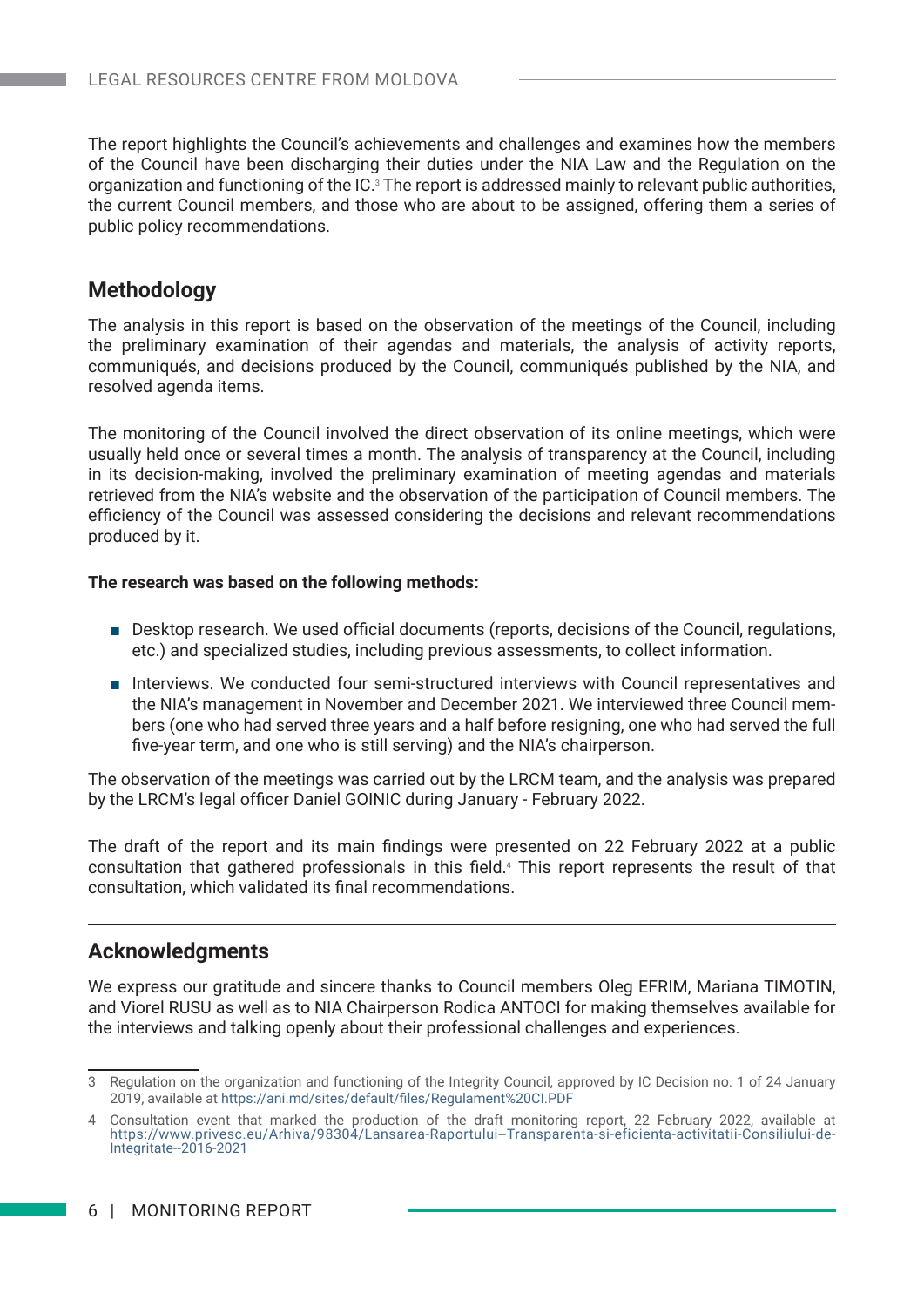# <span id="page-6-0"></span>**THE ROLE AND STRUCTURE OF THE INTEGRITY COUNCIL**

During the reference period, the Council was formed of seven members assigned by various national institutions. Starting from October 2021, the Council is formed of nine members, namely six representatives of whom each one is assigned by either Parliament, the President of the country, the Government, the Superior Council of the Magistracy (SCM), the Superior Council of Prosecutors (SCP), or the Congress of the Local Authorities from Moldova (CALM) and three representatives for civil society assigned through public competition by the justice minister.5 The Council members do not have the status of full-time employees and are paid on a per-meeting basis.

Article 12 of the NIA Law regulates the establishment and functioning of the Council, but it is not explicit about its role. The Council members have defined it as a representative body that operates through meetings.<sup>6</sup> The NIA's website defines the Council as a collective consultative body that is not a component part of the NIA.7

Debates about the Council's place in the NIA's organizational structure go as far back as June 2018.<sup>8</sup> They appeared because the NIA Law is not explicit about this aspect. On the one hand, section 1 of the law (NIA's Structure and Management) regulates not only the conditions for taking the office of chairperson and deputy chairperson of the NIA, but also for becoming a Council member. On the other hand, Article 9 of the law states that the NIA is run by a chairperson, who is assisted by a deputy chairperson. This may be interpreted as meaning that only the NIA's chairperson and deputy chairperson—rather than the Council constitute the management of the institution.

**""The Council can't be the management but is rather a guarantor for the NIA. The Council oversees the NIA and represents it before outside actors."**

**(Interview with NIA Chairperson Rodica ANTOCI—December 2021)**

**"The Council's role is as it is. We should either remove it or make it part of the institution.** 

**The Council's authority should be clearly defined."**

**(Interview with a former member of the Council—November 2021)**

<sup>5</sup> Until 29 October 2021, the Council was formed of seven members. After that, the law was amended to add two more members—one assigned by the President of the republic and another representing civil society. The analysis and compilation of most information presented in this report are based on the laws as they were before these amendments.

<sup>6</sup> Regulation on the organization and functioning of the Integrity Council, approved by IC Decision no. 1 of 24 January 2019, available at <https://ani.md/sites/default/files/Regulament%20CI.PDF>

<sup>7</sup> "The Area of the Integrity Council," available at https://ani.md/ro/node/103 (accessed on 10 January 2022)

<sup>8</sup> NIA, communiqué, The Council proposed two important documents for debates, available at [https://www.ani.md/ro/](https://www.ani.md/ro/node/346) [node/346](https://www.ani.md/ro/node/346) (accessed on 10 January 2022).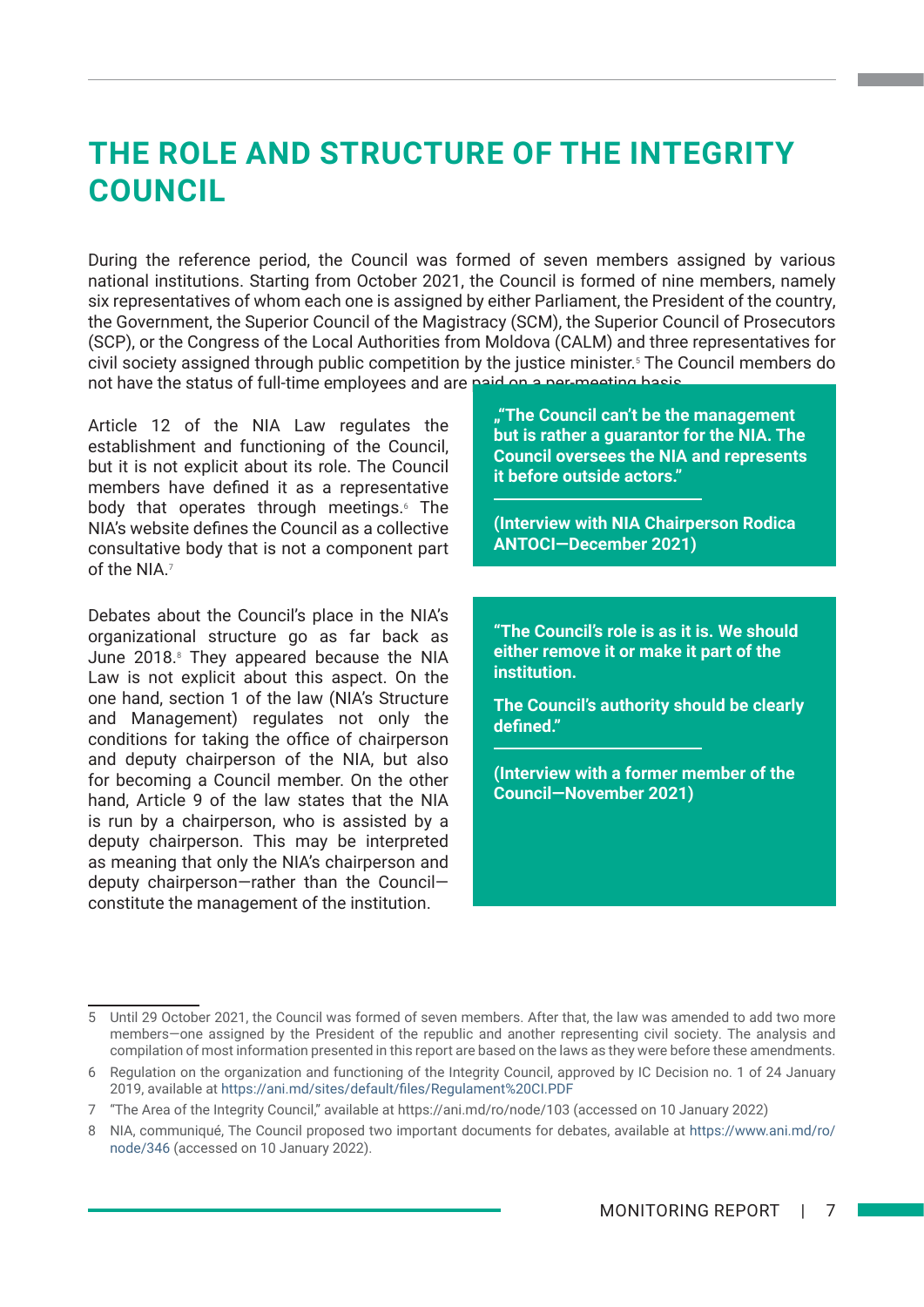<span id="page-7-0"></span>The uncertainty around the role and duties of the Council also came to the attention of experts of the Council of Europe, who examined the legal framework, internal procedures, and efficiency of the NIA in early 2021 and stressed, among other things, the need to clarify the role and relevance of the Council as the current arrangement seemed unproductive and hindered the efficiency of both the Council and the NIA.9

By the legal amendments of October 2021, Parliament strengthened the Council's role by increasing the membership of the Council and broadening its powers (e.g., to establish contraventions committed by the management of the NIA and integrity inspectors, to dismiss the NIA's management, to approve the organizational structure and the internal regulations of the NIA, etc.).

The October 2021 amendments strengthen the Council's role, at least as far as the oversight of the NIA is concerned. Empowered to sanction or dismiss the NIA's management for deficient performance, the Council becomes more like a supreme managing body for the NIA. That said, having this role enshrined in the law is still a necessity for both the Council and the NIA's management.

# **THE ACTIVITY OF THE INTEGRITY COUNCIL**

# **The History of the Integrity Council**

The mandate of Council member has a five-year term and cannot be renewed for another consecutive term. If the mandate is terminated ahead of time, the relevant entities must assign a new representative to the Council within 20 working days. The Council member whose mandate has expired stays in office until the appointment of a successor.

The Council started working on 30 December 2016,<sup>10</sup> approximately six months after the enactment of the law, when all responsible entities had assigned their representatives to it. In accordance with Article 44 (2) of the NIA Law, Council members were to be assigned within one month of the law being published. Such a short period was dictated by the need to appoint the chairperson and deputy chairperson of the NIA.

#### **The members were assigned at long intervals as follows:**

- On 11 August 2016, the SCP assigned its representative.<sup>11</sup>
- On 6 September 2016, the SCM assigned its representative.<sup>12</sup>
- On 9 September 2016, CALM assigned its representative.<sup>13</sup>

<sup>9</sup> IC, Minutes no. 1, available at <http://ani.md/sites/default/files/documente/PV-1%20din%2030.12.2016.doc> (accessed on 17 January 2022)

<sup>10</sup> IC, Minutes no. 1, available at <http://ani.md/sites/default/files/documente/PV-1%20din%2030.12.2016.doc> (accessed on 17 January 2022)

<sup>11</sup> SCP Decision 12-221/16 of 11 August 2016 on the assignment of Mr. Mircea ROȘIORU, available at <http://www.procuratura.md/file/221%20desemnare%20reprezentant%20in%20ANI.pdf>

<sup>12</sup> SCM Decision 559/23 of 6 September 2016 on the assignment of Mr. Victor MICU, available at <http://csm.md/files/Hotaririle/2016/23/559-23.pdf>

<sup>13</sup> CALM's notification on the assignment of Mr. Viorel RUSU, available at <https://bit.ly/3fvBlQW>(accessed on 17 January 2022)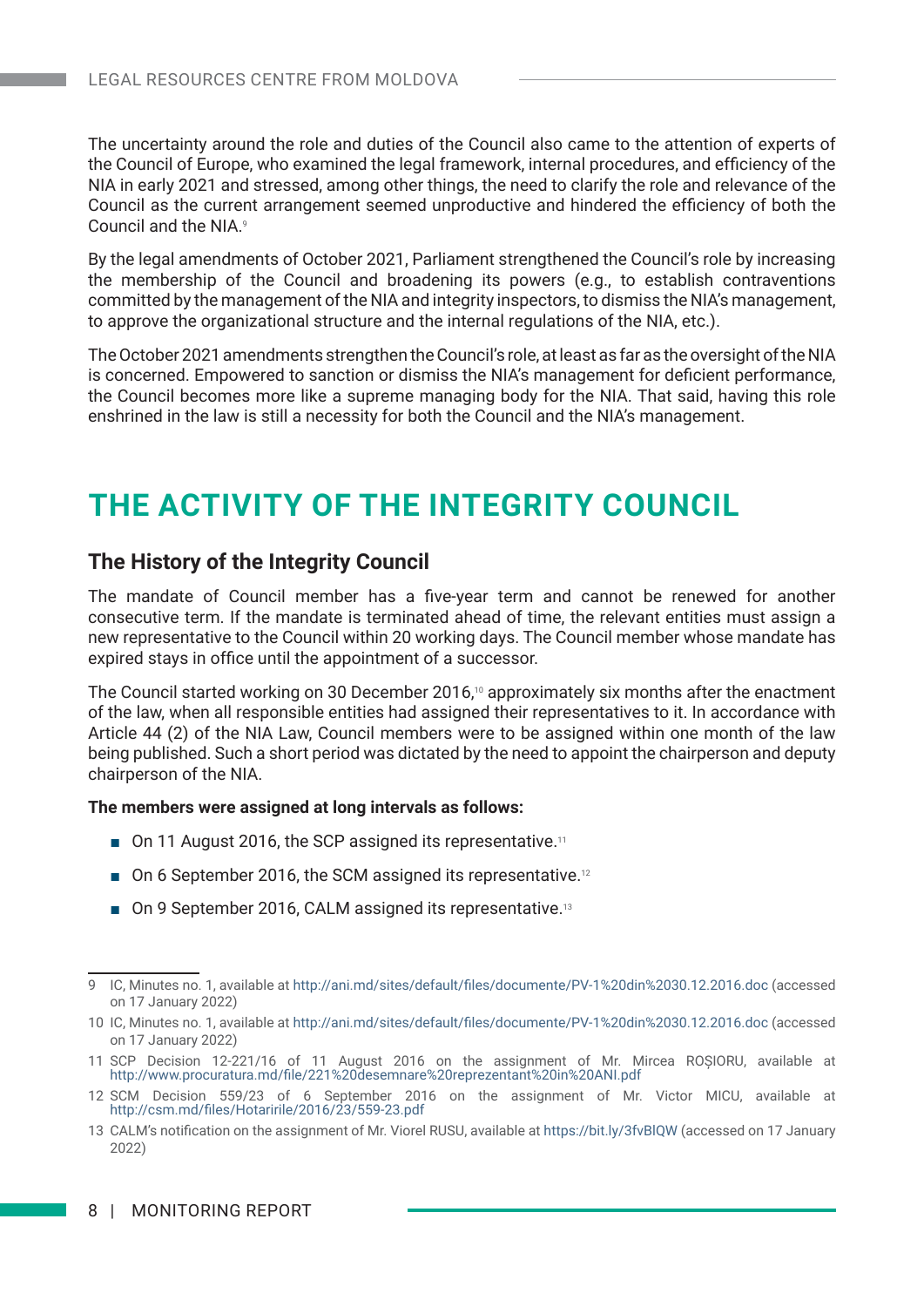- On 22 December 2016, Parliament assigned its representative.<sup>14</sup>
- On 27 December 2016, the MoJ assigned two representatives for civil society.<sup>15</sup>
- On 28 December 2016, the Government assigned its representative.<sup>16</sup>

The SCP was the only authority that complied with the legally prescribed period. The other four of the seven Council members were assigned with a delay of one to three months. The Council held its first meeting on 30 December 2016, five months after its establishment. Had the responsible institutions assigned their representatives in time, the procedures could have been shorter.

### **The first membership of the Council has gone through considerable changes due to the resignation of some of its members.**

- On 31 May 2017, the mandate of the Council member for the Government was terminated following her resignation.<sup>17</sup> On 28 June 2017, the Government assigned a new representative,18 but his mandate was also terminated on 18 January 2021 due to resignation.19
- On 11 June 2019, the mandate of a Council member for civil society was terminated following her resignation.20
- On 30 July 2019, the mandate the Council member for the SCM was terminated following his resignation and the SCM assigned another representative.<sup>21</sup> On 10 December 2019, the mandate of this member was also terminated following his resignation.<sup>22</sup>
- On 24 February 2020, the mandate of the second civil society representative was terminated following his resignation.23

This string of resignations seems to have been caused by political instability, the termination of membership at the organization that had assigned the person to the Council, or disinterest in working at this body. Only the members assigned by Parliament, the SCP, and CALM completed their term.

<sup>14</sup> Parliament Decision 306 of 22 December 2016 on the assignment of Mr. Serghei OSTAF, available at [https://www.legis.](https://www.legis.md/cautare/getResults?doc_id=96872&lang=ro) [md/cautare/getResults?doc\\_id=96872&lang=ro](https://www.legis.md/cautare/getResults?doc_id=96872&lang=ro)

<sup>15</sup> MoJ Order on the assignment of Mr. Dumitru ŢÎRA and Ms. Tatiana PAŞCOVSCHI, available at [http://www.justice.gov.](http://www.justice.gov.md/libview.php?l=ro&idc=4&id=3290) [md/libview.php?l=ro&idc=4&id=3290](http://www.justice.gov.md/libview.php?l=ro&idc=4&id=3290) (accessed on 17 January 2022)

<sup>16</sup> Government Decision 1422 of 28 December 2016 on the assignment of Ms. Victoria IFTODI, available at [https://www.](https://www.legis.md/cautare/getResults?doc_id=96933&lang=ro) [legis.md/cautare/getResults?doc\\_id=96933&lang=ro](https://www.legis.md/cautare/getResults?doc_id=96933&lang=ro)

<sup>17</sup> Government Decision 358 of 31 May 2017 on the termination of the mandate of a member of the Integrity Council, available at [https://www.legis.md/cautare/getResults?doc\\_id=99920&lang=ro](https://www.legis.md/cautare/getResults?doc_id=99920&lang=ro)

<sup>18</sup> Government Decision 475 of 28 June 2017 on the assignment of Mr. Oleg EFRIM, available at [https://www.legis.md/](https://www.legis.md/cautare/getResults?doc_id=99528&lang=ro) [cautare/getResults?doc\\_id=99528&lang=ro](https://www.legis.md/cautare/getResults?doc_id=99528&lang=ro)

<sup>19</sup> "Consiliul rămâne cu 5 membri din 7, după ce Oleg EFRIM a anunțat că renunță la mandat," available at [https://www.](https://www.moldovacurata.md/consiliul-de-integritate-al-ani-ramane-cu-5-membri-din-7-dupa-ce-oleg-efrim-a-anuntat-ca-renunta-la-mandat-1-2437) [moldovacurata.md/consiliul-de-integritate-al-ani-ramane-cu-5-membri-din-7-dupa-ce-oleg-efrim-a-anuntat-ca-renunta](https://www.moldovacurata.md/consiliul-de-integritate-al-ani-ramane-cu-5-membri-din-7-dupa-ce-oleg-efrim-a-anuntat-ca-renunta-la-mandat-1-2437)[la-mandat-1-2437](https://www.moldovacurata.md/consiliul-de-integritate-al-ani-ramane-cu-5-membri-din-7-dupa-ce-oleg-efrim-a-anuntat-ca-renunta-la-mandat-1-2437) (accessed on 17 January 2022)

<sup>20</sup> MoJ Order 191 of 18 July 2019 on the withdrawal of Ms. Tatiana PAȘCOVSCHI from the Integrity Council

<sup>21</sup> SCM Decision 307/18 of 30 July 2019 on the termination of the mandate of Mr. Victor MICU and the assignment of Mr. Ion POSTU, available at https://www.csm.md/files/Hotaririle/2019/18/307-18.pdf

<sup>22</sup> SCM Decision 424/31 of 10 December 2019 on the termination of the mandate of SCM member and, consequently, Council member of Mr. Ion POSTU, available at <https://www.csm.md/files/Hotaririle/2019/31/424-31.pdf>

<sup>23</sup> "Dumitru Țîra demisionează din funcția de membru al Consiliului de Integritate al ANI," available at [https://www.zdg.](https://www.zdg.md/stiri/stiri-sociale/dumitru-tira-demisioneaza-din-functia-de-membru-al-consiliului-de-integritate-al-ani/) [md/stiri/stiri-sociale/dumitru-tira-demisioneaza-din-functia-de-membru-al-consiliului-de-integritate-al-ani/](https://www.zdg.md/stiri/stiri-sociale/dumitru-tira-demisioneaza-din-functia-de-membru-al-consiliului-de-integritate-al-ani/) (accessed on 17 January 2022)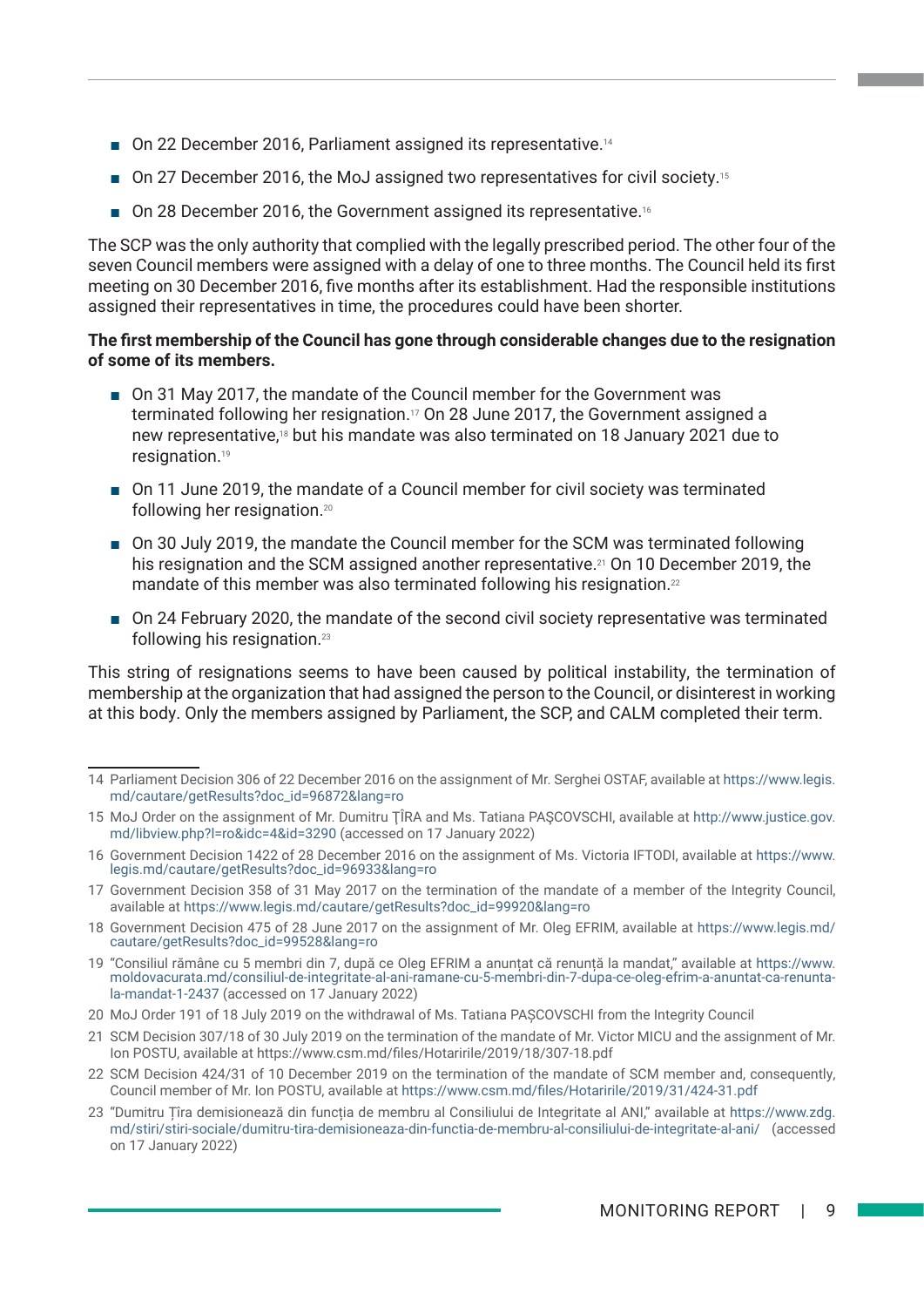The mandate of the first member for CALM ended after the expiry of the five-year term in September 2021. After that, since other institutions had not assigned their representatives, the Council became unable to function for lack of quorum and halted its work.24 Meanwhile, on 22 December 2021, Parliament's representative also completed their mandate.

Under the law, in case of an early termination of the mandate, the concerned entities must assign a new representative to the Council within 20 working days. The table below shows that only the SCM complied with this legal requirement, whereas the Government and the MoJ breached it when it was their turn to assign representatives to the Council. At the time of preparing this report, the Council had been unable to function for more than five months.

| <b>Assigning</b><br>institution/<br>organization | <b>Assignment</b><br>date                                | <b>Termination of</b><br>the mandate                       | <b>Assignment</b><br>date                             | <b>Termination</b><br>of the<br>mandate        | <b>Assignment</b><br>date                                 | <b>Deadline</b>                                                                                      |
|--------------------------------------------------|----------------------------------------------------------|------------------------------------------------------------|-------------------------------------------------------|------------------------------------------------|-----------------------------------------------------------|------------------------------------------------------------------------------------------------------|
| <b>Parliament</b>                                | <b>Serghei</b><br><b>OSTAF,</b><br>22 December<br>2016   | 22 December<br>2021<br>(the<br>completion of<br>the term)  | $\frac{1}{2}$                                         |                                                |                                                           | <b>Breached</b><br>(by 31 December<br>2021, the assignment<br>procedure had not<br>been initiated)   |
| <b>Government</b>                                | <b>Victoria</b><br><b>IFTODI,</b><br>28 December<br>2016 | 31 May 2017<br>(resignation)                               | Oleg EFRIM,<br>28 June 2017                           | 18 ianuarie<br>2021<br>(cerere de<br>demisie)  | <b>Alexandru</b><br>COICA,<br>26 januarie<br>2022         | <b>Breached</b><br>(by 31 December<br>2021, the assignment<br>procedure had not<br>been initiated)   |
| <b>SCM</b>                                       | <b>Victor Micu,</b><br>6 September<br>2016               | 30 July 2019<br>(resignation)                              | Ion POSTU,<br>30 July 2019                            | 10 Decembrie<br>2019<br>(cerere de<br>demisie) | <b>Mariana</b><br><b>TIMOTIN,</b><br>10 decembrie<br>2019 | The mandate ends on<br>10 December 2024                                                              |
| <b>SCP</b>                                       | <b>Mircea</b><br>Roșioru,<br>11 August<br>2016           | 11 August<br>2021<br>(the<br>completion of<br>the term)    | <b>Mariana</b><br><b>GORNEA,</b><br>17 August<br>2021 |                                                |                                                           | The mandate ends on<br>17 August 2026                                                                |
| <b>CALM</b>                                      | <b>Viorel RUSU,</b><br>9 September<br>2016               | 30 September<br>2021<br>(the<br>completion of<br>the term) |                                                       |                                                |                                                           | <b>Breached</b><br>(on 31 December<br>2021, no information<br>about the assignment<br>was available) |
| MoJ, civil<br>society 1                          | <b>Tatiana</b><br>PAȘCOVSCHI,<br>27 December<br>2016     | 11 June 2019<br>(resignation)                              | <b>Vitalie</b><br>PALEGA,<br>23 December<br>2019      |                                                |                                                           | The mandate ends on<br>23 December 2024                                                              |
| MoJ, civil<br>society 2                          | Dumitru TÎRA,<br>27 December<br>2016                     | 24 February<br>2020<br>(resignation)                       | <b>Ilie</b><br>CHIRTOACĂ,<br>26 January<br>2022       |                                                |                                                           | <b>Breached</b><br>Breached (on 31<br>December 2021, the<br>competition was<br>underway) $25$        |

**Table 1.** The assignment of Council members by relevant institutions

<sup>24</sup> Statement of the Integrity Council, available at<https://ani.md/ro/node/1994> (accessed on 17 January 2022)

<sup>25</sup> MoJ, information about the competition for Council member, available at [http://www.justice.gov.md/libview.](http://www.justice.gov.md/libview.php?l=ro&idc=4&id=5533 ) [php?l=ro&idc=4&id=5533](http://www.justice.gov.md/libview.php?l=ro&idc=4&id=5533 ) (accessed on 18 January 2022)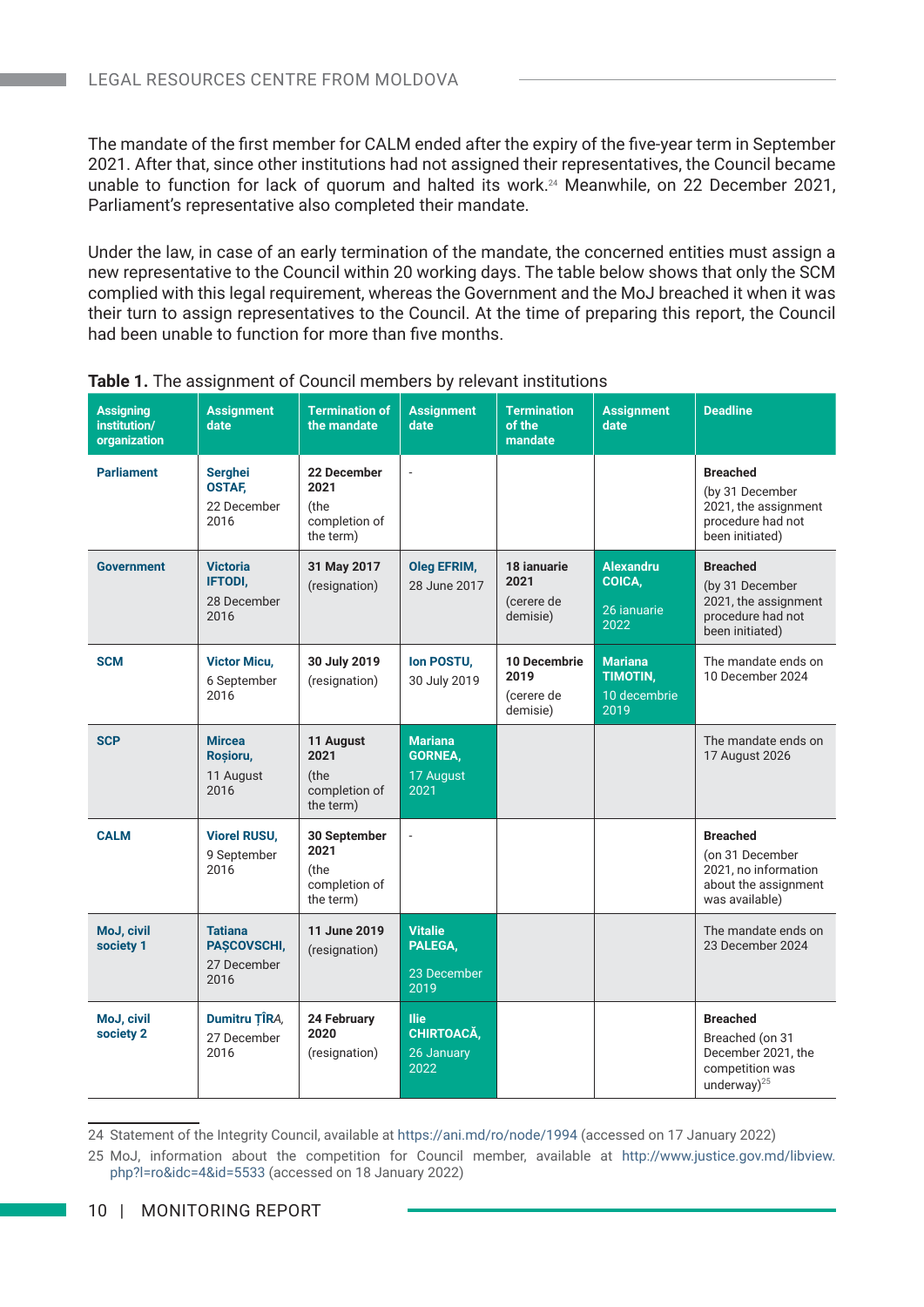| MoJ, civil soci-<br>ety 3<br><i>(introduced)</i><br>through the<br>October 2021<br>amendments)          | $\overline{\phantom{a}}$                                 |  |  | <b>Breached</b><br>(on 31 December<br>2021)                                                          |
|---------------------------------------------------------------------------------------------------------|----------------------------------------------------------|--|--|------------------------------------------------------------------------------------------------------|
| <b>President of the</b><br>country<br><i>(introduced)</i><br>through the<br>October 2021<br>amendments) | <b>Tatiana</b><br><b>TABUNCIC,</b><br>4 February<br>2022 |  |  | <b>Breached</b><br>(on 31 December<br>2021, no information<br>about the assignment<br>was available) |

**Source:** Decisions adopted by the institutions responsible for assigning Council members from August 2016 through December 2021. The data was processed by the LRCM.

#### **The current membership of the Council was formed as follows:**

- On 10 December 2019, the SCM assigned its new representative to the Council.<sup>26</sup>
- Almost half a year later, on 23 December 2019, the MoJ assigned a representative for civil society.27
- On 17 August 2021, the SCP assigned its representative after the end of the mandate of the previous representative.28
- At a one-year interval, on 26 January 2022, the Government assigned its representative to the Council.29
- Also on 26 January 2022, the MoJ assigned the second representative for civil society through competition.30 One position remains vacant because other candidates did not qualify.
- $\blacksquare$  On 4 February 2022, the Presidency assigned its representative.<sup>31</sup>

The transitional provisions to the October 2021 amendments stipulate that the President of Moldova and the MoJ must assign members to the Council within one month of the amendments becoming effective, that is, until 29 November 2021. The Presidency assigned its representative to the Council on 4 February 2022, whereas the MoJ assigned only one of the two Council members on 26 January 2022. By the date of the release of this report, Parliament, CALM, and the MoJ (the latter following the October 2021 amendments) had not yet assigned their representatives to the Council.

<sup>26</sup> SCM Decision 428/31 of 10 December 2019 on the assignment of Ms. Mariana TIMOTIN, available at [https://ani.md/](https://ani.md/sites/default/files/HotTimotin.pdf) [sites/default/files/HotTimotin.pdf](https://ani.md/sites/default/files/HotTimotin.pdf)

<sup>27</sup> MoJ Order 338 of 23 December 2019 on the assignment of Mr. Vitalie PALEGA, available at [https://ani.md/sites/](https://ani.md/sites/default/files/Ordin%20Palega.PDF) [default/files/Ordin%20Palega.PDF](https://ani.md/sites/default/files/Ordin%20Palega.PDF)

<sup>28</sup> SCP Decision 1-83/2021 of 17 August 2021 on the assignment of Ms. Mariana GORNEA, available at [http://www.csp.]( http://www.csp.md/sites/default/files/2021-10/83.%20Hot.%20desemnarea%20membru%20Consiliu%20de%20Integritate.pdf) [md/sites/default/files/2021-10/83.%20Hot.%20desemnarea%20membru%20Consiliu%20de%20Integritate.pdf]( http://www.csp.md/sites/default/files/2021-10/83.%20Hot.%20desemnarea%20membru%20Consiliu%20de%20Integritate.pdf)

<sup>29</sup> Government Order 18-d of 26 January 2022 on the assignment of Mr. Alexandru COICA as Council member

<sup>30</sup> Decision of 26 January 2022 of the MoJ's Competition Committee on the selection of Mr. Ilie CHIRTOACĂ as the winner of the competition for Council member representing civil society, available at [http://justice.gov.md/public/files/](http://justice.gov.md/public/files/Concurs_membri_CI.pdf) [Concurs\\_membri\\_CI.pdf](http://justice.gov.md/public/files/Concurs_membri_CI.pdf)

<sup>31</sup> Decree 340 of 4 February 2022 of the President of the Republic of Moldova on the assignment of Ms. Tatiana TABUNCIC, available at<https://presedinte.md/app/webroot/Decrete/340.pdf>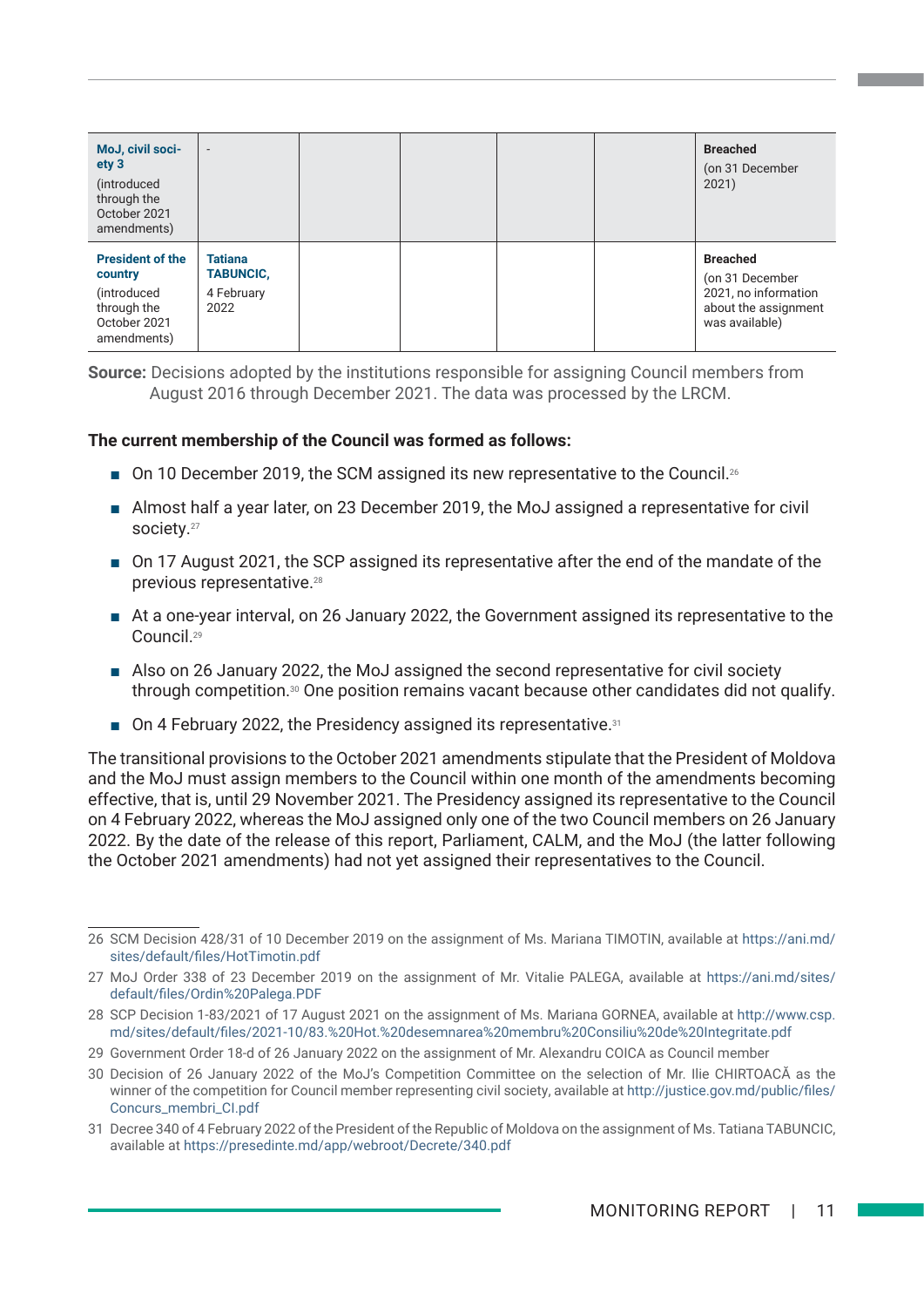<span id="page-11-0"></span>The above observations show that the assigning authorities failed to act promptly in 2021, just as they did in 2016. In fact, their inaction has dragged out the formation of the Council and the appointment of management for the NIA.

To ensure the Council is functional, it is highly recommended that Parliament, the MoJ, and CALM urgently assign their representatives to the Council. The new Council members convened for the first time on 18 February 2022.

# **The Recruitment of Management for the NIA**

**The Council has the following basic duties related to the appointment of the NIA's management (in accordance with the law effective in 2016):** 

- **Approves the Regulation on the competition** for chairperson and deputy chairperson of the NIA; approves the themes for the competition and the composition of the committees responsible for organizing the competition, preparing its subjects, checking test papers, and resolving challenges.
- **Organizes the competition** for chairperson and deputy chairperson.
- **Validates the results of the competition** for chairperson and deputy chairperson and publishes them on the NIA's website within 24 hours of the validation.

#### **The approval of the Regulation on the competition for chairperson and deputy chairperson**

On 30 December 2016, the Council convened in its first meeting. On 17 January 2017, the Council announced public debates about the Regulation on the competition for chairperson and deputy chairperson of the NIA (the Regulation).<sup>32</sup> In January and February 2017, the Council had seven meetings dedicated mainly to this Regulation.

On 20 February 2017, the Council adopted the Regulation by a unanimous vote. On 28 February 2017, several CSOs sent Council members a statement expressing concerns about the evaluation criteria applied to candidates for the NIA's management and the Council's failure to comply with the legal requirements concerning the transparency of decision-making.<sup>33</sup> Despite these concerns, the Regulation was not revised.

<sup>32</sup> NIA, communiqué, available at <https://ani.md/ro/node/46>(accessed on 19 January 2022)

<sup>33</sup> Statement on the development of the rules for electing the chairperson and deputy chairperson of the NIA, available at [http://crjm.org/wp-content/uploads/2017/02/2017-02-28-Declara%C8%9Bie\\_activitatea-Consiliului-de-Integritate-fin.](http://crjm.org/wp-content/uploads/2017/02/2017-02-28-Declara%C8%9Bie_activitatea-Consiliului-de-Integritate-fin.pdf) [pdf](http://crjm.org/wp-content/uploads/2017/02/2017-02-28-Declara%C8%9Bie_activitatea-Consiliului-de-Integritate-fin.pdf)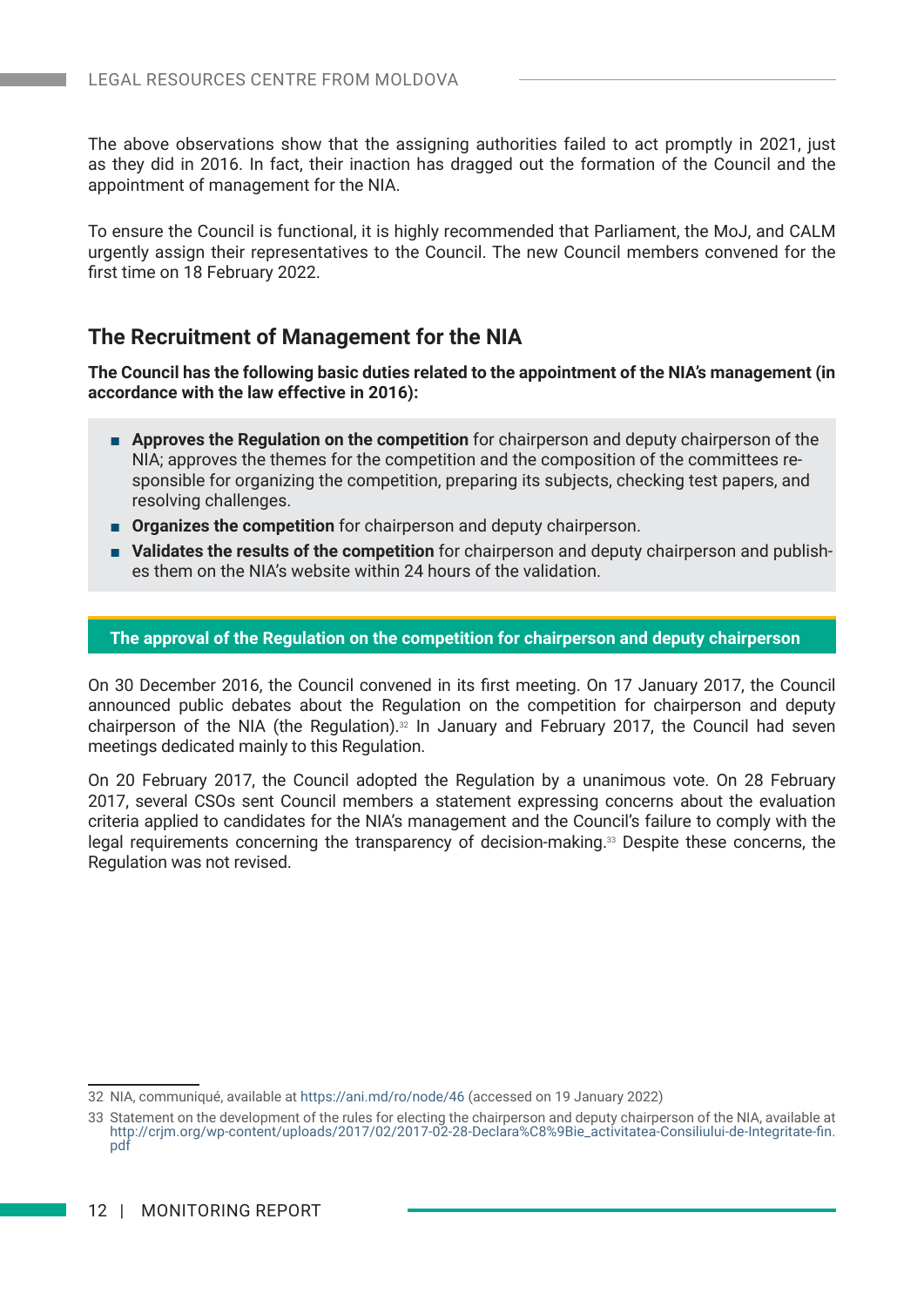**The organization of the competition for chairperson and deputy chairperson and the validation of its results**

On 20 February 2017, as soon as the Regulation was approved, the Council set up three competition committees—one for the written test, one for the interview, and one for resolving challenges—and approved their composition.

On 7 April 2017, the Regulation went out in the Official Gazette<sup>34</sup> and the Council announced the competition for chairperson and deputy chairperson of the NIA, setting 3 May 2017 as the application deadline.35 Four persons applied. The candidates were screened by the Intelligence and Security Service (ISS).<sup>36</sup> However, the Council discussed the ISS' answer only after three months, at the meeting of 3 July 2017. The ISS did not mention whether any of the candidates for the chairperson or deputy chairperson of the NIA had worked for it as an intelligence operative or undercover agent, despite NIA Law requiring it to do so under Article 11 (4). The ISS explained that the law prohibited declassifying the requested information. To unblock the competition procedure, the Council informed Parliament, the Government, and the MoJ about the legal issues with the competition procedure and requested an urgent amendment of the law to enable the competition to proceed.37

At its meeting of 31 July 2017, the Council announced the ISS' answer that none of the candidates had worked for intelligence services as an intelligence operative or undercover agent. At the same meeting, the members discussed the candidacies registered for the competition. The Council found that only one candidate had applied in line with the Regulation of 20 February 2017. As a result, the process was dragged out, which could have been avoided if the NIA's secretariat had verified the compliance of the applications on their submission on 3 May 2017. The competition was extended by ten days, but no new applications came in. The same candidates remained after adjusting their applications in accordance with the requirements of the Regulation.

#### **a) The first competition for chairperson of the NIA**

La 4 septembrie 2017, membrii CI au examinat dosarele celor patru candidați și au constatat că toți patru au depus candidaturile pentru funcția de președinte, iar doi dintre aceștia candidau și pentru funcția de vicepreședinte al ANI. Ulterior CI a exclus din concurs un candidat care aspira la funcția de președinte ANI având în vedere un presupus conflict de interese<sup>38</sup>.

<sup>34</sup> Regulation on the organization and carrying out of the competition for chairperson and deputy chairperson of the NIA, available at [https://www.legis.md/cautare/getResults?doc\\_id=115500&lang=ro](https://www.legis.md/cautare/getResults?doc_id=115500&lang=ro)

<sup>35</sup> NIA, communiqué "Consiliul a lansat concursul de selectare a conducerii ANI," available at <https://ani.md/ro/node/180>

<sup>36</sup> NIA, communiqué "Peste 15 zile vor fi cunoscuți candidații pentru șefia ANI, care vor intra în concurs," available at https://ani.md/ro/node/186 (accessed on 3 February 2022)

<sup>37</sup> NIA, communiqué "Membrii Consiliului vor solicita Parlamentului, Guvernului și Ministerului Justiției să deblocheze procedura de concurs pentru alegerea conducerii ANI," available at <https://ani.md/ro/node/192>(accessed on 3 February 2022)

<sup>38</sup> La 12 septembrie 2017, CI a decis excluderea din concurs a candidatului Anatolie DONCIU - fost preşedinte al Comisiei Nationale de Integritate (CNI) între anii 2012-2016 - atât pentru funcția de presedinte, cât și de vicepreședinte al ANI, motivul fiind că anterior acesta s-a aflat în conflict de interese şi nu l-a soluţionat. Astfel, dl Donciu a examinat, în calitate de preşedinte al CNI, cazul unei persoane care era şef de direcţie al Centrului Național Anticorupție şi totodată şeful fiului său.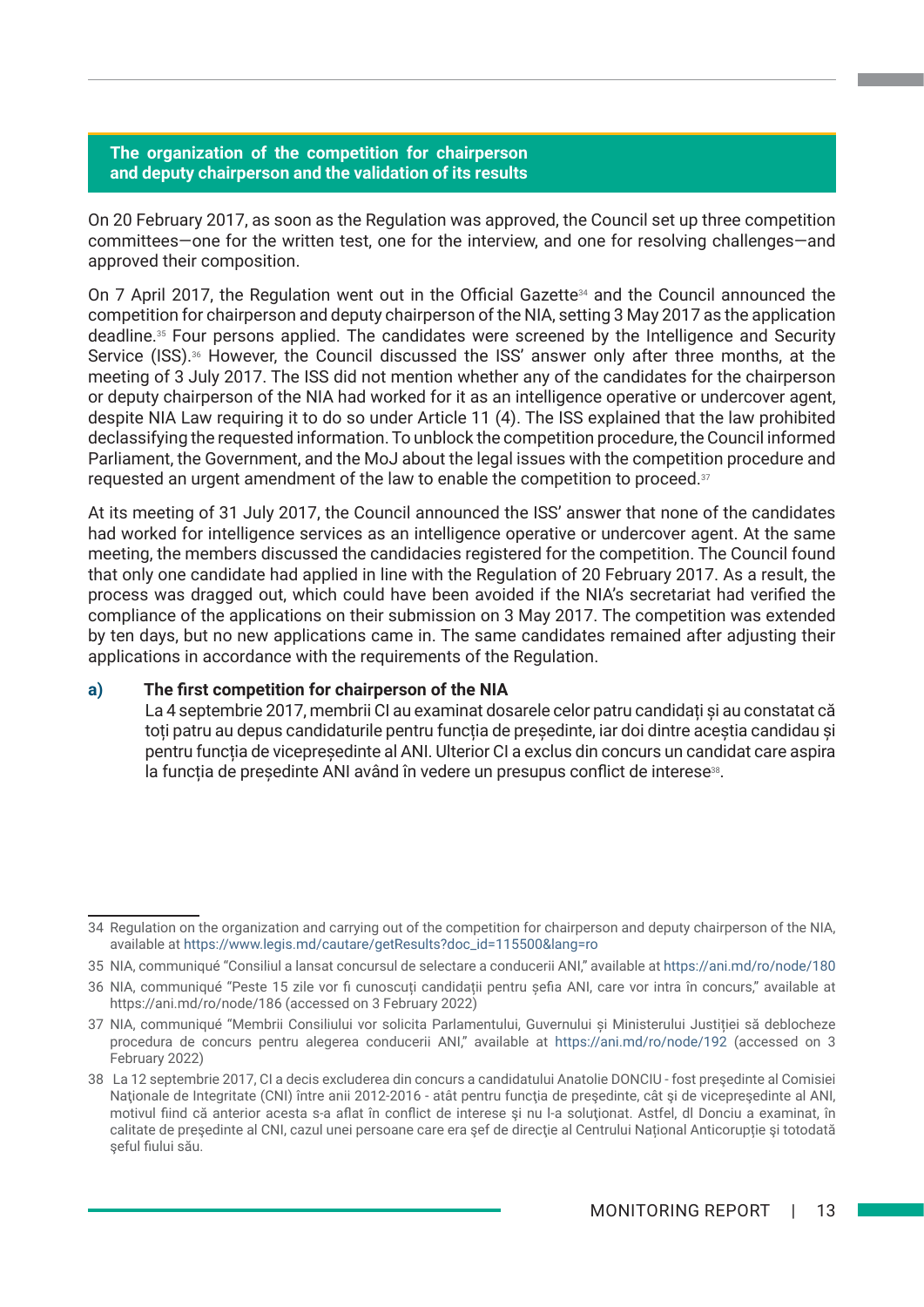The written test was held on 21 September 2017 with only two candidates, since the third one had withdrawn his candidacy for chairperson. He had maintained, however, his candidacy for deputy chairperson. On 26 September 2017, the Council held the interviews. On 9 October 2017, the Council announced that both candidates for chairperson of the NIA had failed the lie detector test.<sup>39</sup> Under the legal procedures effective at the time, only the candidates who successfully passed the lie detector test were admitted into the competition validation phase. As a result, the Council announced a new competition for chairperson of the NIA.<sup>40</sup>

#### **b) The second competition for chairperson of the NIA**

On 13 October 2017, the Council announced the new competition for chairperson of the NIA open for application until 6 November 2017. On 27 November 2017, having examined the three submitted applications and the ISS' note on the candidates' background, the Council found that they all qualified for the competition. After the written test and the interview, candidate Rodica ANTOCI gained the highest score. On 22 December 2017, the Council announced that Ms. Rodica ANTOCI had successfully passed the lie detector test and nominated her for appointment as the NIA's chairperson by the President of the country. The President of the country signed the decree concerning her appointment on 29 December 2017.41

#### **c) The competition for deputy chairperson of the NIA**

The competition for deputy chairperson of the NIA was announced along with the competition for chairperson, on 7 April 2017. On 31 July 2017, the Council extended the competition period. On 4 September 2017, the Council examined the two submitted applications. The written test of the competition for deputy chairperson took place on 30 October, and the interview, on 6 November 2017. At the meeting of 13 November 2017, the Council announced the results of the competition tests and that one candidate had withdrawn.<sup>42</sup> On 6 December 2017, the Council examined the results of the lie detector test and validated the competition results, nominating Mr. Lilian CHIȘCĂ for appointment as the NIA's deputy chairperson by the President of the country. The decree on his appointment was signed on 22 December 2017.<sup>43</sup>

As highlighted above, the process of appointing the chairperson and deputy chairperson of the NIA was protracted, lasting for almost one year, despite the law setting only a few months for it (three months, if the time frames required under Article 11 of the NIA Law as effective in 2016 are included). Due to the fewness of the submitted applications and of the candidates remained in the competition after certain phases, the application deadline was put off to a later date. Moreover, a new competition was announced for chairperson after the candidates failed the lie detector test (polygraph).

<sup>39</sup> IC Decision no. 6 of 9 October 2017 on the results of the lie detector (polygraph) test, available at [https://www.ani.md/](https://www.ani.md/sites/default/files/documente/Hotarire.pdf) [sites/default/files/documente/Hotarire.pdf](https://www.ani.md/sites/default/files/documente/Hotarire.pdf)

<sup>40</sup> NIA, communiqué "Consiliul anunță un nou concurs pentru funcția de președinte al ANI," available at [https://ani.md/ro/](https://ani.md/ro/node/217 ) [node/217 \(](https://ani.md/ro/node/217 )accessed on 3 February 2022)

<sup>41</sup> Decree 543 of 29 December 2017 on the appointment of Ms. Rodica ANTOCI as the NIA's chairperson, available at [https://www.legis.md/cautare/getResults?doc\\_id=107277&lang=ro](https://www.legis.md/cautare/getResults?doc_id=107277&lang=ro)

<sup>42</sup> NIA, communiqué "Candidatul pentru funcția de vicepreședinte al ANI urmează să fie testat la poligraf," available at <https://ani.md/ro/node/238>(accessed on 3 February 2022)

<sup>43</sup> Decree 507 of 21 December 2017 on the appointment of Mr. Lilian CHIȘCA as the NIA's deputy chairperson, available at [https://www.legis.md/cautare/getResults?doc\\_id=107233&lang=ro](https://www.legis.md/cautare/getResults?doc_id=107233&lang=ro)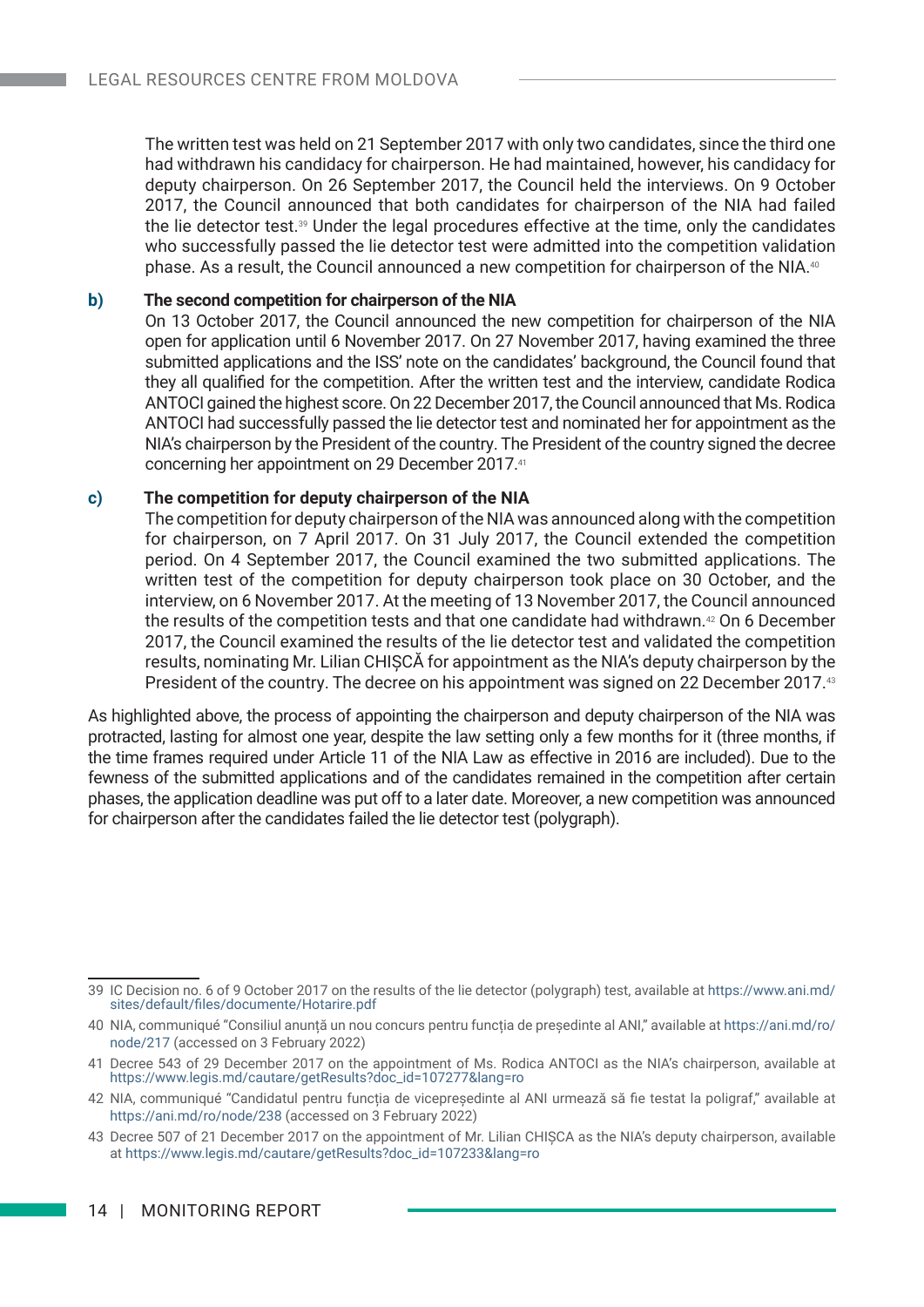<span id="page-14-0"></span>On 10 April 2018, the Constitutional Court declared the legal provisions that required the successful passing of the lie detector test for candidates for the NIA's chairperson or deputy chairperson unconstitutional.<sup>44</sup> As a result, the successful passing of the lie detector test is no longer a mandatory condition for getting hired but just one of the candidate evaluation criteria.

The prolonged competition period of approximately one year may not be blamed exclusively on the Council. Nevertheless, some red tape issues, such as the compliance check on documents upon their submission, the tracking and consultation of the draft versions of the Regulation and the proposals approved by the Council, etc., could have been avoided.

Considering the change in the procedure for selecting the deputy chairperson of the NIA, who will be nominated by the winner of the competition for chairperson of the NIA starting with 2021, the hiring of the new management of the NIA, scheduled for 2022, is expected to be faster.

# **The Approval of Main Policy Documents**

Until October 2021, the Council had the following basic duties related to the approval of main policy documents:

- Approves the regulations on the organization and functioning of the Council and the Disciplinary Board and the internal rules of conduct and ethics for the NIA.
- Approves the strategy and the work plan for the NIA.

## **The approval of the Regulation on the organization and functioning of the Council**

The development and approval of the Regulation on the organization and functioning of the Council (the Regulation) was a prolonged process.

First, the Council set up a working group that studied the national and Romanian legal frameworks. The first draft of the Regulation was discussed at the meeting of the Council held on 13 March 2017. The second draft of the Regulation was presented at the meeting held on 22 May 2017.45 The final version was published for public consultation only in December 2017.

The Council examined the draft by chapters at seven meetings during 2018. On 18 June 2018, the Regulation was published on the website once again, for another consultation round.46 Eventually, the Council approved the Regulation on 24 January 2019. On 19 July 2021, the Regulation underwent a series of minor amendments  $47$ 

<sup>44</sup> Judgment 6 of 10 April 2018 on the challenge to the constitutionality of some provisions of Law 269 of 12 December 2008 on tests with a lie detector (polygraph) and Law 132 of 17 June 2016 on the National Integrity Authority (lie detector test), available at <https://constcourt.md/ccdocview.php?tip=hotariri&docid=652&l=ro?tip=hotariri&docid=652&l=ro>

<sup>45</sup> IC, activity report for 2017 and 2018, available at [https://view.officeapps.live.com/op/view.aspx?src=https%3A%2F%2Fani.](https://view.officeapps.live.com/op/view.aspx?src=https%3A%2F%2Fani.md%2Fsites%2Fdefault%2Ffiles%2FRaport%2520de%2520activitate%2520pe%25202%2520ani%25202017-2018%25204.03.3019%2520T.docx&wdOrigin=BROWSELINK) [md%2Fsites%2Fdefault%2Ffiles%2FRaport%2520de%2520activitate%2520pe%25202%2520ani%25202017-](https://view.officeapps.live.com/op/view.aspx?src=https%3A%2F%2Fani.md%2Fsites%2Fdefault%2Ffiles%2FRaport%2520de%2520activitate%2520pe%25202%2520ani%25202017-2018%25204.03.3019%2520T.docx&wdOrigin=BROWSELINK) [2018%25204.03.3019%2520T.docx&wdOrigin=BROWSELINK](https://view.officeapps.live.com/op/view.aspx?src=https%3A%2F%2Fani.md%2Fsites%2Fdefault%2Ffiles%2FRaport%2520de%2520activitate%2520pe%25202%2520ani%25202017-2018%25204.03.3019%2520T.docx&wdOrigin=BROWSELINK)

<sup>46</sup> NIA, web directory "Decision-making Transparency," accessible at<https://ani.md/ro/node/324>

<sup>47</sup> IC Decision no. 11 of 19 July 2021 for the amendment of the Regulation on the Council, available at la: [https://www.ani.](https://www.ani.md/sites/default/files/HCI%2011%20din%2019.07.21.PDF) [md/sites/default/files/HCI%2011%20din%2019.07.21.PDF](https://www.ani.md/sites/default/files/HCI%2011%20din%2019.07.21.PDF)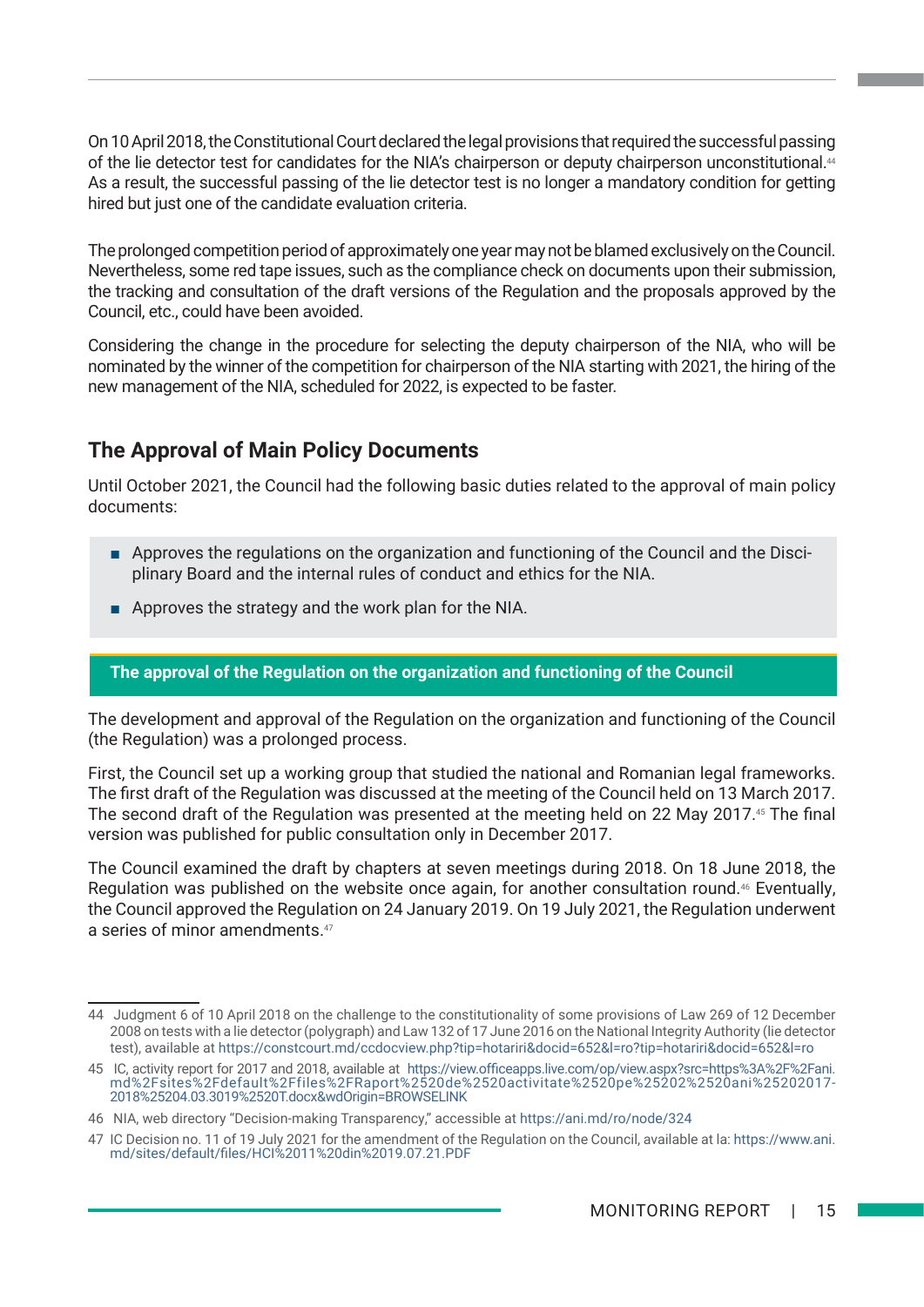Some interviewed Council members said that adopting the internal regulatory framework for the Council was an achievement, which is undeniably true. However, from its establishment, the Council has worked for over two years without a regulation concerning its functioning and organization. This was bound to impact its work. Before the adoption of the Regulation, the Council often postponed its meetings because of a lack of quorum or the procrastination of important decisions concerning other policy documents required for the institutionalization of the NIA or the recruitment of its management and integrity inspectors.

## **The approval of the Regulation on the functioning of the Disciplinary Board**

During August and September 2017, the Legal Directorate of the NIA developed the draft Regulation on the functioning of the Disciplinary Board. After that, it submitted the Regulation to the Council for examination.48 Since such draft must be agreed with the NIA's management, the examination and approval of the Regulation were suspended until the appointment of the NIA's management in December 2017.

After the appointment of the NIA's management, the Regulation on the functioning of the Disciplinary Board was put out for consultation at the proposal of the Council. The Regulation was approved after more than one year, on 15 April 2019.<sup>49</sup> The Disciplinary Board's membership included two standing and two alternate members for the Council (the former two for the SCP and, respectively, the SCM and the latter two, for CALM and, respectively, civil society).<sup>50</sup> According to the latest reports, during Quarter I of 2021, the Board examined three complaints. No disciplinary sanctions were applied.<sup>51</sup>

### **The approval of the NIA's strategy and work plan**

Work on the draft of the NIA's development strategy (the Strategy) started in February 2018 with support from the Chișinău Office of the Council of Europe. In September 2018 a draft of the strategy was put out for broad public consultation.52 However, the NIA has not adopted a final strategy up to this date.

In 2019, the NIA "took a break" to refine the initial draft and submitted it to the Council for approval only in November 2020.<sup>53</sup> The Council decided that the draft report presented to it in 2020 (that is the 2018 draft prepared with assistance from the development partners) was out of date and asked the NIA to bring the document up to date with the new realities. Meanwhile, some Council members prepared an alternative version of the strategy.

<sup>48</sup> IC, activity report for 2017 and 2018, op. cit.

<sup>49</sup> IC Decision no. 7 of 15 April 2019 on the organization and functioning of the Disciplinary Board, available at [https://](https://www.ani.md/sites/default/files/1.%20%20Regulam%20Colegiul%20disciplinar%20-Final.pdf) [www.ani.md/sites/default/files/1.%20%20Regulam%20Colegiul%20disciplinar%20-Final.pdf](https://www.ani.md/sites/default/files/1.%20%20Regulam%20Colegiul%20disciplinar%20-Final.pdf)

<sup>50</sup> See IC Decision no. 8 of 15 April 2019 or IC Decision no. 11 of 9 September 2019

<sup>51</sup> IC, Minutes 15 of 2 August 2021, available at [https://www.ani.md/sites/default/files/PV%2015%20din%2002.08.2021.](https://www.ani.md/sites/default/files/PV%2015%20din%2002.08.2021.PDF) [PDF](https://www.ani.md/sites/default/files/PV%2015%20din%2002.08.2021.PDF)

<sup>52</sup> NIA, communiqué "Responsabilitate instituţională pentru promovarea integrităţii," available at [https://ani.md/ro/](https://ani.md/ro/node/396) [node/396](https://ani.md/ro/node/396) (accessed on 20 January 2022)

<sup>53</sup> IC, Minutes 10 of 9 November 2020, available at <https://www.ani.md/sites/default/files/PV-10%20din%2009.11.2020.pdf>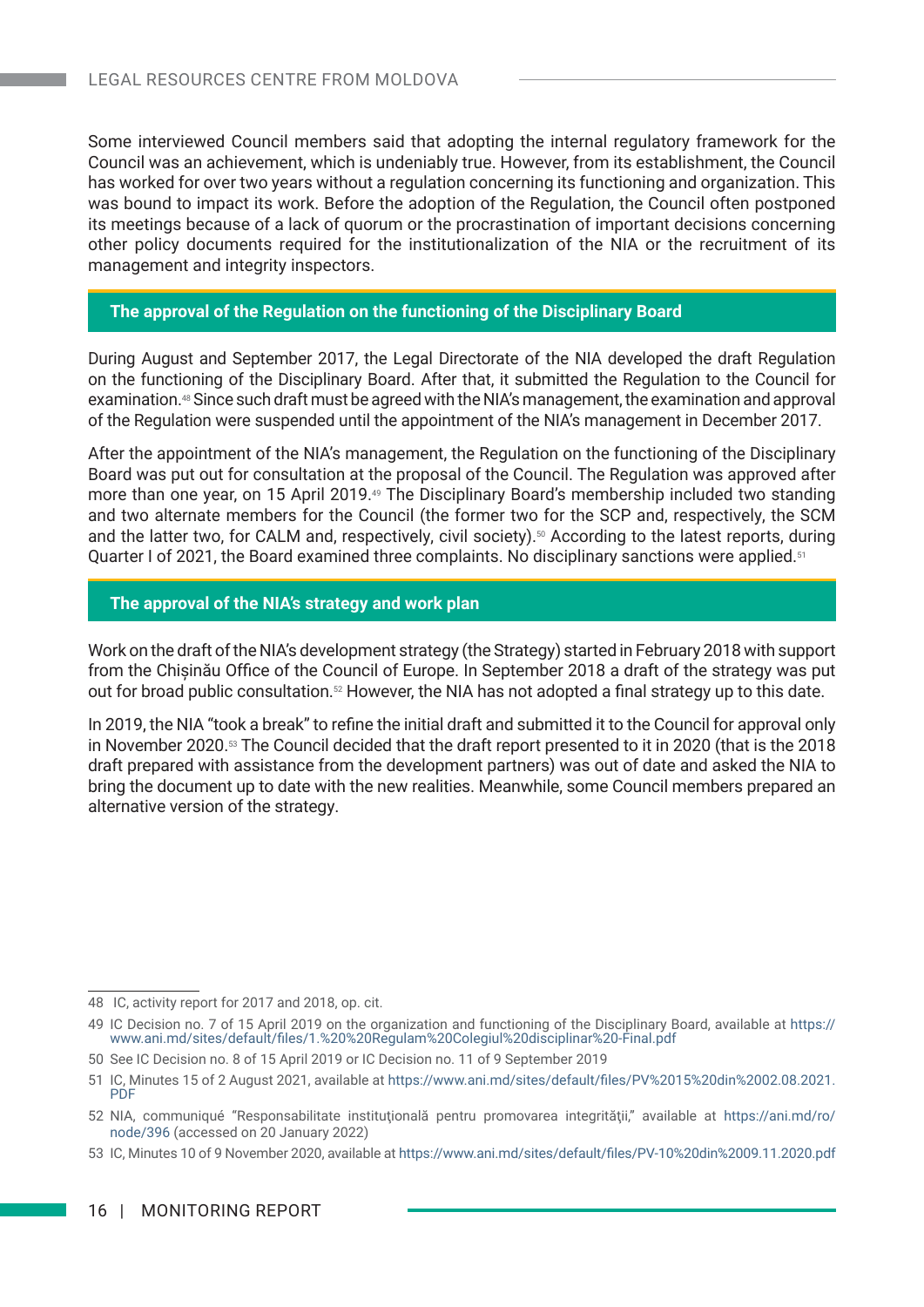<span id="page-16-0"></span>The debates about the strategy continued during 2021. Along this process, the NIA's management and the Council found themselves in opposing camps, arguing that the other side's proposals are either insufficient, irrelevant, or difficult to implement.54 From January 2021 through June 2021, the NIA and the Council established several joint working groups,<sup>55</sup> but the final version of the strategy is still beyond the horizon.

**"The strategy was not adopted because the NIA did not respect some simple requirements that apply to a policy document. The Council wants a resultsoriented strategy."**

(Interview with a member of the Council— December 2021)

From its establishment through the end of 2021, the NIA has been working without a development strategy. The NIA seems to be the only national institution working in this way, even though the legal framework requires it to have a strategy.

As for the NIA's Action Plan, the Council adopted the latest one in June 2020 with several recommendations and amendments, such as the recommendation to have it submitted along with the NIA's annual budget, which should include the Council's financial needs.<sup>56</sup>

One of the basic duties of the Council is adopting internal documents necessary for the work of the NIA (the annual report, the strategy, the action plan, etc.). However, so far it has not adopted some of these documents or has adopted them with delays. The Council has some leeway in deciding whether to adopt a policy document, and the law allows it to do so. In case of the strategy, the Council has informed the NIA that the document needed improvements or changes, but the NIA's management has not always heeded the Council's opinions and requests.

These dissensions between the Council and the NIA's management are just another sign that all stakeholders need to agree on the status and role of the Council, including in light of the legal amendments of October 2021. It is worth reminding that the Council's decisions are binding on the NIA's management. This report recommends intensifying talks between the NIA's management and the new Council members to identify challenges related to the NIA's institutional development strategy and its final approval.

# **The Facilitation of the Recruitment of Integrity Inspectors**

**The approval of the Regulation on the recruitment of integrity inspectors**

In 2017, the NIA developed the draft Regulation on the recruitment of integrity inspectors with assistance from some Council members and civil society. The entire process of developing, subjecting to public consultation, and drafting the final version took approximately one year.

<sup>54</sup> IC, Minutes 17 of 20 September 2021, available at [https://www.ani.md/sites/default/files/proces\\_verbal17.pdf](https://www.ani.md/sites/default/files/proces_verbal17.pdf)

<sup>55</sup> IC Decision no. 10 of 28 June 2021 on the Action Plan proposed by the Council and the Institutional Development Strategy of the NIA, available at <https://www.ani.md/sites/default/files/HCI%2010%20din%2028.06.2021%20.PDF>

<sup>56</sup> IC Decision no. 8 of 9 June 2020 on the approval of the Work Plan of the National Integrity Authority for 2020, available at <https://www.ani.md/sites/default/files/HCI%20nr.8%20din%2009.06.2020.pdf>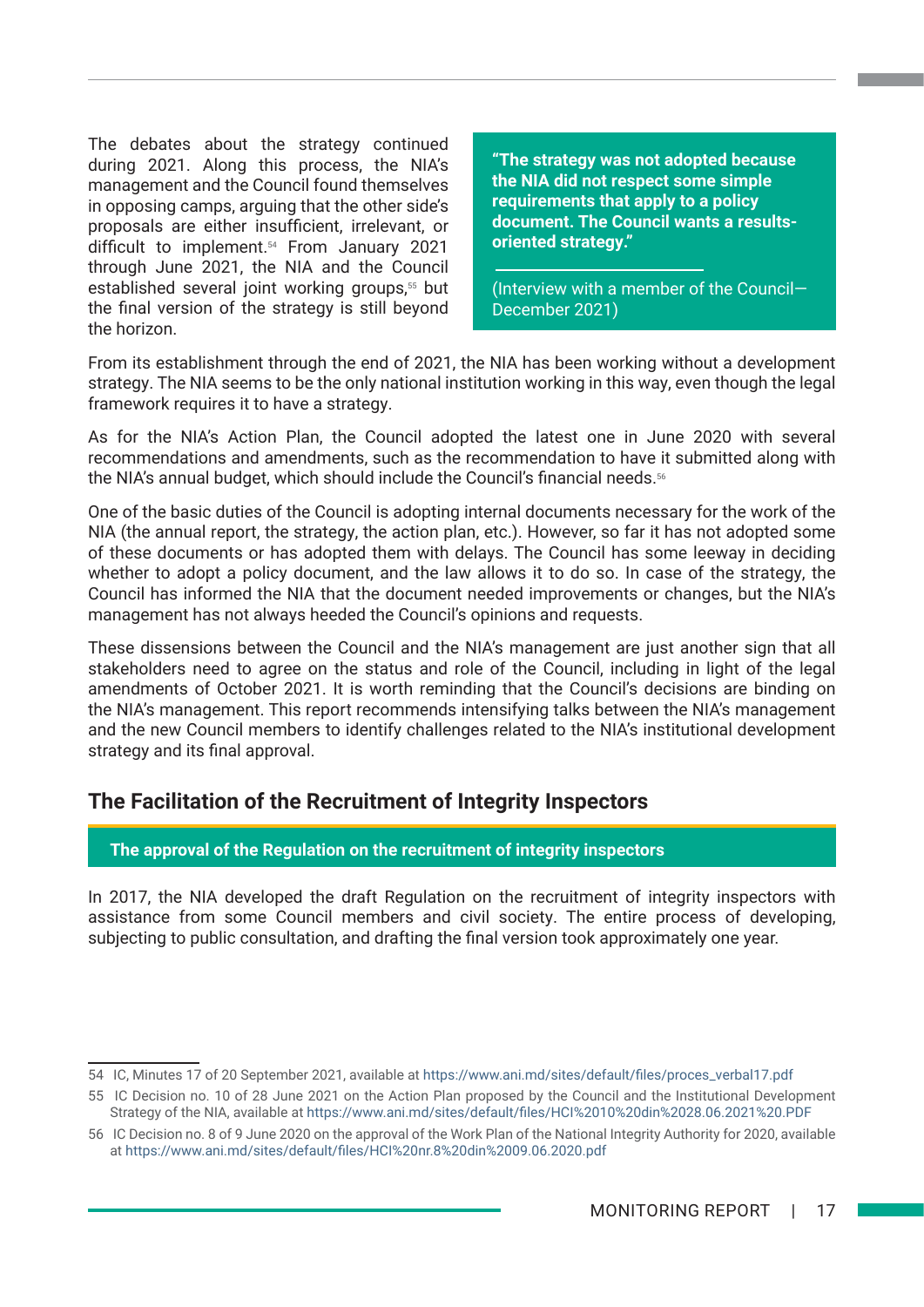On 21 February 2018, the Council approved the Regulation on the competition for the recruitment of integrity inspectors.57 The practice of applying the Regulation revealed a series of issues (lack of time frames and procedures that would apply to the recruitment committee after the receipt of the integrity records issued by the National Anticorruption Center or the ISS' note).<sup>58</sup> Some of these issues appeared as the result of recent developments, such as the organization of the competition during the pandemic. These challenges determined the Council to start lengthy talks that continued from 2019 through 2021 to improve the Regulation. Many of these talks did not lead to a subsequent amendment of the act.

**Participation in the recruitment of integrity inspectors, and oversight of the recruitment process**

The procedure for recruiting integrity inspectors is lengthy and contains many phases (the examination of the application, the written test, the interview, the lie detector test, additional screening by the ISS, etc.).

The competition committee is formed of five members: the chairperson and deputy chairperson of the NIA, two officers from the NIA's apparatus, and two representatives of the Council.59 According to an earlier assessment, during the first five completed competitions, the committee invariably included the NIA's chairperson and the chief of a directorate of the NIA. The persons holding the other three member positions varied. Considering that, as with any competition, especially during the interview, the recruitment committee is always somewhat subjective, the rotation of its members could lend more impartiality to the recruitment of integrity inspectors.<sup>60</sup> In addition, the delegation of Council members to this committee in rotation would automatically balance the distribution of workload between them.

During the interviews, several interviewees said that the competition requirements to candidates for inspector were very strict, which deterred people from applying (for example, because of uncertainty about the results of the lie detector test.)

On the other hand, the current management of the NIA considers that the competition committee must involve a broader or even plenary participation of incumbent integrity inspectors.

**"The problem lies in candidates' performance rather than in the NIA or the Council. We need to reconsider the requirements for becoming an inspector."**

(Interview with a member of the Council— December 2021)

<sup>57</sup> Regulation on the competition for the recruitment of integrity inspectors approved by Decision 2 of 21 February 2018, available at ht[tps://www.legis.md/cautare/getResults?doc\\_id=115493&lang=ro#](ps://www.legis.md/cautare/getResults?doc_id=115493&lang=ro#)

<sup>58</sup> IC Decision no. 5 of 13 August 2018 on the amendment of the Regulation on the competition for the recruitment of integrity inspectors

<sup>59</sup> See CI Decision no. 10 of 9 September 2019, available at [https://www.ani.md/sites/default/files/Hot%20CI-10%20](https://www.ani.md/sites/default/files/Hot%20CI-10%20din%2009.09.2019%20repr%20CI%20%C3%AEn%20Comisia%20de%20Concurs.pdf.) [din%2009.09.2019%20repr%20CI%20%C3%AEn%20Comisia%20de%20Concurs.pdf.](https://www.ani.md/sites/default/files/Hot%20CI-10%20din%2009.09.2019%20repr%20CI%20%C3%AEn%20Comisia%20de%20Concurs.pdf.)

<sup>60</sup> Independent Press Association, Raport nr. 1 de Monitorizare a eficienței sistemului național de control al averilor și intereselor persoanelor cu funcții publice și a activității ANI, 2019, p. 30, available at [http://www.api.md/news/view/](http://www.api.md/news/view/ro-api-prezinta-un-raport-de-monitorizare-a-eficientei-sistemului-national-de-integritate-si-a-activitatii-autoritatii-nationale-de-integritate-ani-2086) [ro-api-prezinta-un-raport-de-monitorizare-a-eficientei-sistemului-national-de-integritate-si-a-activitatii-autoritatii](http://www.api.md/news/view/ro-api-prezinta-un-raport-de-monitorizare-a-eficientei-sistemului-national-de-integritate-si-a-activitatii-autoritatii-nationale-de-integritate-ani-2086)[nationale-de-integritate-ani-2086](http://www.api.md/news/view/ro-api-prezinta-un-raport-de-monitorizare-a-eficientei-sistemului-national-de-integritate-si-a-activitatii-autoritatii-nationale-de-integritate-ani-2086)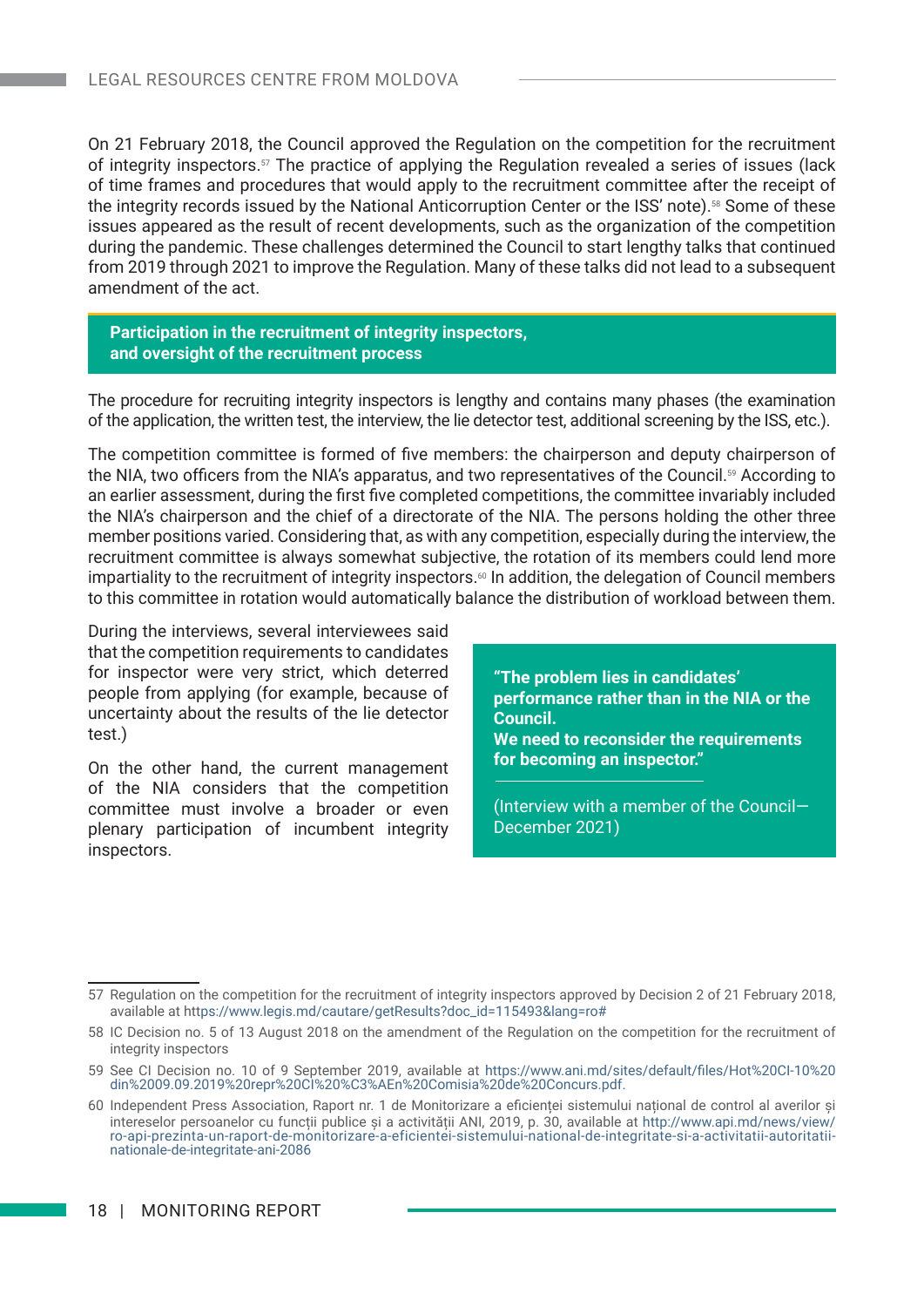From January 2018 (when the NIA's management took office) until 31 December 2021 there were ten competitions for integrity inspectors, the last of which is still underway (for more information, see Appendix no. 2). In accordance with the final and transitional provisions of the NIA Law, the first competition was to be held one month after the appointment of the NIA's chairperson. In reality, it was announced four months afterward<sup>61</sup> because of the delay with the adoption of the Regulation on the organization of the competition for the recruitment of integrity inspectors.

 **"The competition committee must be formed of integrity inspectors. The priority for the future is to abandon the written test and to introduce an interview with practical questions for candidates."**

(Interview with the NIA's chairperson— December 2021)

All competitions for the recruitment of integrity inspectors progress very slowly. On average, it takes 116 days (almost four months) to go from the announcement of the competition until the investiture as integrity inspector. The shortest competition took 60 days, and the longest, 213 (its progress was likely impacted by the pandemic).

By 31 December 2021, after four years of competitions, the NIA managed to fill only 26 out of the 46 positions of integrity inspector. The busiest competition was the first one, which had 43 candidates, while in the subsequent competitions, their numbers halved. The average selection ratio of the competitions is only 14%.



#### **Number of applications in the completed competitions (2018 – 2021)**

<sup>61</sup> NIA, communiqué "ANI anuntă, începând cu data de 12 aprilie 2018, concurs pentru suplinirea funcției publice cu statut special inspector de integritate," available at <https://ani.md/ro/node/307>(accessed on 13 January 2022)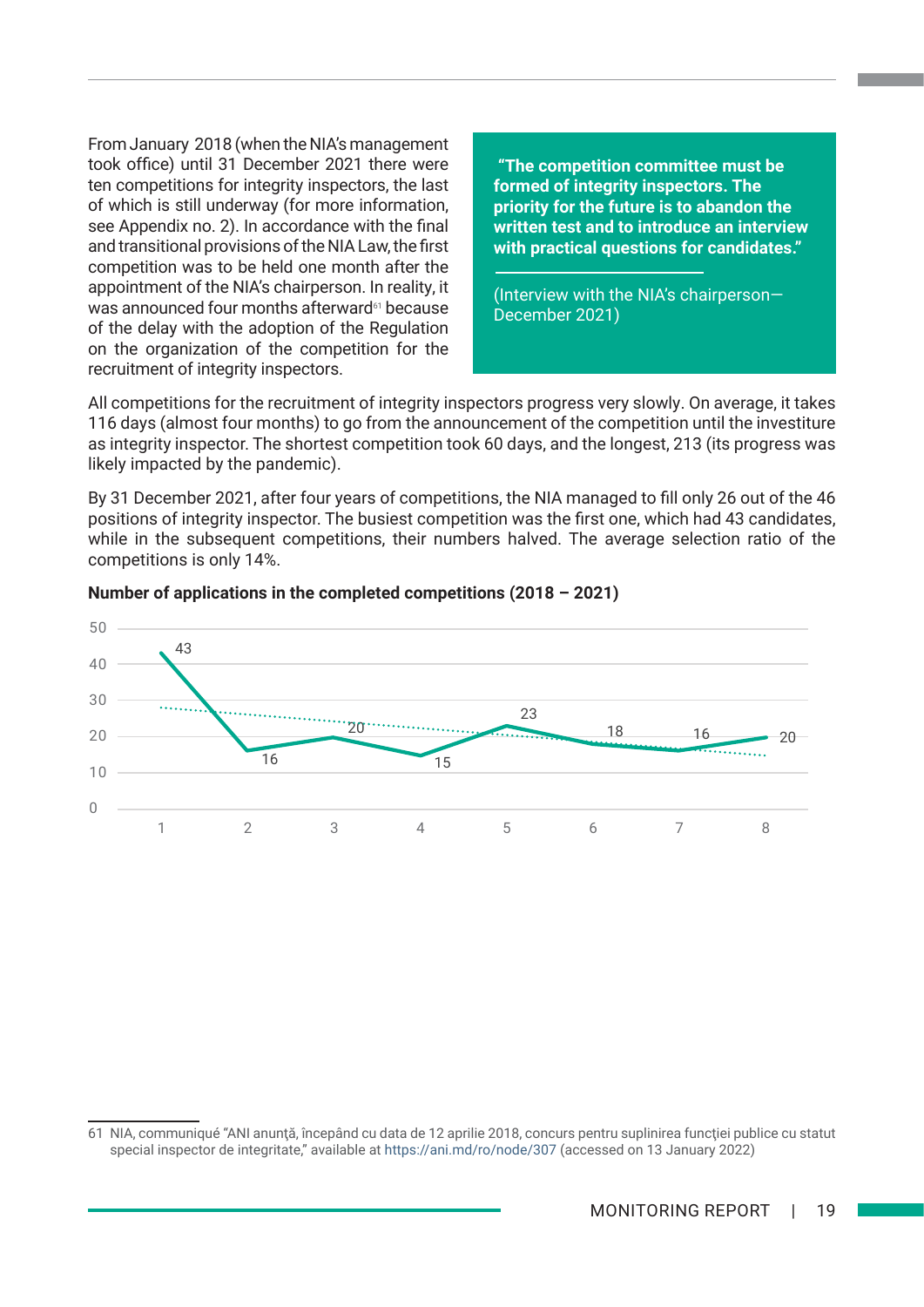

**Ratio of admitted candidates to rejected candidates in the competitions for integrity inspector (2018 – 2021)** 

#### **Candidates versus appointed inspectors (average selection ratio — 14%)**



**Source:** The NIA's activity reports, and the communiqués published on the NIA's website. The data was processed by the LRCM.

20 | MONITORING REPORT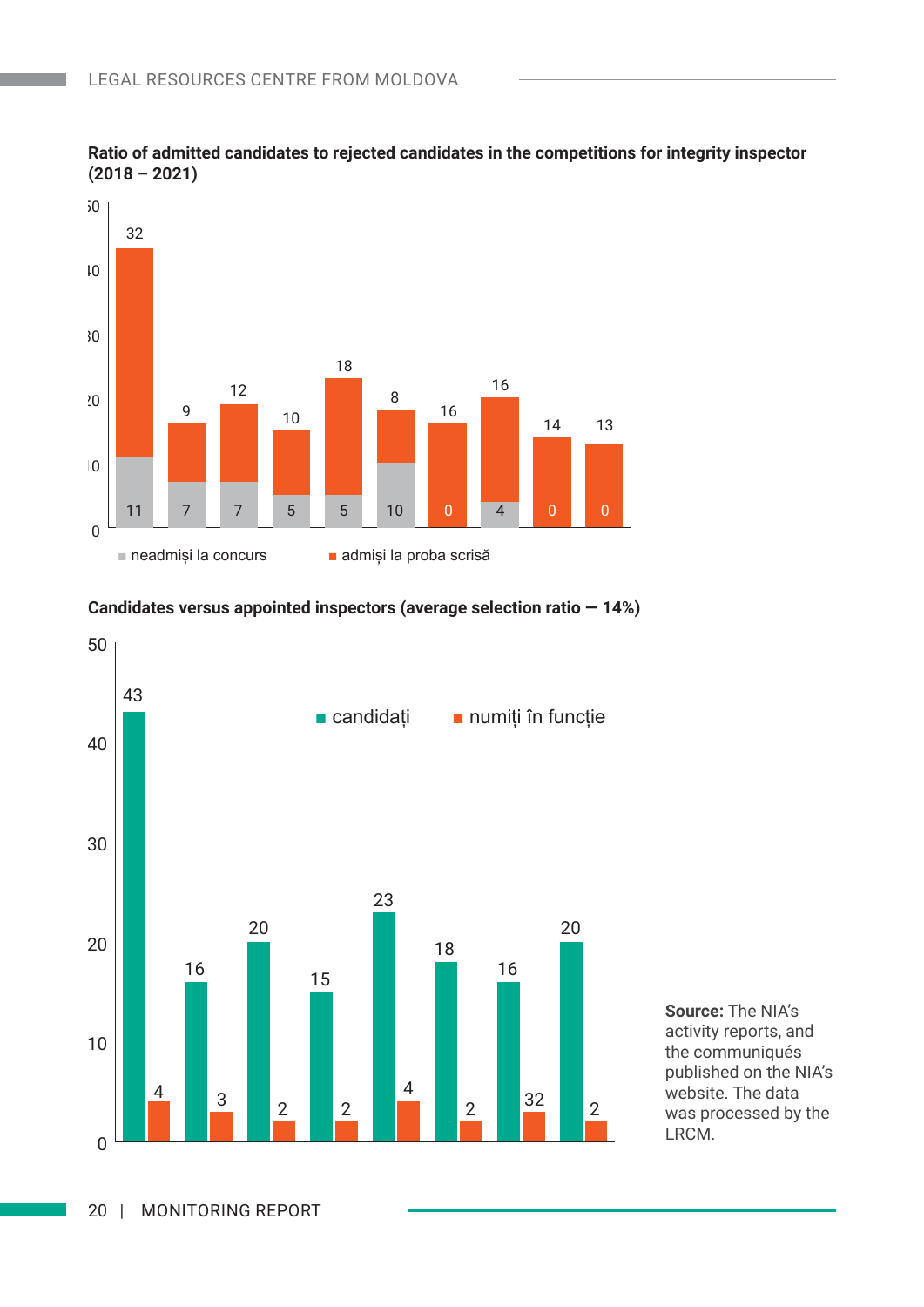<span id="page-20-0"></span>The slow process of hiring integrity inspectors is determined by strict recruitment requirements and lengthy procedures for screening candidates. Candidates' applications are sent to the ISS for screening, which can take one to four months. Because of the duration of the recruitment process and previous legislative interventions aimed at reducing the salaries of integrity inspectors, these positions lost their attractiveness.

In our opinion, Council members should be fully involved in all competition phases. The delegation of Council members to this committee in rotation would ensure a balanced distribution of workload between all Council members.

# **Oversight and Relationship with the Management of the NIA**

- Proposes the President of the country to appoint and to dismiss the NIA's chairperson and deputy chairperson; requests the President of the country to suspend them from office.
- Approves the annual reports of the NIA.

# **Proposal to dismiss or to suspend the NIA's management from office**

The mandates of chairperson and deputy chairperson of the NIA get terminated (and, implicitly, withdrawn) and suspended by decrees of the President of the Republic of Moldova at the proposal of the Council.

Until October 2021, the NIA's management could be dismissed for failure or refusal to file declarations of assets and personal interests, the fact of joining a political party, the filing of a final court sentence, health reasons that make it impossible to discharge their statutory duties for more than three consecutive months, etc.

Through the October 2021 amendments, the legislator added new reasons for dismissal, such as the finding by the Council that the NIA's management failed to achieve the performance targets set out in the NIA's strategy and work plan or the improper discharge of statutory duties. This provision strengthens once again the Council's oversight function in relation to the NIA's work and seems to address an issue raised earlier, namely that, from its establishment until 2022, the NIA's management kept ignoring the Council's requests concerning the need to have an approved institutional strategy.

The mandates of chairperson and deputy chairperson of the NIA are suspended if their holders are put on trial for crimes that are incompatible with these offices (in which case the suspension applies until a final court judgment), register as candidate for an elective office, or take maternity, paternity, or childcare leave.

During the reference period (2016 – 2021), there were no situations or proposals requiring the dismissal or withdrawal of the NIA's chairperson or deputy chairperson.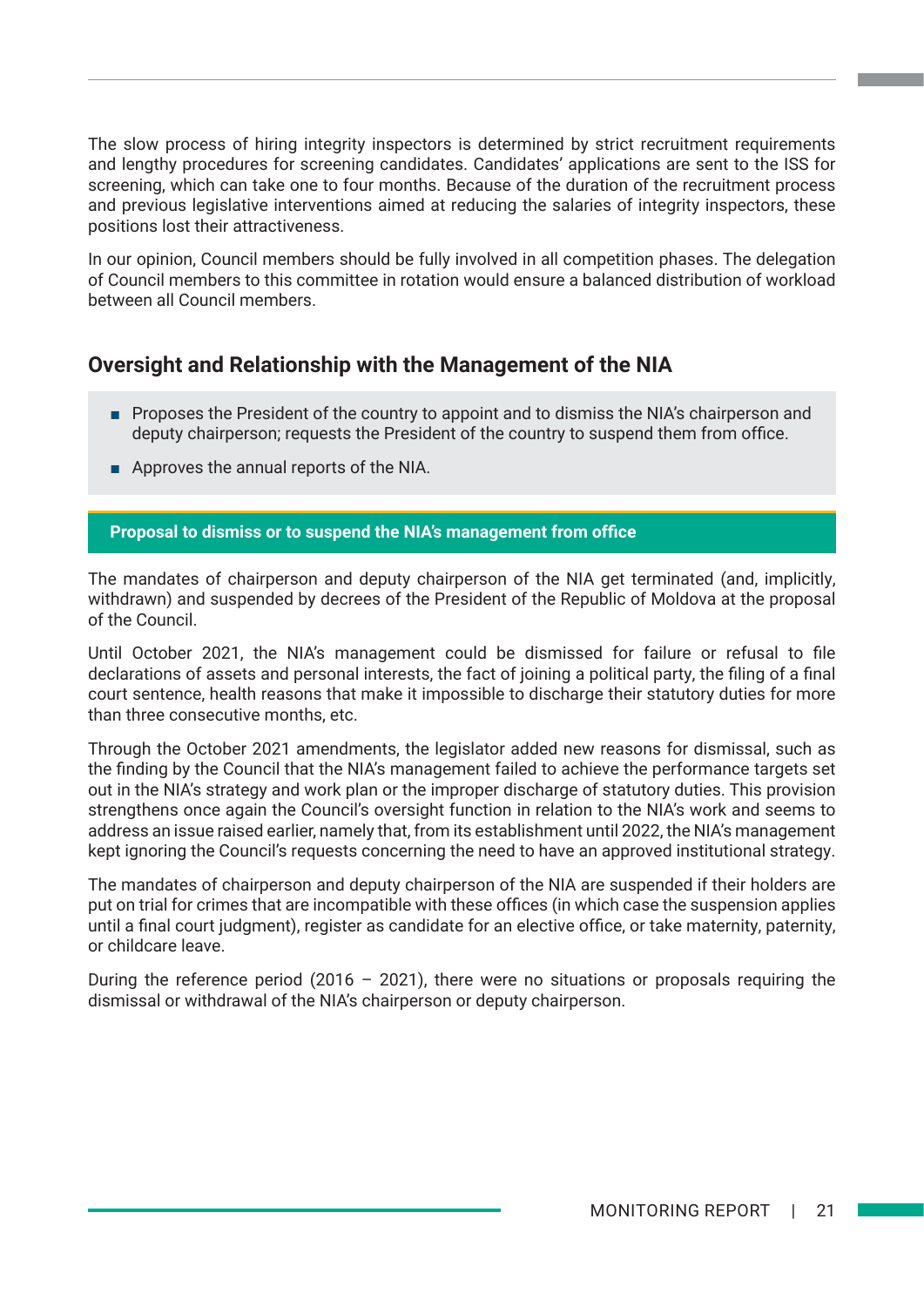#### **The Approval of the NIA's Annual Activity Reports**

Under the law, before 1 March of every year, the NIA's management must submit the Council its activity report. After that, before 31 March, the NIA's management presents its activity report for the previous year at a plenary meeting of Parliament.

The NIA's annual activity reports for 2016 – 2018 have gone through the Council's validation procedure, although this required multiple meetings where Council members made slight improvement recommendations.62

The Council approved the NIA's activity report for 2019, but with numerous recommendations for the NIA, such as to improve the layout of the report, to include information about the implementation of the work plan, to tie the information about budget spending to the structure of the report and the activities carried out to prepare the annual report for 2020, etc.<sup>63</sup>

The Council did not approve the NIA's activity report for 2020. The draft report was submitted on 24 February 2021 and published on the NIA's website on 1 March 2021, less than one week before the examination deadline. On 15 March 2021, the draft report was presented to the Council and raised numerous questions and proposals.64 As a result, the draft was revised, and the revised version was presented to the Council on 8 April 2021. The Council found that the content of the report for 2020 did not satisfy the Council members' requirements and recommendations.<sup>65</sup> On 28 April 2021, the NIA's chairperson presented the activity report to Parliament without the approval of the Council.<sup>66</sup>

The Council's decisions are binding on the NIA's management. We recommend improving the cooperation between the NIA's management and the Council by making it friendlier, which has been a challenge for the former Council members.

**The relationship and cooperation between the Council and the NIA's chairperson and deputy chairperson**

During the reference period, we noticed profound dissensions and lack of cooperation between the NIA's management and Council members on the one hand and between the NIA's chairperson and deputy chairperson on the other hand.

The report does not aim at looking into the roots of these issues. Our impression was that these are rather subjective (interpersonal) by nature. All interviewees described cooperation between their institutions as unsatisfactory.

**"There's the impression of unjustified competition between the NIA and the Council..."**

(Interview with a former member of the Council—November 2021)

<sup>62</sup> The Council examined the annual activity report for 2016 in three public meetings and approved it by a majority vote, albeit with a dissenting opinion and recommendations. The NIA's activity report for 2017 was approved by IC Decision no. 1 of 21 February 2018, after an examination that spanned three meetings. The NIA's activity report for 2018 was approved by IC Decision no. 3 of 4 March 2019. The NIA's chairperson submitted the NIA's activity report for 2019 at the Council's meetings held on 24 February and 2 March 2020. Eventually, after public debates, the annual report went through, with a series of recommendations, at the meeting of 25 May 2020.

<sup>63</sup> IC, activity report for 2020, p. 3, available at [https://www.ani.md/sites/default/files/Raport%20CI%202020\\_0.pdf](https://www.ani.md/sites/default/files/Raport%20CI%202020_0.pdf)

<sup>64</sup> Minutes 5 of 15 March 2021, available at <https://www.ani.md/sites/default/files/PV-5%20din%2015.03.2021.pdf>

<sup>65</sup> IC Decision no. 6 of 8 April 2021 on the activity report of the NIA for 2020, available at [https://www.ani.md/sites/](https://www.ani.md/sites/default/files/HCI-6%20din%2008.04.2021.pdf) [default/files/HCI-6%20din%2008.04.2021.pdf](https://www.ani.md/sites/default/files/HCI-6%20din%2008.04.2021.pdf)

<sup>66</sup> NIA, letter for the presentation of the activity report to Parliament, available at [https://www.parlament.md/LinkClick.as](https://www.parlament.md/LinkClick.aspx?fileticket=NlnpbYmmJ8w%3d&tabid=202&language=ro-RO) [px?fileticket=NlnpbYmmJ8w%3d&tabid=202&language=ro-RO](https://www.parlament.md/LinkClick.aspx?fileticket=NlnpbYmmJ8w%3d&tabid=202&language=ro-RO)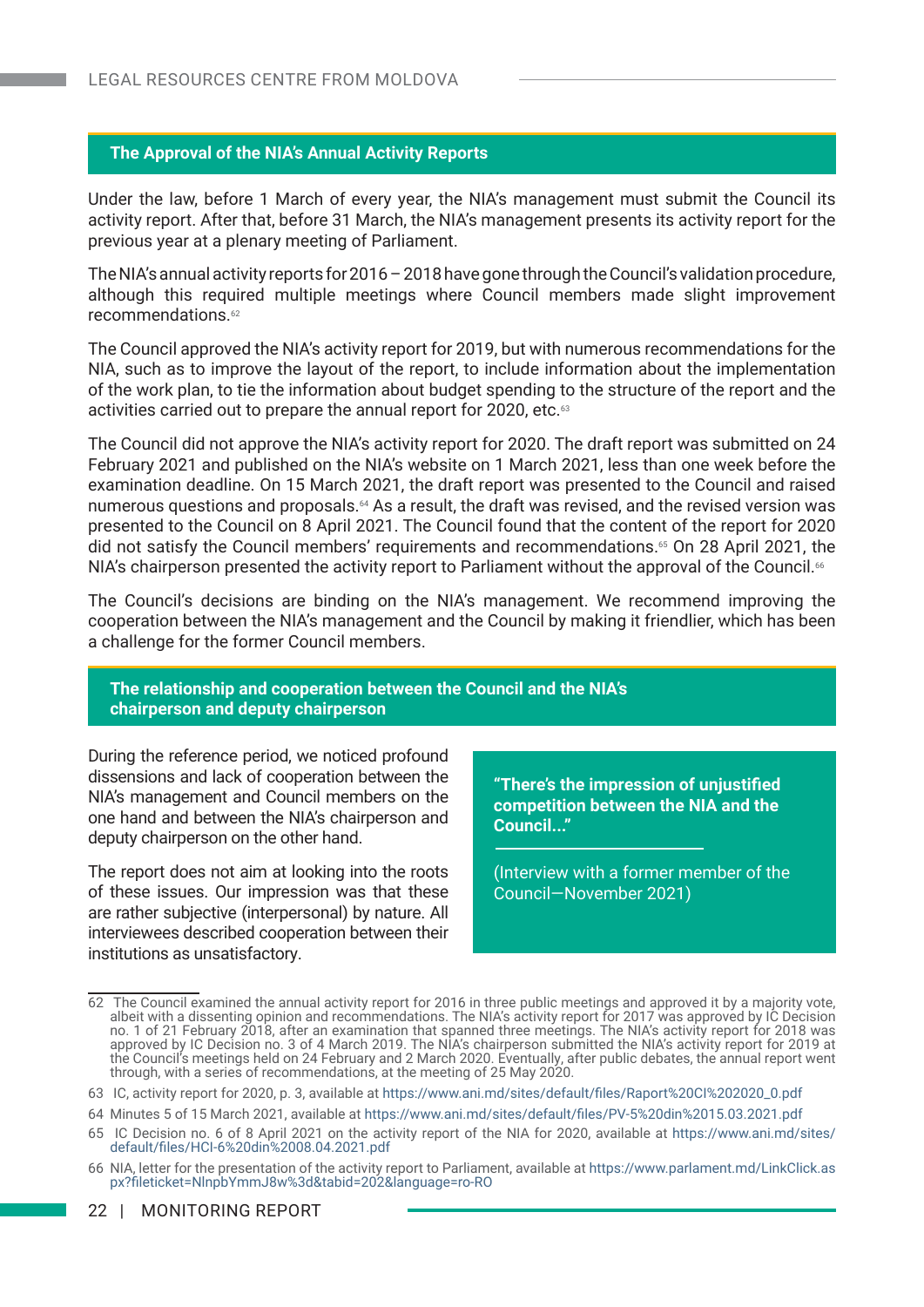<span id="page-22-0"></span>According to observations, the relations between the NIA and the Council are conflictual at least. As mentioned earlier, many important documents were adopted with delays, mostly because the Council disagreed with the draft documents proposed by the NIA's management. All these disagreements feed the public perception that the IC and the NIA are not efficient. The Institutional framework does not provide for efficient ways to resolve issues that may arise as a result of differences in opinions. Moreover, the situation reached the absurdity of NIA filing a legal action against the Council.<sup>67</sup>

We recommend the NIA's management and the new Council members to seek conciliation and to maintain open communication. Despite the failure of previous attempts, we recommend setting up a conciliation committee that would mediate a solution to this situation because its perpetuation is totally unproductive.

During the reference period, the Council received at least four reports of dissensions between the chairperson and deputy chairperson of the NIA (which concerned absence from work for over six hours, assets control, improper pressure on an integrity inspector, etc.).<sup>68</sup> The public, including MPs, seem to be aware of these dissensions. The recent amendments are intended to ensure that such situations do not appear in the future. Next time the Council will nominate the NIA's chairperson through competition and the latter will nominate the deputy chairperson.

# **Integrity Compliance Checks**

The Council has the following duties related to the checks of compliance with the integrity regimes:

- Checks the timely filing of declarations of assets and personal interests by the chairperson and the deputy chairperson and by integrity inspectors.
- Checks the assets of the chairperson and the deputy chairperson.
- Examines complaints and grievances concerning the chairperson and the deputy chairperson.
- Examines and resolves conflicts of interests of the chairperson, the deputy chairperson, and integrity inspectors and complaints concerning the violation of the legal regime of incompatibilities by them.
- Establishes contraventions related to the violation of the legal regime of assets and personal interests, conflicts of interests, or incompatibilities by the chairperson and the deputy chairperson and prepares minutes on them.

<sup>67</sup> The NIA considers that the Council exceeded their duties by issuing Decision no. 1 of 14 January 2020 binding the NIA to issue the administrative act on hiring an integrity inspector. In January 2020, the Council requested the NIA to comply with a decision of the committee for resolving challenges by appointing a certain person as integrity inspector. In response, the NIA filed a lawsuit.

<sup>68</sup> On Note 01/3495 of 3 August 2020 to the deputy chairperson of the NIA on the legality of the described facts; On Note 01/4156 of 7 September 2020 to the chairperson of the NIA on the actions that derogate from the effective regulatory framework admitted by the deputy chairperson of the NIA; On Request C-795/21 of 13 September 2021 for conducting an assets check on the deputy chairperson of the NIA for all periods during which he had held mandates, public offices, and top-ranking public offices at public institutions of the Republic of Moldova; On Note 01/3994 of 26 July 2021 to the NIA concerning the examination of deviations from the legal framework admitted by the deputy chairperson of the NIA.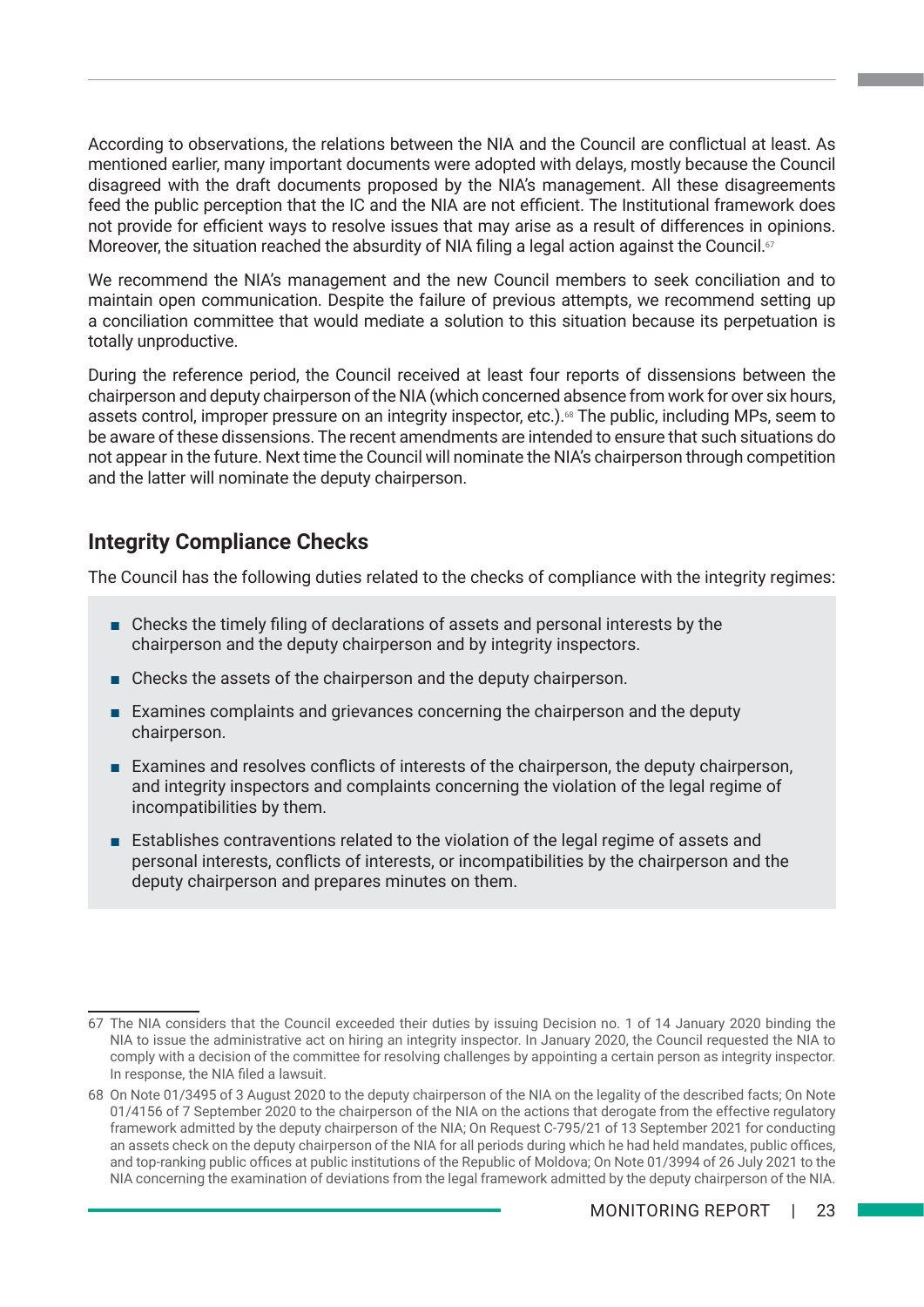When the Council checks the filing of declarations of assets and personal interests and factchecks the complaints and grievances concerning the NIA's chairperson, deputy chairperson and integrity inspectors, Council members have access to the interoperability platform developed by the government, which allows them to consult state records and other information necessary for an efficient discharge of duties and have the right to process personal data in accordance with the laws in force.

In practice, to carry out the verification procedures, the Council assigns representatives of the SCM and the SCP (since they are professional judges and prosecutors).<sup>69</sup> The NIA offers the Council two integrity inspectors to facilitate the corroboration of intelligence with state records. The interviewees mentioned biasedness and the lack of engagement of the assigned inspectors during this process.

Although the law sets this duty, in practice, the NIA's management and integrity inspectors have never undergone a genuine assets check. Verifications focused only on the timeliness of the filing of declarations, while the assets checks were superficial (covering compliance with formal requirements, the collection of publicly available information, including from media articles, etc.). When the Council had reasonable suspicions about a possible violation of a legal regime, it simply requested the subjects to provide documents and explanations.70 This is because in practice Council members do not have access to state records.

Some Council members said that the Council received citizens' complaints about the NIA's management permanently, but they had great difficulty examining them carefully because they did not have direct access to necessary records and did not have their own secretariat.

The proper discharge of the Council's duty related to the checking of assets and personal interests of the NIA's management and integrity inspectors is still an issue. Council members consider that this is caused by a lack of clear practices and administrative support from the NIA.71 According to them, lack of dedicated personnel causes delays in the examination of these matters. The Council should have its own permanent secretariat. The only person that the NIA allocates to them to perform all secretarial work is not sufficient.

According to the latest amendments, based on the proposal of the NIA's chairperson, the Council has the duty to approve the organizational structure and the internal regulation of the NIA. As an alternative solution at the discretion of the Council, this secretariat could have one integrity inspector to examine not only the declarations of assets of the NIA's management and other inspectors, but also aspects related to conflicts of interests and incompatibilities because the number of recruited integrity inspectors is going to increase over time.

<sup>69</sup> See IC Decision no. 9 of 15 April 2019 or IC Decision no. 12 of 9 September 2019.

<sup>70</sup> IC Decision no. 7 of 19 April 2021, available at <https://www.ani.md/sites/default/files/HCI-7%20din%2019.04.2021.PDF>

<sup>71</sup> Minutes 13 of the public debate held by the Council on 5 July 2021, available at [https://www.ani.md/sites/default/files/](https://www.ani.md/sites/default/files/PV-13%20din%2005.07.2021.PDF) [PV-13%20din%2005.07.2021.PDF](https://www.ani.md/sites/default/files/PV-13%20din%2005.07.2021.PDF)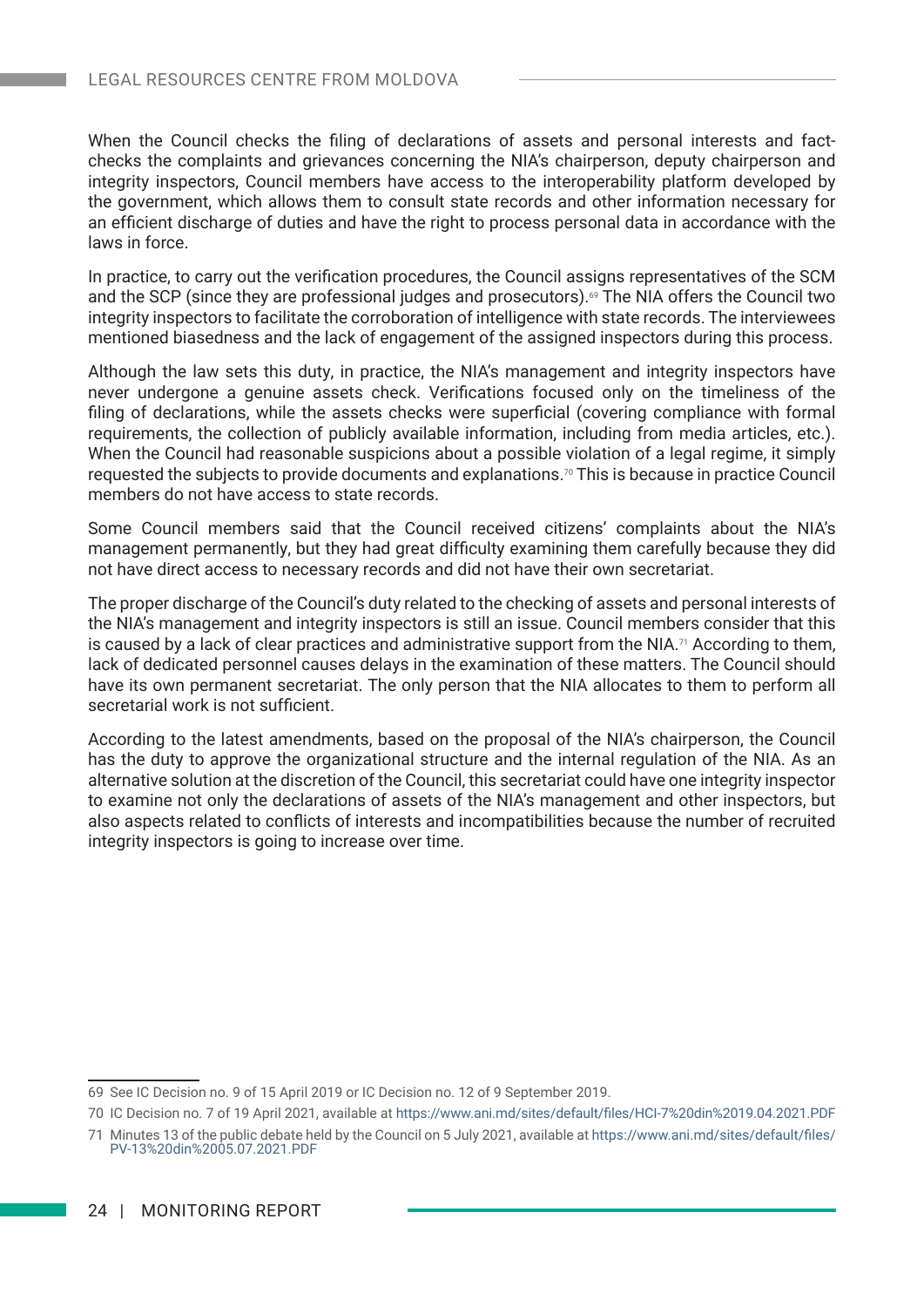# <span id="page-24-0"></span>**Other Duties (Un)regulated by the Law**

### **Ensuring the independence of integrity inspectors**

Ensuring the independence of integrity inspectors from any external and internal factors would be an important prerogative for the Council. In 2021, the Council received several complaints about the work of integrity inspectors. Some are currently pending before the Council or the Disciplinary Board. There were also communications from integrity inspectors who requested to defend their rights.72 One inspector came under the NIA's investigation for having breached the legal regime that restricted the use of the NIA's image and logo when requesting an MDL 16,000 indemnity for catching COVID-19 while on duty. The inspector requested the Council to find whether his actions constituted a violation of the legal rule because the NIA's chairperson claimed he could face dismissal and contraventional liability. After two meetings and debates, the Council concluded that it would not start an investigation because the inspector acted properly.<sup>73</sup>

We consider it important that the Council act sua sponte (spontaneous) on learning from public sources about dissensions between the NIA's management and integrity inspectors, especially in relation to the fair and meritocratic promotion and remuneration of the latter,74 which directly affect the work of the institution.

**Response to initiatives that compromise the NIA's work**

On 16 December 2020, Parliament hastily amended the NIA Law, shortening the limitation period for the NIA's verifications after the end of office from three to one year and setting a one-year limitation period for the application of disciplinary sanctions. These amendments restricted the institution's capacity to investigate civil servants and made it impossible to dismiss them from office for the violation of the integrity regime. Moreover, since the new provisions also applied to the verifications that were underway at the time, many of them had to be dropped. Later the Constitutional Court declared these amendments unconstitutional.75

As soon as the bill was filed and approved, the NIA promptly reacted with repeated public statements and legal opinions that highlighted its concerns and warned of the negative consequences those amendments could have.<sup>76</sup> Only after the bill passed the final reading, the Council convened on 21 December 2020 to discuss it and to express their regrets about the lawmakers' vote and promised to come with a public statement. $\pi$  This statement, however, has never been published.

<sup>72</sup> IC, Minutes 14 of 19 July 2021 and Minutes 15 of 2 August 2021

<sup>73</sup> IC, Decision no. 12 of 2 August 2021, available at [https://www.ani.md/sites/default/files/HCI%2012%20din%20](https://www.ani.md/sites/default/files/HCI%2012%20din%2002.08.2021.PDF) [02.08.2021.PDF](https://www.ani.md/sites/default/files/HCI%2012%20din%2002.08.2021.PDF)

<sup>74</sup> Moldova Curată, "Conflict la ANI. Conducerea ANI este acuzată că ar promova în funcție inspectori de integritate, neglijând meritele profesionale," available at [https://www.moldovacurata.md/conflict-la-ani-conducerea-autoritatii-este](https://www.moldovacurata.md/conflict-la-ani-conducerea-autoritatii-este-acuzata-ca-ar-promova-in-functie-inspectori-de-integritate-neglijand-meritele-profesionale-1-2490?fbclid=IwAR0K-8-mPhLBeJwssyM1kczZJbM0P9_UxVIptNhyS_Cd__HvSTjzuTNm2tQ (accessed on 9 February 2022))[acuzata-ca-ar-promova-in-functie-inspectori-de-integritate-neglijand-meritele-profesionale-1-2490?fbclid=IwAR0K-8](https://www.moldovacurata.md/conflict-la-ani-conducerea-autoritatii-este-acuzata-ca-ar-promova-in-functie-inspectori-de-integritate-neglijand-meritele-profesionale-1-2490?fbclid=IwAR0K-8-mPhLBeJwssyM1kczZJbM0P9_UxVIptNhyS_Cd__HvSTjzuTNm2tQ (accessed on 9 February 2022)) [mPhLBeJwssyM1kczZJbM0P9\\_UxVIptNhyS\\_Cd\\_\\_HvSTjzuTNm2tQ \(accessed on 9 February 2022\)](https://www.moldovacurata.md/conflict-la-ani-conducerea-autoritatii-este-acuzata-ca-ar-promova-in-functie-inspectori-de-integritate-neglijand-meritele-profesionale-1-2490?fbclid=IwAR0K-8-mPhLBeJwssyM1kczZJbM0P9_UxVIptNhyS_Cd__HvSTjzuTNm2tQ (accessed on 9 February 2022))

<sup>75</sup> CCM Decision 29 of 21 September 2021, available at [https://www.constcourt.md/ccdocview.](https://www.constcourt.md/ccdocview.php?tip=hotariri&docid=785&l=ro) [php?tip=hotariri&docid=785&l=ro](https://www.constcourt.md/ccdocview.php?tip=hotariri&docid=785&l=ro)

<sup>76</sup> [NIA, communiqué "Aprobarea p](https://ani.md/ro/node/1443 (accessed on 7 February 2022))roiectului de lege compromite misiunea ANI," available at [https://ani.md/ro/node/1443 \(accessed on 7 February 2022\)](https://ani.md/ro/node/1443 (accessed on 7 February 2022))

<sup>77</sup> IC, Minutes 12 of 21 December 2020, available at <https://www.ani.md/sites/default/files/PV-12%20din%2021.12.2020.pdf>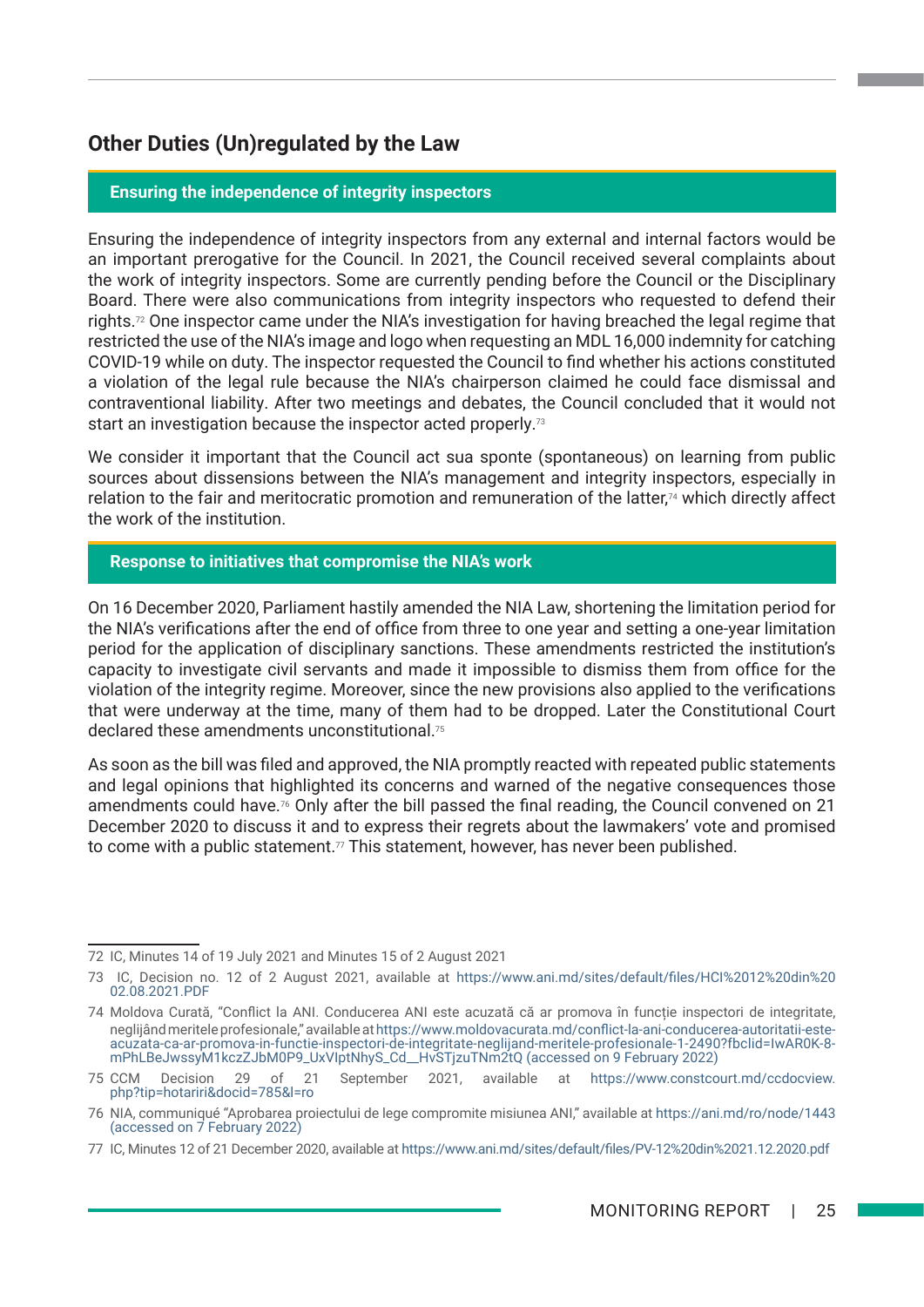<span id="page-25-0"></span>Another important issue on the public agenda concerned the end of the mandates of some Council members, which rendered the institution unable to function. From July through September 2021, sitting Council members repeatedly urged the Government and the MoJ to start the competition for the nomination of other members. In the end of September 2021, the Council became unable to function and suspended its work.

Although the law does not have express provisions about the Council's duty to react to initiatives that compromise the NIA's work, we consider that the institution should be more active in pushing for improvements in the field of public integrity or promoting the NIA's image.

# **THE MEETINGS OF THE INTEGRITY COUNCIL**

#### **I. The Council's meetings**

The Council's meetings are public and each of them has a chairperson elected by a majority vote of the members. The meetings have deliberative power if at least five members attend. The Council adopts decisions by a majority vote of its members and the adopted decisions must bear the signature of the chairperson of the meeting.





**Source:** The Council's activity reports and the LRCM's observations during the monitoring. The data was processed by the LRCM.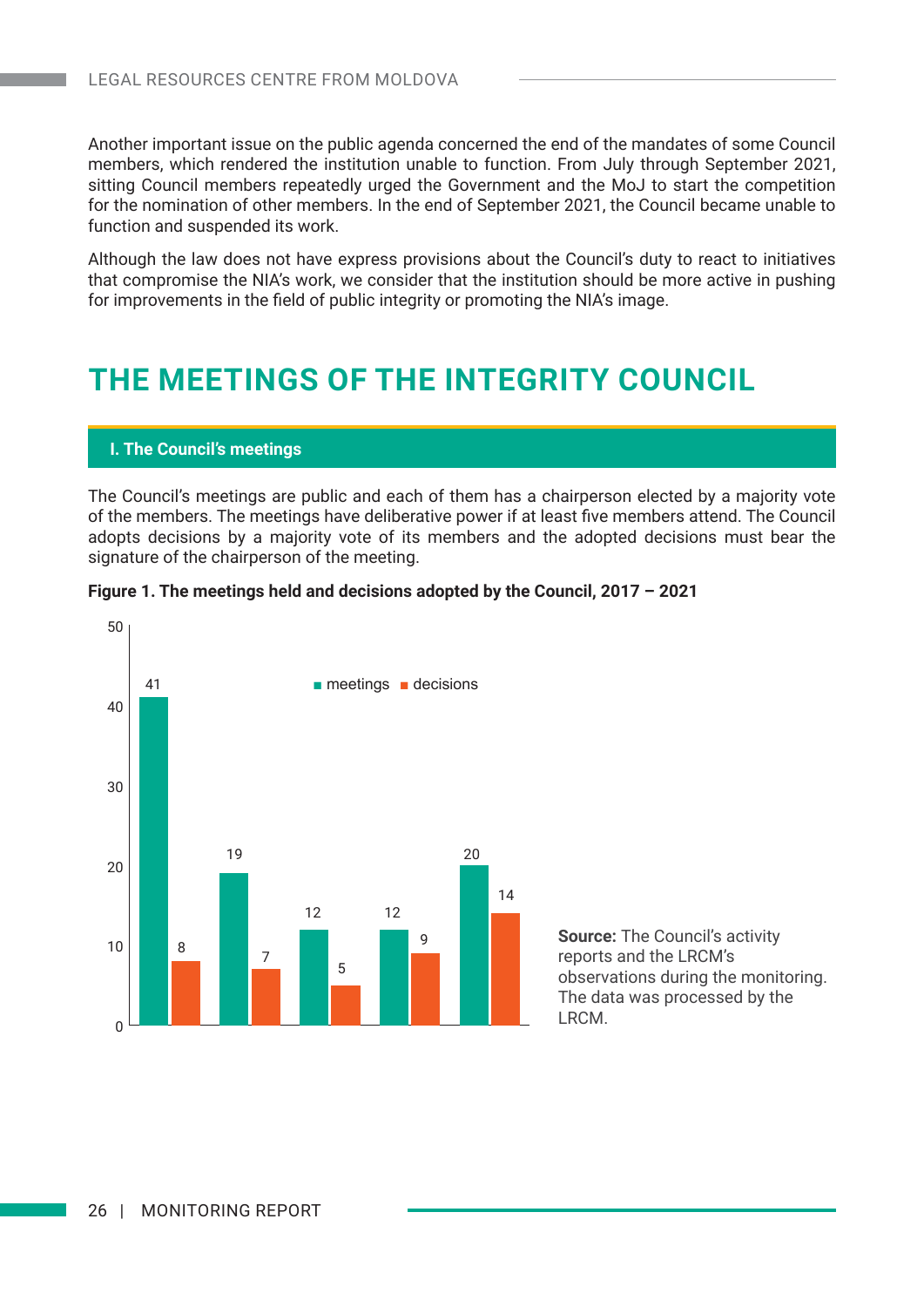During the reference period, the Council held at least 105 meetings and adopted at least 40 decisions.78 These observations show that the Council was active. This activity was especially visible in 2017, when it held competitions to recruit the NIA's management and worked on the main documents for the NIA.

Usually, the Council's meetings take place once or several times a month (on Mondays) and last one to two hours. This is commendable, considering that Council members are not full-time employees at this entity. Moreover, until October 2021, only the Council members for civil society had been paid an indemnity equivalent to 5% of the salary of the NIA's chairperson for each meeting, but not more than for four meetings a month.<sup>79</sup> In other words, the Council members delegated from public institutions had worked on voluntary basis.

We noticed ambiguities related to the role of chairperson of the meeting at the Council. Sometimes this role involved disproportionate workload for the holding member in comparison with other members because chairmanship periods were uneven and unbalanced. It is advisable to consider introducing a definite period (six months) for holding chairmanship at the Council. Since the mandate of Council member lasts five years, the six-month period would allow each member to take chairmanship at the Council at least once. This does not necessarily involve the amendment of the law since the Council has the leeway to elect the same member as chairperson for several consecutive meetings.

Under the law, the NIA must ensure the secretarial work for the Council and offer its premises for the Council's meetings. The secretariat offers methodological support for the meetings by drafting minutes and supports the Council's work in between the meetings by drafting agendas and communiqués and taking care of whatever is necessary for a smooth conduct of the meetings. In the present, this secretariat has only one staffer, who is assigned for 80% of their working time by an order of the NIA's management.

The interviewed Council members said that the Council's work depends a lot on the support and assistance from the NIA's personnel because the Council does not have its own permanent secretariat to support their daily work.

**"The secretariat should report to the Council rather than be under the thumb of the NIA. This is a legal flaw."**

(Interview with a former member of the Council—November 2021)

 $78$  = In 2016, the Council had only one meeting.

- In 2017, the Council had 41 meetings and 90 subjects on the agenda. It prepared 38 meeting minutes and issued eight decisions.
- In 2018, the Council had 19 meetings and 81 subjects on the agenda. It prepared 19 meeting minutes and issued six decisions and one recommendation.
- In 2019, the Council had 12 meetings and 68 subjects on the agenda. It prepared 12 meeting minutes and issued five decisions.
- In 2020, the Council had 12 meetings and 62 subjects on the agenda. It prepared 12 meeting minutes and issued nine decisions.
- In 2021, the Council had 20 meetings and 78 subjects on the agenda. It prepared 18 meeting minutes and issued 12 decisions and two recommendations.
- 79 After the October 2021 amendments, all Council members are paid an indemnity equivalent to 10% of the salary of the NIA's chairperson for each attended meeting, but not more than for two meetings a month. This is meant to stimulate Council members' engagement in this office.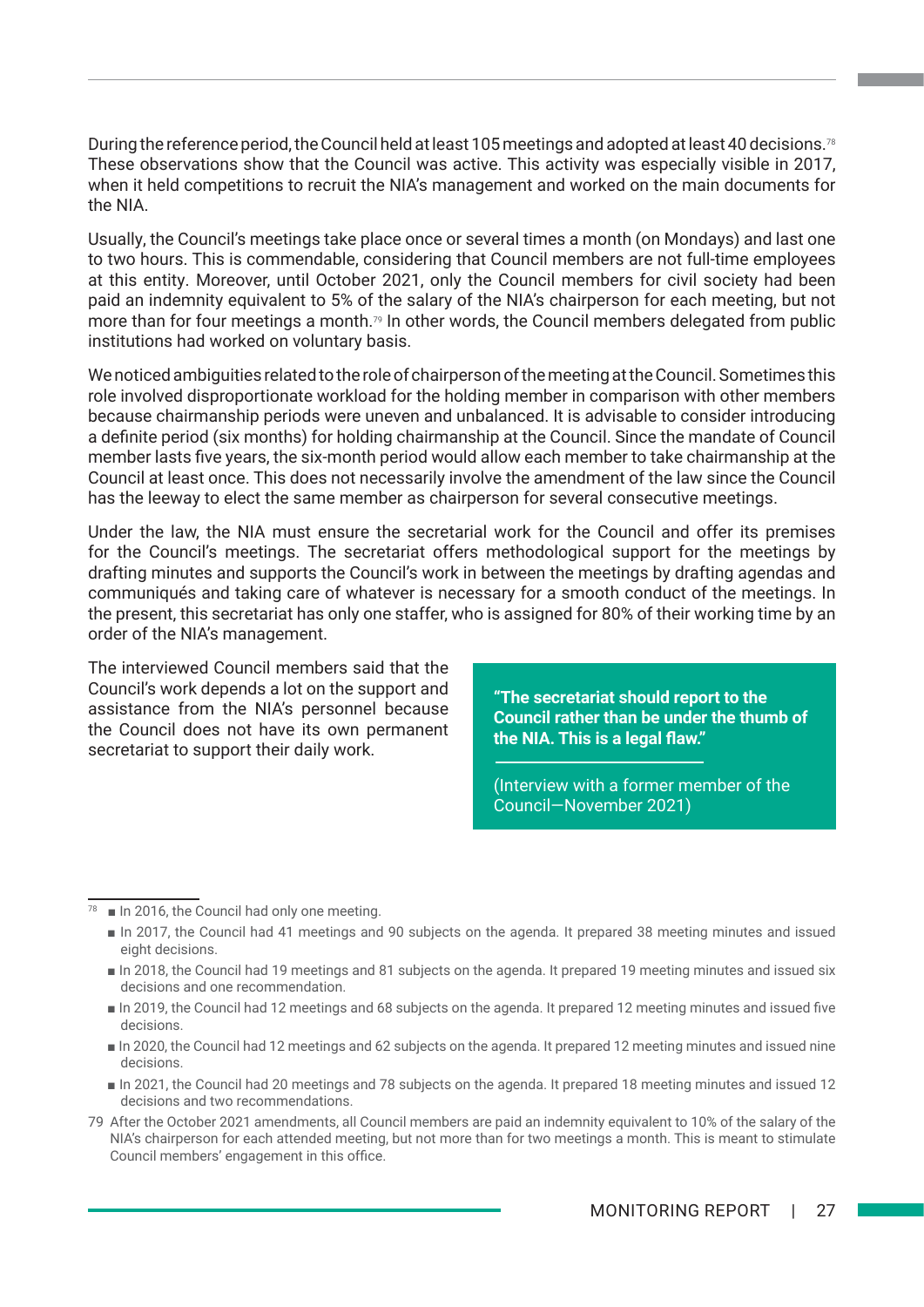In some activity reports, Council members mentioned that in addition to the secretariat, their work related to the preparation of documents and materials for the meetings of the Council was supported by the NIA's Human Resource and Documentation Directorate and Legal Directorate. However, to be efficient, the Council needs permanent and sufficient personnel. Moreover, in addition to an administrative specialist, the Council also needs a legal officer.

### **II. Members' participation in meetings**

The active participation of Council members is essential for their work. During the reference period, we have noticed that some Council members for civil society had repeated absences. On the other hand, in 2021, none of the Council members had absences from meetings.

Article 12 (4) of the NIA Law states that the mandate of Council member lasts five years, cannot be renewed for another consecutive term, and ends through the expiry of the term, the withdrawal of the holder by the assigning entity, or the dismissal, retirement, or death of the holder. The Council member gets their mandate withdrawn if they fail or refuse to file their declaration of assets and personal interests, a court convicts the member and the sentence becomes final, the member cannot discharge their duties due to health problems for more than three consecutive months, the member makes public statements of their political views about the work of the Council or the NIA or acts in a way that favors a political party, or the member absents themselves from three consecutive meetings without justification or from any six meetings of the Council during one year.

In what follows we will enlarge on the latter reason. One Council member for civil society has absented herself from 30 meetings (four times with justification) during the term of her mandate, which she abandoned before term anyway. In 2018, she did not attend nine consecutive meetings, and in 2019, seven consecutive meetings (see Appendix no. 1 for more information about the absences of Council members).

Eventually, the Council member resigned on her own will rather than having her mandate withdrawn. The Council could have withdrawn her mandate. This may have happened because the legal provisions contain loopholes that leave room for interpretation. We consider that it is necessary to clarify the procedure for withdrawing the mandate of Council member (the procedure enabling the assigning institution to withdraw their mandate, who can make the withdrawal proposal, how many votes are required for that, etc.). The Regulation on the organization and functioning of the Council does not regulate these aspects. In addition, to raise the accountability of Council members, it is necessary to clarify the term "justified absence" in the Regulation. We do not deny that some situations may preclude Council members from attending the meetings of the Council, but these situations should be clarified. Otherwise, the possibility to mark any absence as justified, makes it virtually impossible to withdraw the mandate of an underperforming Council member.

#### **III. The publication of the agenda in advance**

Under the Regulation on the work of the Council, the Council must announce every meeting and its agenda at least three days in advance unless the meeting is extraordinary. During the reference period, the Council has usually published its meeting agendas on Friday afternoons or Monday mornings (on the day of the meeting).

We consider that this is an issue because not only does it breach the Regulation on the work of the Council, but it also negatively affects the transparency and predictability of the Council's work.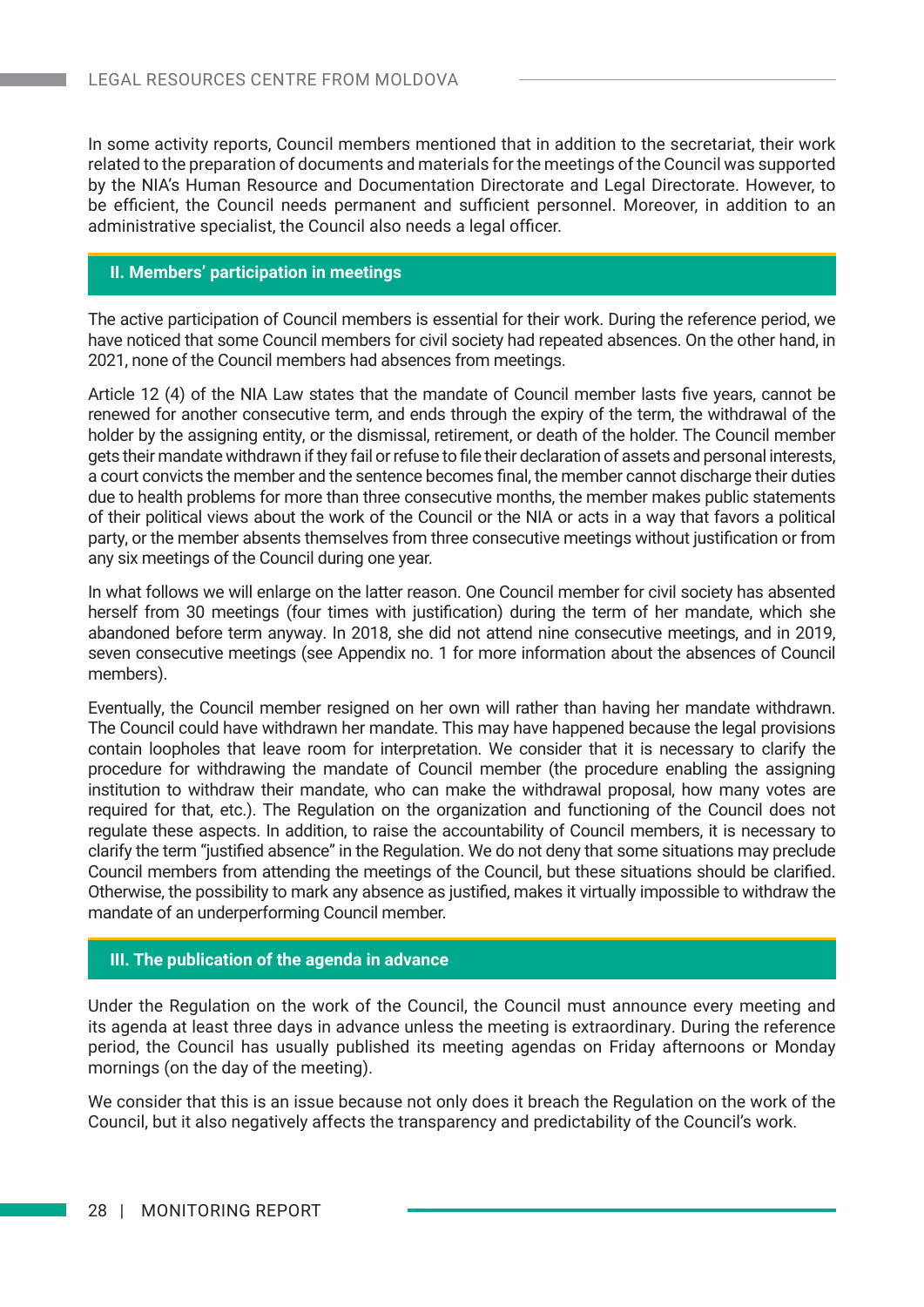### <span id="page-28-0"></span>**IV. The number and type of matters on the agenda**

According to the information collected from the activity reports, the agenda of the Council had over 380 subjects of varying importance and complexity. It is worth noting, however, that a good deal of them were repetitive and carried over multiple meetings. Sometimes subjects were postponed for lack of information or because the rapporteur was not ready to report or had not prepared the materials.

**"I have an important message for future Council members: Know the internal problems of the NIA and do your homework on the subjects put up for discussion. The Council's**  meetings must not be "preparatory."

(Interview with the NIA's chairperson—December 2021)

### **V. Decisions and dissenting opinions**

The Council publishes all its decisions under the dedicated menu of the NIA's website. In addition to the 40 published decisions, the webpage contains five dissenting opinions, of which four are by the same Council member.<sup>80</sup>

# **CONCLUSIONS**

This report presents a brief overview of the Council, including its history, organization, and functioning, and is not intended to criticize, but rather to show the issues that prevented the Council from achieving full transparency and efficiency and to draw lessons for the new Council members who are about to take up their duties.

During the first five years of its existence, the Council's composition underwent multiple changes, six of its members having resigned. This string of resignations might have been caused by political instability, the termination of membership at the organization that had assigned the person to the Council, or disinterest in working at this body. In late September 2021, following the responsible authorities' failure to assign new members in time, the Council became unable to function and suspended its work. In fact, the responsible authorities failed to comply with the legal period for assigning members to the Council both in 2021 and in 2016. The institutionalization of the Council was a cumbersome process, and for two years, the Council worked rather sporadically, without a proper regulation of its organization and functioning. The Council's agenda covered over 380 subjects, but many were repetitive and carried over multiple meetings, and some were postponed for lack of information or because the rapporteur was not prepared to report. Moreover, during the period when the Council did not have its own regulation, it frequently postponed its meetings due to lack of quorum or delays on important decisions.

The recruitment of management for the NIA was protracted, lasting almost one year, even though the law allows only several months for it. The prolonged competition period may not be blamed exclusively on the Council. That said, some red tape issues with the competition could have been avoided.

<sup>80</sup> Minutes of all meetings of the Council, available at<https://www.ani.md/ro/node/792>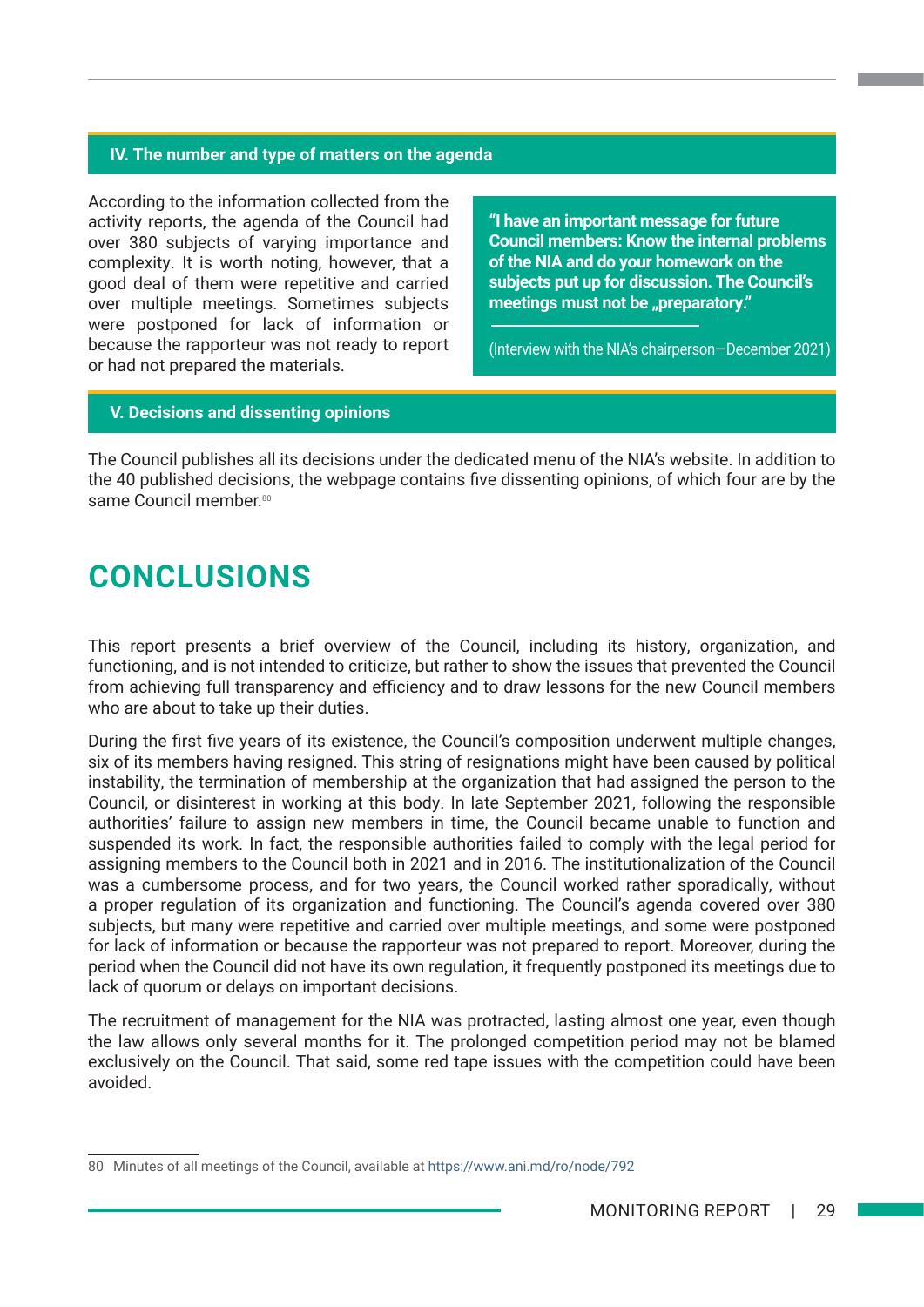The slow process of hiring integrity inspectors for the NIA is determined by strict recruitment requirements and cumbersome recruitment competitions. By 31 December 2021, after four years of competitions, the NIA managed to fill only 26 out of the 46 positions of integrity inspector. The busiest competition was the first one, which had 43 candidates, while the subsequent competitions saw their numbers almost halved. In our opinion, Council members should be fully involved in all competition phases. The delegation of Council members to this committee in rotation would ensure a balanced distribution of workload between all Council members.

Even though the legal framework requires the NIA to have a development strategy, the institution has been working without such a document for five years now. The Council did not approve the strategy taking advantage of the leeway it has in adopting it. The Council's decisions are binding on the NIA. The big challenge for the new Council members will be finding ways to intensify talks with the NIA to have this document approved.

The Council proved to be weak in pushing for improvements in the integrity area, reacting to legislative initiatives that posed a threat to the smooth functioning of the NIA, and in promoting the NIA's image. Some Council members showed a lack of commitment to their mandate at the Council. One of them had been absent at numerous meetings but somehow managed to retain the mandate, although it should have been withdrawn.

The NIA's management and integrity inspectors have never undergone genuine assets checks because the Council does not have access to state records. Moreover, the Council does not have its own full-time secretariat, which is another factor that considerably weakens its efficiency. The legal amendments of October 2021 strengthened the Council's role by increasing the membership of the Council and broadening its duties. However, the Council's relationship with the NIA's chairperson and deputy chairperson still needs to be clarified in practice.

During the reference period, the relationships between the NIA's management and the Council as well as between the NIA's chairperson and deputy chairperson were marked by profound dissensions and uncooperativeness, which seemed to be rather subjective (interpersonal) in nature. All interviewees described the cooperation between their institutions as unsatisfactory. These disagreements feed the public perception that the Council and the NIA are not efficient.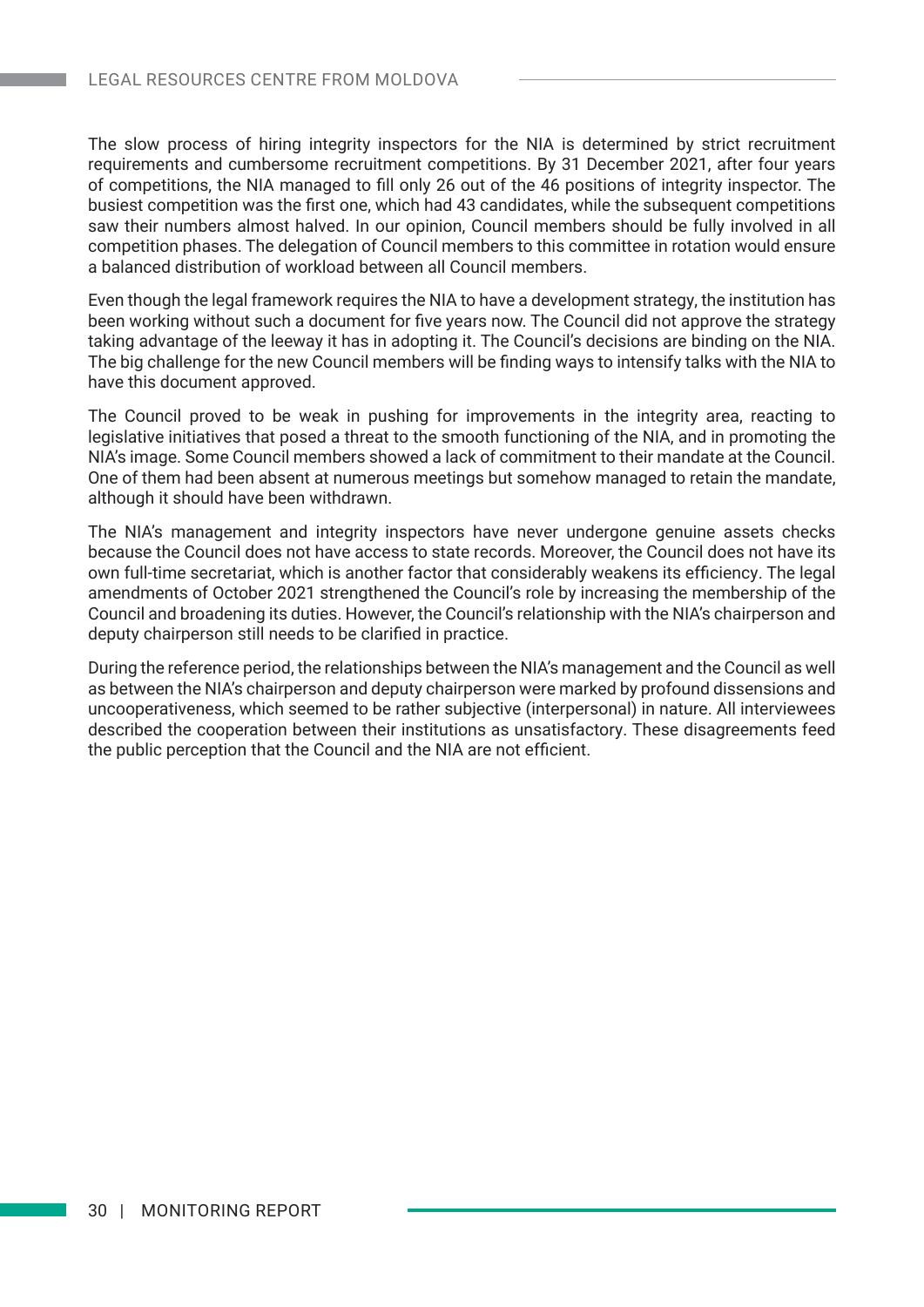# **RECOMMENDATIONS**

### **This report recommends the following:**

- 1. Have the Parliament of the Republic of Moldova, the MoJ, and CALM assign their representatives to the Council as a matter of urgency.
- 2. Ensure that the NIA's management and the new Council members avoid confrontation. Set up a conciliation/mediation committee because it is totally unproductive to let the NIA's management keep disregarding the Council's decisions.
- 3. Prioritize the adoption of a development strategy for the NIA, ensuring that it addresses the real needs of this institution.
- 4. Have all Council members fully involved in the recruitment of integrity inspectors on a rotational basis.
- 5. Allocate a dedicated full-time secretariat for the Council.
- 6. Make sure that the Council acts sua sponte on dissensions between the NIA's management and integrity inspectors, especially when the fair promotion and remuneration of the latter or other matters that may affect the NIA's independence and functionality are at issue.
- 7. Make sure that the Council is more active in pushing for improvements in public integrity and in promoting the NIA's image.
- 8. Make sure that the Council amends its Regulation on the organization and functioning in line with the October 2021 amendments to the NIA Law. Clarify the procedure for withdrawing the mandate of Council member.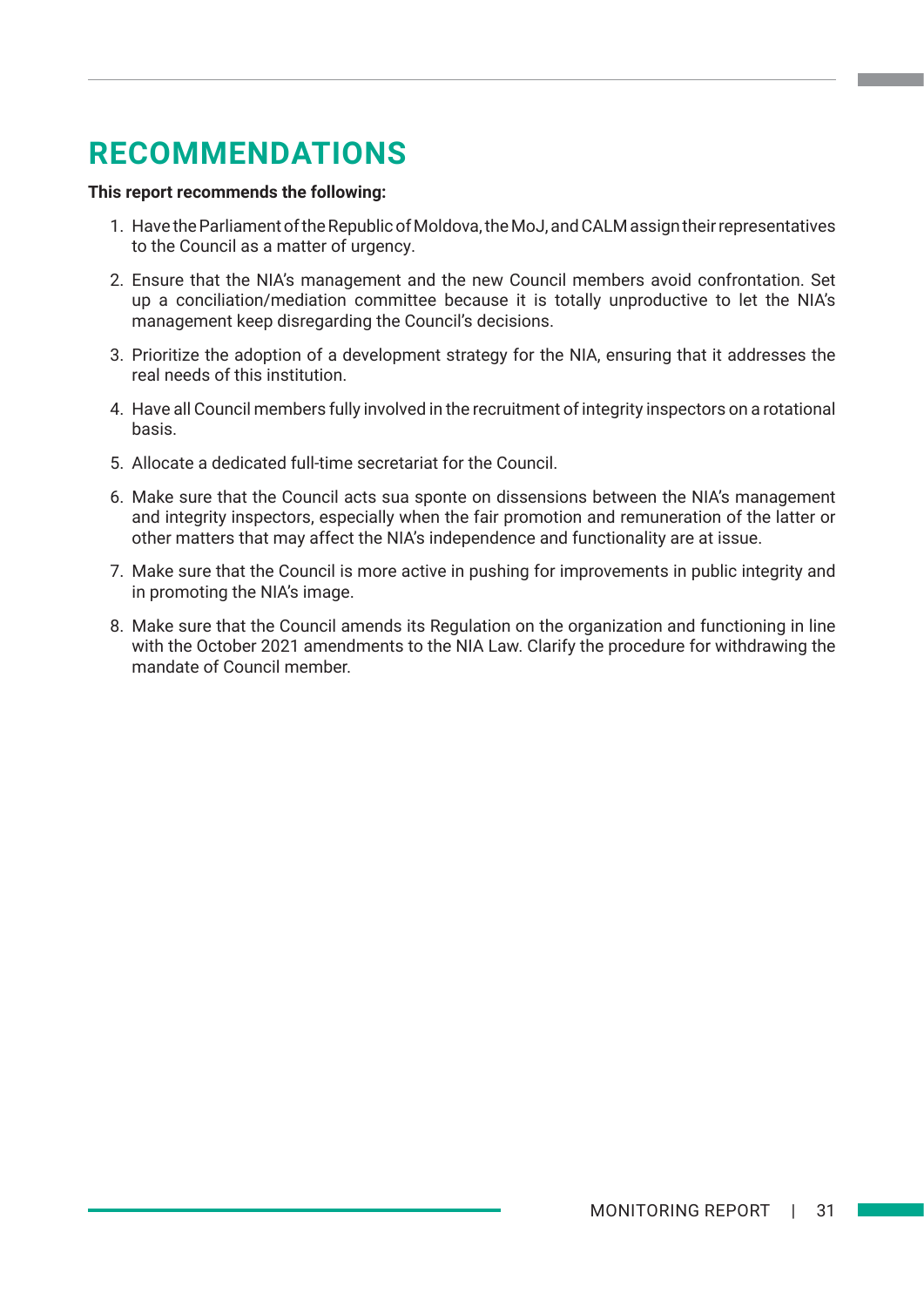# <span id="page-31-0"></span>**Appendix 1. Members' Attendance at the Meetings of the Council**

**✓** - Absence; **✓**J - Justified absence

|                  | <b>Meetings of</b><br>the Council <sup>81</sup> | Ostaf S.     | Iftodi V. /<br>Efrim O. | Micu V. /<br>Postu I./<br><b>Timotin M</b> | Roșioru M./<br>Gornea M. | Rusu V.      | <b>Pașcovschi</b><br>T. / Palega V. | <b>Tîra D.</b> |
|------------------|-------------------------------------------------|--------------|-------------------------|--------------------------------------------|--------------------------|--------------|-------------------------------------|----------------|
|                  |                                                 |              |                         | 2016                                       |                          |              |                                     |                |
| 1.               | 30.12.2016                                      |              |                         |                                            |                          |              |                                     |                |
|                  |                                                 |              |                         | 2017                                       |                          |              |                                     |                |
| 2.               | 16.01.2017                                      |              |                         |                                            |                          |              |                                     |                |
| $\mathbf{3}$     | 23.01.2017                                      |              | $\cal{J}$               |                                            |                          |              |                                     |                |
| 4                | 30.01.2017                                      |              | $\sqrt{J}$              |                                            |                          |              |                                     |                |
| ${\bf 5}$        | 06.02.2017                                      |              |                         |                                            |                          |              | $\checkmark$                        |                |
| $\bf 6$          | 13.02.2017                                      |              |                         |                                            |                          |              | $\checkmark$                        |                |
| $\overline{7}$   | 16.02.2017                                      |              |                         | $\cal{J}$                                  |                          | $\cal{J}$    | $\checkmark$                        |                |
| $\pmb{8}$        | 20.02.2017                                      |              |                         |                                            |                          |              |                                     |                |
| $\boldsymbol{9}$ | 27.02.2017                                      |              |                         | $\cal{J}$                                  |                          |              |                                     |                |
| $10$             | 06.03.2017                                      |              | $\cal{N}$               |                                            |                          | $\sqrt{J}$   |                                     |                |
| 11               | 13.03.2017                                      |              |                         |                                            |                          |              |                                     | $\cal{J}$      |
| $12$             | 20.03.2017                                      |              |                         | $\cal{J}$                                  |                          |              | $\sqrt{J}$                          |                |
| 13               | 27.03.2017                                      |              |                         |                                            |                          |              |                                     |                |
| 14               | 10.04.2017                                      |              |                         |                                            |                          |              |                                     | $\checkmark$   |
| 15               | 05.05.2017                                      |              |                         |                                            |                          |              |                                     |                |
| 16               | 18.05.2017                                      |              | $\checkmark$            | $\checkmark$                               | $\checkmark$             |              |                                     | $\checkmark$   |
| 17               | 19.05.2017                                      |              | $\checkmark$            | $\checkmark$                               | $\checkmark$             |              |                                     |                |
| 18               | 22.05.2017                                      |              | $\sqrt{J}$              |                                            |                          |              | $\cal{J}$                           |                |
| 19               | 05.06.2017                                      |              | $\checkmark$            | $\sqrt{J}$                                 |                          |              |                                     |                |
| ${\bf 20}$       | 14.06.2017                                      | $\checkmark$ |                         |                                            |                          |              |                                     |                |
| 21               | 30.06.2017                                      |              |                         | $\cal{J}$                                  | $\checkmark$             |              |                                     |                |
| ${\bf 22}$       | 03.07.2017                                      |              |                         | $\cal{J}$                                  | $\checkmark$             |              |                                     |                |
| 23               | 12.07.2017                                      |              | $\cal{J}$               |                                            | $\checkmark$             |              |                                     |                |
| 24               | 24.07.2017                                      |              |                         |                                            |                          |              |                                     |                |
| 25               | 31.07.2017                                      |              |                         |                                            |                          |              |                                     |                |
| 26               | 16.08.2017                                      |              |                         | $\sqrt{J}$                                 | $\sqrt{J}$               | $\sqrt{J}$   |                                     |                |
| 27               | 04.09.2017                                      |              |                         |                                            |                          |              |                                     |                |
| 28               | 12.09.2017                                      |              |                         | $\checkmark$                               |                          | $\checkmark$ |                                     |                |
| 29               | 18.09.2017                                      |              |                         | $\checkmark$                               |                          | $\checkmark$ |                                     | $\checkmark$   |
| 30               | 21.09.2017                                      |              |                         |                                            |                          |              |                                     |                |

 Source: Minutes of all meetings of the Council, retrieved from [http://ani.md/ro/node/30.](http://ani.md/ro/node/30) The data was processed by the LRCM.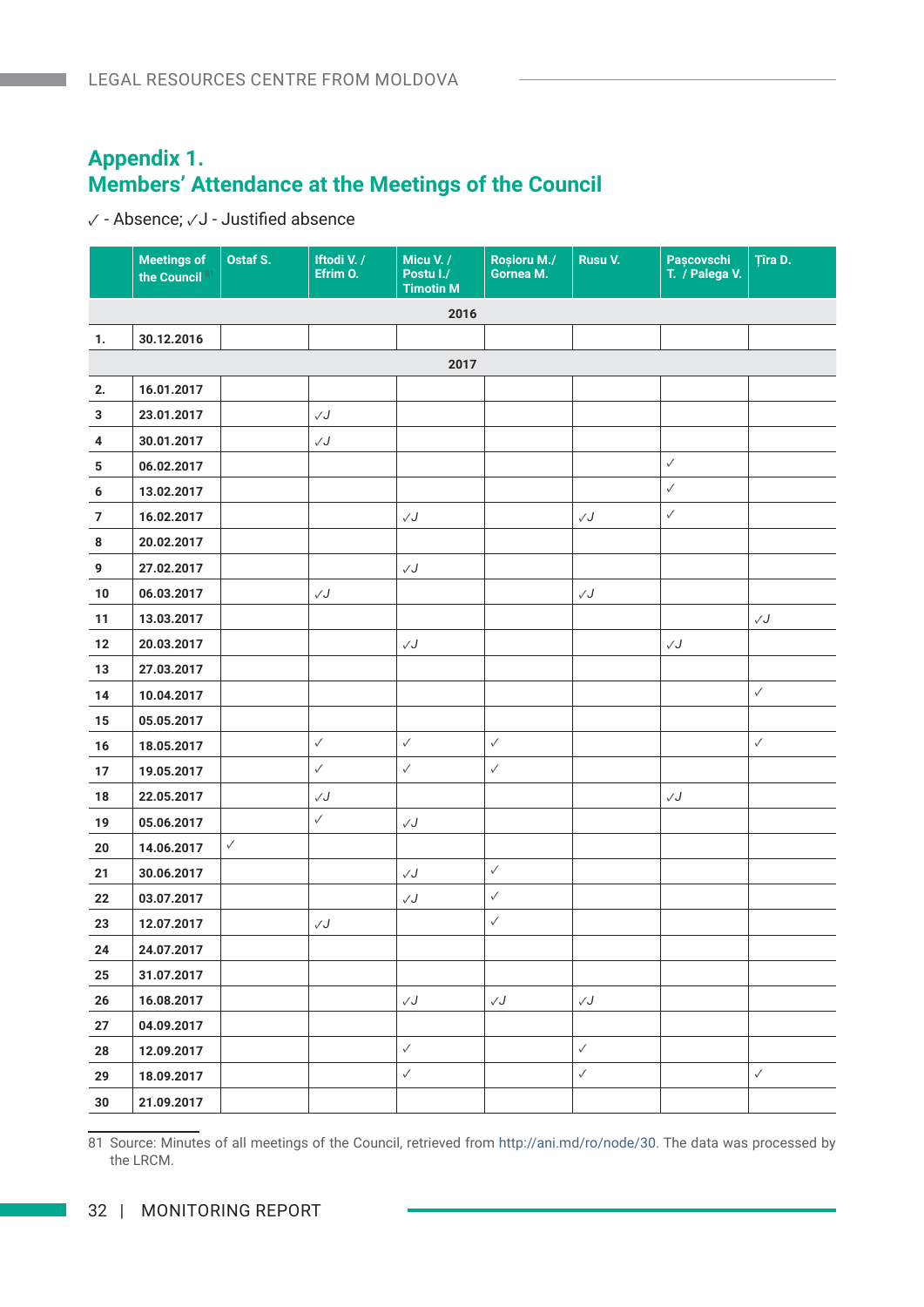|    | <b>Meetings of</b><br>the Council <sup>81</sup> | Ostaf S.     | Iftodi V. /<br>Efrim O. | Micu V. /<br>Postu I./<br><b>Timotin M</b> | Roșioru M./<br>Gornea M. | Rusu V.    | Pașcovschi<br>T. / Palega V. | <b>Tîra D.</b> |
|----|-------------------------------------------------|--------------|-------------------------|--------------------------------------------|--------------------------|------------|------------------------------|----------------|
| 31 | 02.10.2017                                      |              |                         |                                            |                          |            |                              |                |
| 32 | 09.10.2017                                      |              |                         | $\cal{J}$                                  |                          |            |                              |                |
| 33 | 23.10.2017                                      |              |                         | $\cal{J}$                                  |                          |            |                              |                |
| 34 | 30.10.2017                                      |              | $\cal{J}$               |                                            |                          |            | $\checkmark$                 | $\cal{N}$      |
| 35 | 02.11.2017                                      |              |                         |                                            |                          | $\sqrt{J}$ | $\sqrt{\mathsf{J}}$          |                |
| 36 | 13.11.2017                                      |              |                         | $\sqrt{J}$                                 |                          |            |                              |                |
| 37 | 27.11.2017                                      |              |                         | $\diagup \mathsf{J}$                       | $\sqrt{J}$               |            |                              |                |
| 38 | 11.12.2017                                      |              |                         |                                            |                          | $\sqrt{J}$ |                              |                |
| 39 | 22.12.2017                                      |              |                         |                                            |                          | $\cal{J}$  | $\cal{J}$                    |                |
|    |                                                 |              |                         | 2018                                       |                          |            |                              |                |
| 40 | 06.02.2018                                      |              |                         | $\checkmark$                               |                          |            | $\checkmark$                 |                |
| 41 | 12.02.2018                                      | $\checkmark$ |                         |                                            |                          |            | $\checkmark$                 |                |
| 42 | 21.02.2018                                      | $\checkmark$ |                         |                                            |                          |            | $\checkmark$                 |                |
| 43 | 12.03.2018                                      | $\checkmark$ |                         |                                            |                          |            |                              |                |
| 44 | 21.03.2018                                      |              | $\checkmark$            |                                            |                          |            | $\checkmark$                 |                |
| 45 | 26.03.2018                                      |              |                         | $\checkmark$                               |                          |            | $\checkmark$                 |                |
| 46 | 02.04.2018                                      |              |                         | $\checkmark$                               | $\checkmark$             |            |                              |                |
| 47 | 23.04.2018                                      |              |                         | $\checkmark$                               |                          |            | $\checkmark$                 |                |
| 48 | 08.05.2018                                      |              | $\checkmark$            |                                            |                          |            |                              |                |
| 49 | 28.05.2018                                      | $\checkmark$ | $\checkmark$            |                                            |                          |            |                              |                |
| 50 | 18.06.2018                                      |              |                         | $\checkmark$                               |                          |            | $\checkmark$                 |                |
| 51 | 16.07.2018                                      |              | $\checkmark$            |                                            |                          |            | $\checkmark$                 |                |
| 52 | 23.07.2018                                      |              |                         | $\checkmark$                               |                          |            | $\checkmark$                 |                |
| 53 | 07.08.2018                                      |              |                         | $\checkmark$                               |                          |            | $\checkmark$                 |                |
| 54 | 13.08.2018                                      |              |                         | $\checkmark$                               |                          |            | $\checkmark$                 |                |
| 55 | 24.09.2018                                      |              |                         | $\checkmark$                               |                          |            | $\checkmark$                 |                |
| 56 | 29.10.2018                                      | $\checkmark$ |                         |                                            |                          |            | $\checkmark$                 |                |
| 57 | 12.11.2018                                      |              |                         | $\checkmark$                               |                          |            | $\checkmark$                 |                |
| 58 | 19.12.2018                                      |              | $\checkmark$            |                                            |                          |            | $\checkmark$                 |                |
|    |                                                 |              |                         | 2019                                       |                          |            |                              |                |
| 59 | 24.01.2019                                      |              |                         | $\checkmark$                               |                          |            | $\checkmark$                 |                |
| 60 | 13.02.2019                                      |              |                         |                                            |                          |            | $\checkmark$                 |                |
| 61 | 4.03.2019                                       |              |                         | $\sqrt{J}$                                 |                          |            | $\checkmark$                 |                |
| 62 | 11.03.2019                                      |              |                         | $\sqrt{J}$                                 |                          |            | $\checkmark$                 |                |
| 63 | 01.04.2019                                      |              | $\sqrt{J}$              |                                            |                          |            | $\checkmark$                 |                |
| 64 | 15.04.2019                                      |              |                         | $\cal{J}$                                  |                          |            | $\checkmark$                 |                |
| 65 | 27.05.2019                                      |              |                         |                                            |                          |            | $\checkmark$                 | $\checkmark$   |
| 66 | 09.09.2019                                      |              |                         |                                            |                          |            |                              |                |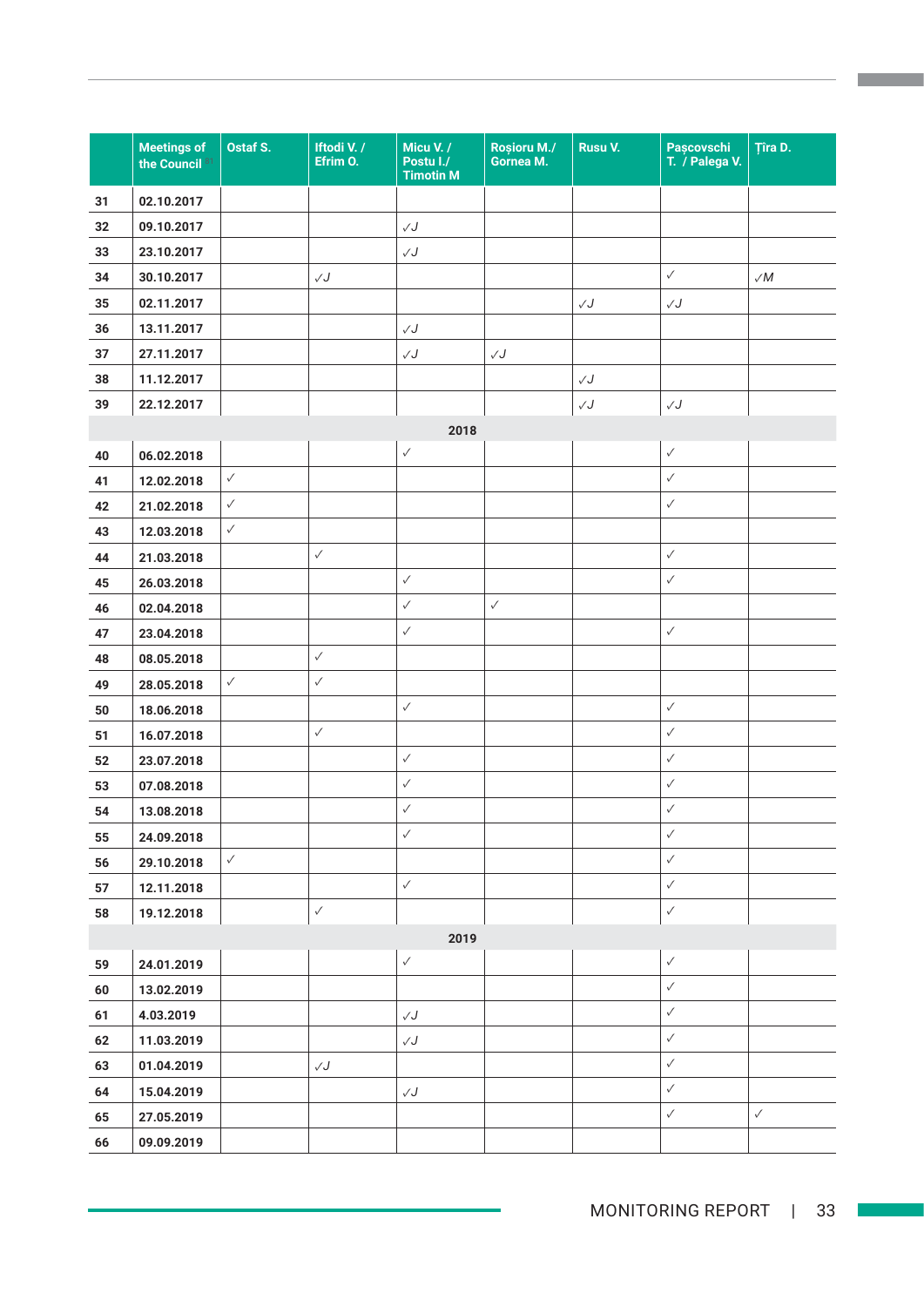|            | <b>Meetings of</b><br>the Council <sup>81</sup> | Ostaf S. | Iftodi V. /<br>Efrim O. | Micu V. /<br>Postu I./<br><b>Timotin M</b> | Roșioru M./<br>Gornea M. | Rusu V. | <b>Pașcovschi</b><br>T. / Palega V. | <b>Țîra D.</b> |
|------------|-------------------------------------------------|----------|-------------------------|--------------------------------------------|--------------------------|---------|-------------------------------------|----------------|
| 67         | 28.10.2019                                      |          |                         |                                            | $\checkmark$             |         |                                     |                |
| 68         | 18.11.2019                                      |          |                         |                                            |                          |         |                                     |                |
| 69         | 09.12.2019                                      |          |                         |                                            | $\checkmark$             |         |                                     |                |
| 70         | 16.12.2019                                      |          |                         |                                            |                          |         |                                     |                |
|            |                                                 |          |                         | 2020                                       |                          |         |                                     |                |
| $71$       | 14.01.2020                                      |          |                         |                                            |                          |         |                                     |                |
| ${\bf 72}$ | 27.01.2020                                      |          |                         |                                            |                          |         |                                     |                |
| 73         | 24.02.2020                                      |          |                         |                                            |                          |         |                                     |                |
| 74         | 02.03.2020                                      |          | $\checkmark$            |                                            |                          |         |                                     |                |
| 75         | 25.05.2020                                      |          |                         |                                            |                          |         |                                     |                |
| 76         | 09.06.2020                                      |          | $\checkmark$            |                                            |                          |         |                                     |                |
| 77         | 06.07.2020                                      |          | $\checkmark$            |                                            |                          |         |                                     |                |
| 78         | 21.09.2020                                      |          | $\checkmark$            |                                            |                          |         |                                     |                |
| 79         | 19.10.2020                                      |          |                         |                                            |                          |         |                                     |                |
| 80         | 09.11.2020                                      |          |                         |                                            |                          |         |                                     |                |
| 81         | 07.12.2020                                      |          | $\checkmark$            |                                            |                          |         |                                     |                |
| 82         | 21.12.2020                                      |          |                         |                                            | $\cal{J}$                |         |                                     |                |
|            |                                                 |          |                         | 2021                                       |                          |         |                                     |                |
| 83         | 18.01.2021                                      |          |                         |                                            |                          |         |                                     |                |
| 84         | 15.02.2021                                      |          |                         |                                            |                          |         |                                     |                |
| 85         | 22.02.2021                                      |          |                         |                                            |                          |         |                                     |                |
| 86         | 04.03.2021                                      |          |                         |                                            |                          |         |                                     |                |
| 87         | 29.03.2021                                      |          |                         |                                            |                          |         |                                     |                |
| 88         | 08.04.2021                                      |          |                         |                                            |                          |         |                                     |                |
| 89         | 19.04.2021                                      |          |                         |                                            |                          |         |                                     |                |
| 90         | 17.05.2021                                      |          |                         |                                            |                          |         |                                     |                |
| 91         | 24.05.2021                                      |          |                         |                                            |                          |         |                                     |                |
| 92         | 14.06.2021                                      |          |                         |                                            |                          |         |                                     |                |
| 93         | 28.06.2021                                      |          |                         |                                            |                          |         |                                     |                |
| 94         | 05.07.2021                                      |          |                         |                                            |                          |         |                                     |                |
| 95         | 19.07.2021                                      |          |                         |                                            |                          |         |                                     |                |
| 96         | 26.07.2021                                      |          |                         |                                            |                          |         |                                     |                |
| 97         | 02.08.2021                                      |          |                         |                                            |                          |         |                                     |                |
| 98         | 13.09.2021                                      |          |                         |                                            |                          |         |                                     |                |
| 99         | 20.09.2021                                      |          |                         |                                            |                          |         |                                     |                |
| 100        | 27.09.2021                                      |          |                         |                                            |                          |         |                                     |                |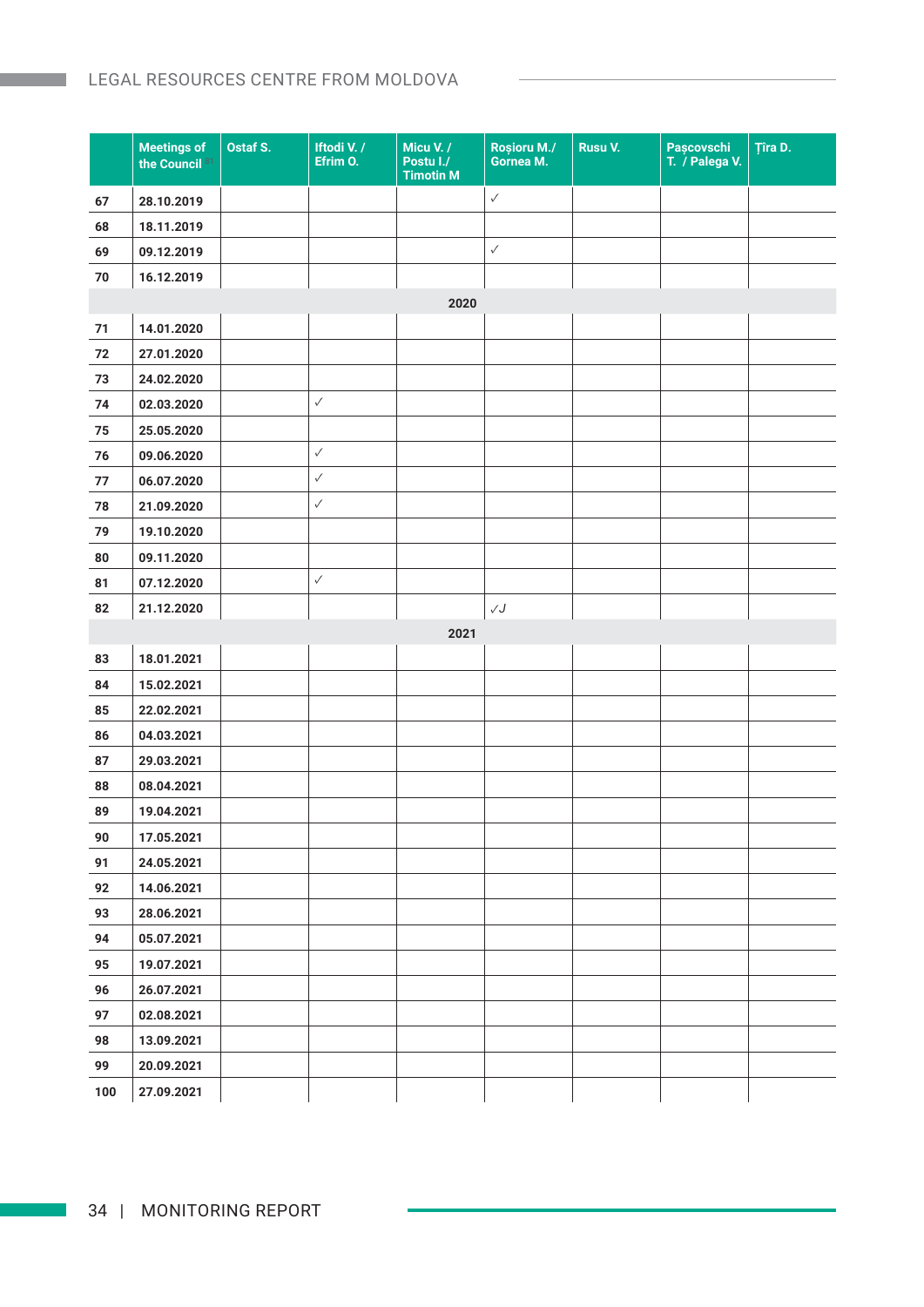| <b>Speciors</b>                              |                                   |
|----------------------------------------------|-----------------------------------|
| É                                            |                                   |
| ompetitions for the Recruitment of Integrity | 12 April 2018 - 31 December 2021) |
|                                              |                                   |
|                                              |                                   |
|                                              |                                   |

<span id="page-34-0"></span>

| announcement until the investi-<br>Competition period (from the<br>ture) | <b>Duration</b><br>petition<br>(days)<br>of the<br>com- | (months)<br><b>Duration</b><br>petition<br>of the<br>com- | Number<br>of appli-<br>of appli-<br>cations | fied from<br>competi-<br>tion<br>Disquali- | <b>Admitted</b><br>to the<br>written<br>test | the written<br>Present at<br>test | the writ-<br>ten test<br>Passed | <b>grade for</b><br><b>Average</b><br>the writ-<br>ten test | the inter-<br>Passed<br>view | grade for<br>the inter-<br>Average<br>view | detector<br>Passed<br>the lie<br>test | Appoint-<br>ment  |
|--------------------------------------------------------------------------|---------------------------------------------------------|-----------------------------------------------------------|---------------------------------------------|--------------------------------------------|----------------------------------------------|-----------------------------------|---------------------------------|-------------------------------------------------------------|------------------------------|--------------------------------------------|---------------------------------------|-------------------|
| 12.04.2018 - 11.06.2018                                                  | GO                                                      | 2                                                         | 43                                          | Ξ                                          | 32                                           | 30                                | $\frac{1}{2}$                   | 8.00                                                        | $\circ$                      | 8.27                                       | 4                                     | 4                 |
| 12.06.2018 - 17.10.2018                                                  | 127                                                     | 4                                                         | $\frac{6}{1}$                               | $\overline{ }$                             | Ò                                            | $\infty$                          | م                               | 8.51                                                        | 4                            | 8.10                                       | S                                     | S                 |
| 20.08.2018 - 24.01.2019                                                  | 183                                                     | $\circ$                                                   | 20                                          | $\overline{\phantom{0}}$                   | $\frac{2}{1}$                                | n/a                               | S                               | 7.70                                                        | S                            | $\overline{8.11}$                          | 2                                     | 2                 |
| 24.04.2019 - 31.07.2019                                                  | 98                                                      | ω                                                         | $\frac{5}{1}$                               | 5                                          | $\overline{C}$                               | n/a                               | ω                               | 7.12                                                        | $\mathbf{\Omega}$            | 8.34                                       | $\sim$                                | $\mathbf{\Omega}$ |
| 20.06.2019 - 18.10.2019                                                  | 120                                                     | 4                                                         | 23                                          | ပ                                          | $\frac{8}{1}$                                | n/a                               | $\infty$                        | 7.55                                                        | 5                            | 8.01                                       | 4                                     | 4                 |
| 29.08.2019 - 17.12.2019                                                  | $\frac{1}{10}$                                          | 4                                                         | $\frac{8}{1}$                               | $\supseteq$                                | $\infty$                                     | n/a                               | 5                               | 8.45                                                        | 5                            | 7.96                                       | $\sim$                                | $\sim$            |
| 10.03.2020 - 9.10.2020                                                   | 213                                                     | $\overline{ }$                                            | $\frac{6}{1}$                               | $\circ$                                    | $\frac{6}{1}$                                | $\supseteq$                       | 5                               | 7.46                                                        | 4                            | 7.78                                       | S                                     | S                 |
| 28.09.2020 - 1.03.2021                                                   | 154                                                     | 5                                                         | 20                                          | 4                                          | $\frac{6}{1}$                                | $\frac{3}{2}$                     | $\mathbf{\Omega}$               | 7.32                                                        | $\sim$                       | 7.34                                       | $\sim$                                | $\sim$            |
| 15.02.2021 - 15.06.2021                                                  | 121                                                     | 5                                                         | n/a                                         | n/a                                        | $\overline{4}$                               | $\frac{2}{1}$                     | 5                               | 7.88                                                        | 5                            | 7.99                                       | $\sim$                                | 2                 |
| 9.09.2021 - underway on<br>31.12.2021                                    | ı                                                       |                                                           | n/a                                         | n/a                                        | $\frac{3}{2}$                                | $\overline{a}$                    | $\circ$                         | 7.76                                                        | م                            | 8.28                                       | 4                                     | 4                 |
| AVERAGE/TOTAL                                                            | 116                                                     | 4                                                         | 171                                         | 49                                         | 148                                          |                                   | 53                              | 7.77                                                        | 42                           | 8.02                                       | 26                                    | 26                |

Source: The NIA's activity reports, and the communiqués published on the NIA's website. The data was processed by the LRCM. Source: The NIA's activity reports, and the communiqués published on the NIA's website. The data was processed by the LRCM.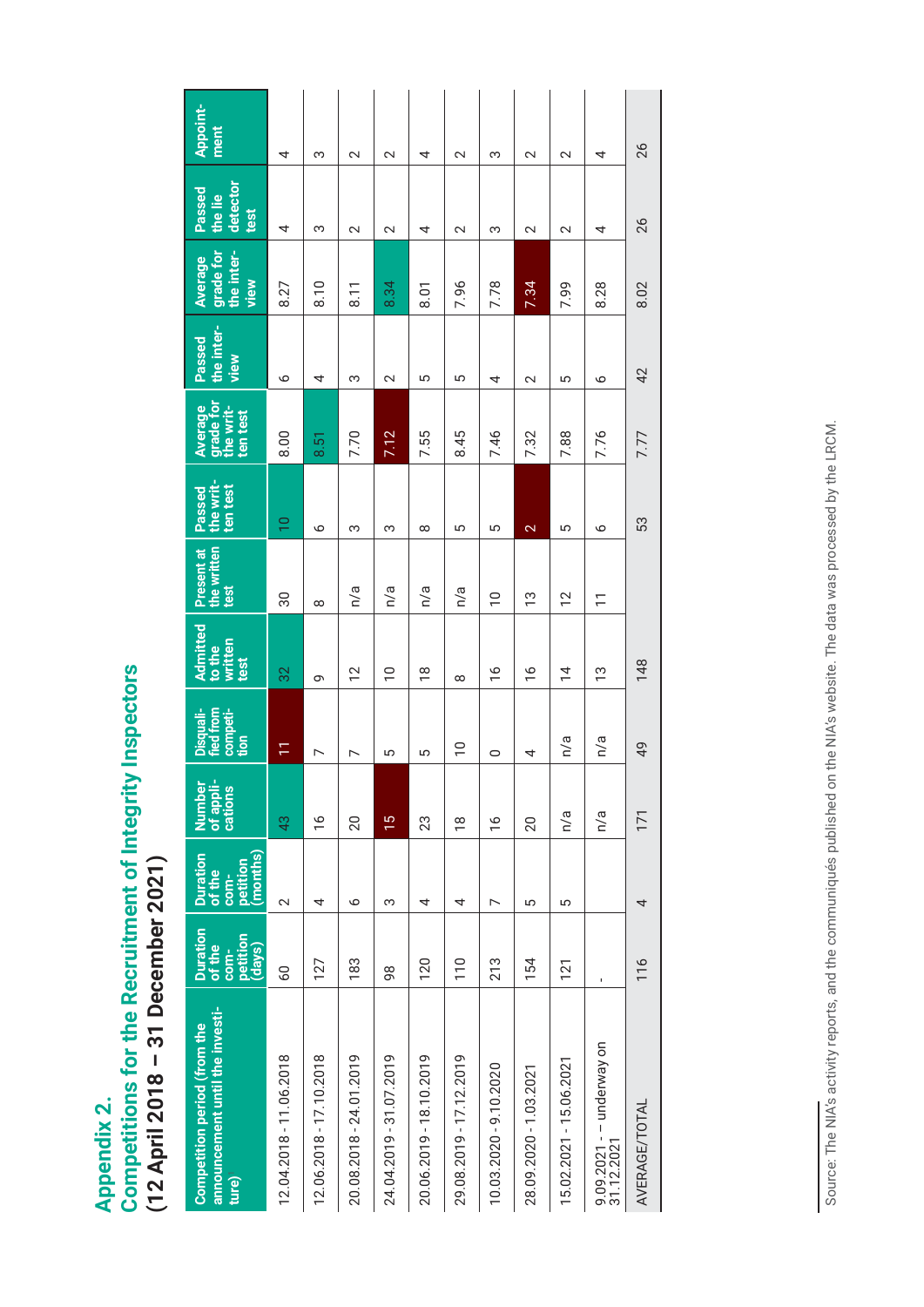# <span id="page-35-0"></span>**Appendix 3. Questionnaire for the Interview**

Date:  $\lfloor \_ \rfloor$  Month: $\lfloor \_ \rfloor$  2021 Questionnaire No.:

**Respondent (surname, name, position: \_\_\_\_\_\_\_\_\_\_\_\_\_\_\_\_\_\_\_\_\_\_\_\_\_\_\_\_\_\_\_\_\_\_\_\_\_\_\_\_\_)**

- **1. How would you describe your cooperation with the NIA?**  (For the NIA's management: How would you describe your cooperation with the Council?)
- 1A *(if the respondent describes it as good)* What are the key elements that make you consider this cooperation good?
- 1B *(if the respondent describes it as bad)* What are the causes and shortcomings that make you consider this cooperation bad?
- 1C *(if the respondent describes it as neither good nor bad)* What are the key elements and causes that make you consider this cooperation neither good nor bad?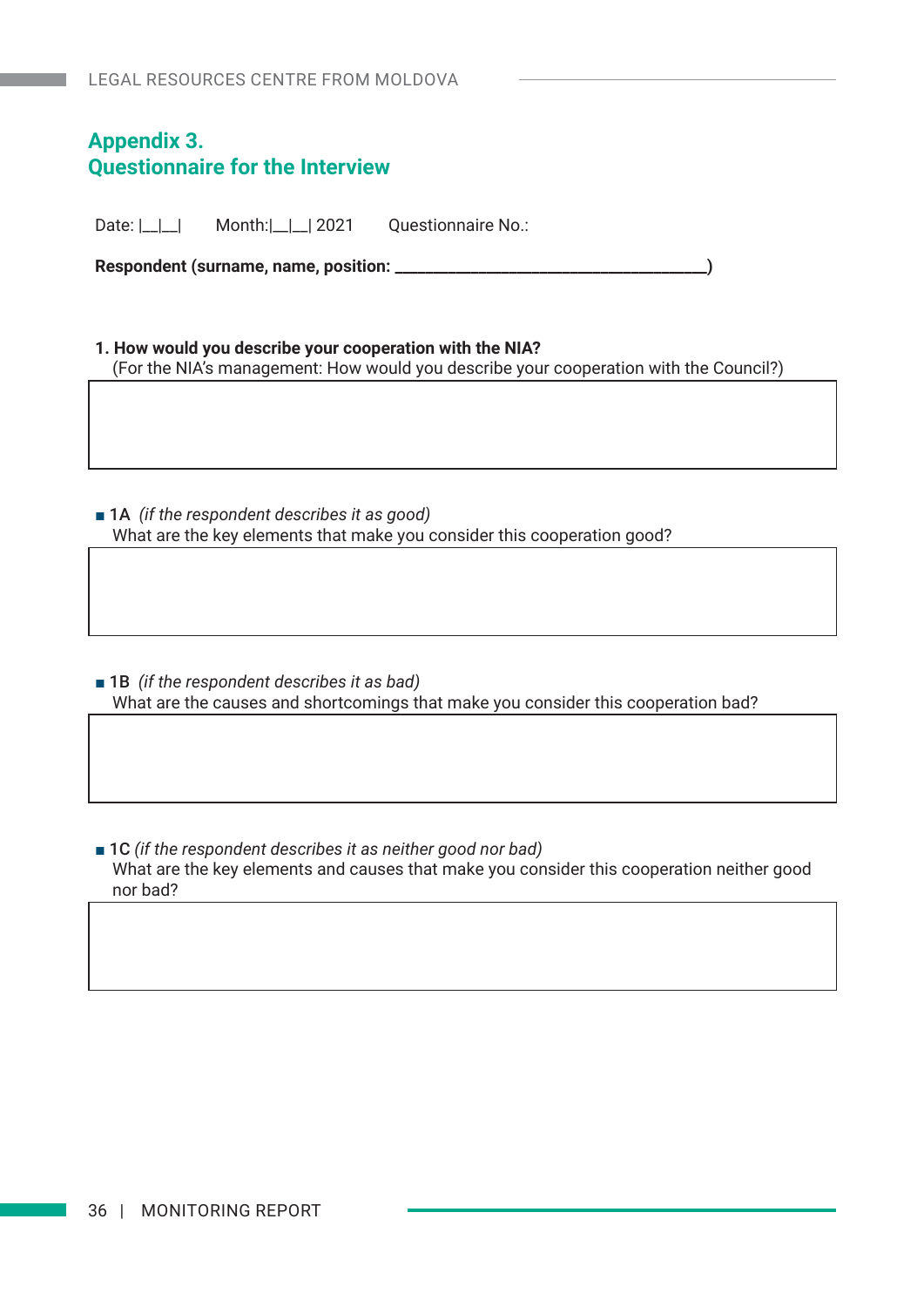- **2. What is the Integrity Council? What role do you think it has? Is the current legal framework clear or rather interpretative about this subject?**
- **3. Do you think that the Council's duties described in the NIA Law (before the October 2021 amendments) are sufficient?**

Regardless of the answer: Why? Please, elaborate.

- **4. How would you describe the process for recruiting integrity inspectors? Why is the number of integrity inspectors still small even at the end of this year?**
- **5. What are the top three or four achievements that make you proud or that you consider as successes in your work at the Council (For the NIA's management: at the NIA)?**

| appointed?                                                                             |
|----------------------------------------------------------------------------------------|
| 6. What important messages do you have for the new Council members who are about to be |
| 4.                                                                                     |
| 3.                                                                                     |
| 2.                                                                                     |
| ' 1.                                                                                   |